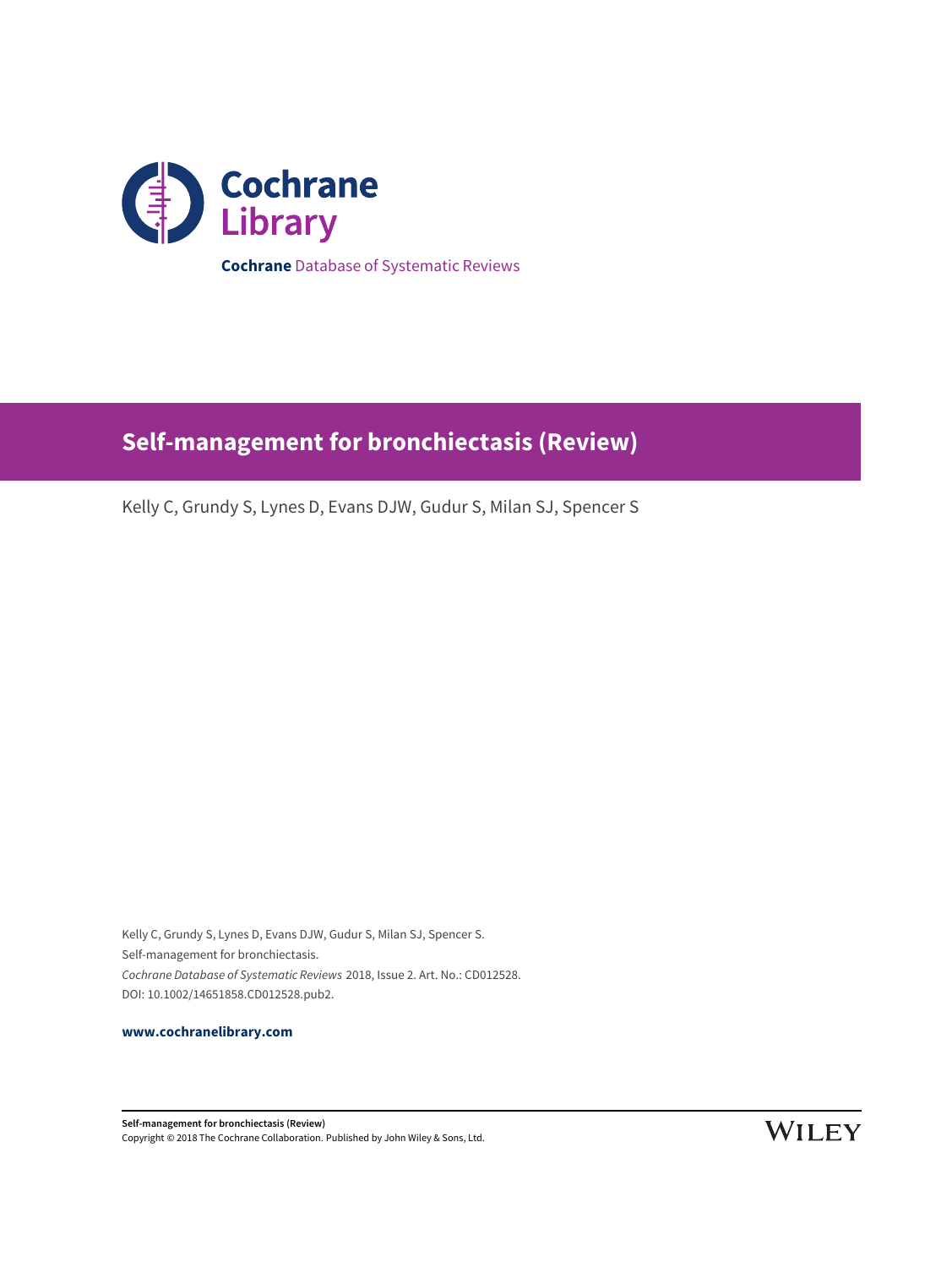## **TABLE OF CONTENTS**

| 1                                                                                                                          |
|----------------------------------------------------------------------------------------------------------------------------|
| 1                                                                                                                          |
| 2                                                                                                                          |
|                                                                                                                            |
|                                                                                                                            |
| $\Omega$                                                                                                                   |
| $\mathbf Q$                                                                                                                |
| 13                                                                                                                         |
| 14                                                                                                                         |
| 16                                                                                                                         |
| 18                                                                                                                         |
| 20                                                                                                                         |
| 20                                                                                                                         |
| 21                                                                                                                         |
| 25                                                                                                                         |
| 33                                                                                                                         |
| 35<br>Analysis 1.1. Comparison 1 Early rehab versus usual care, Outcome 1 SGRQ Total: mean difference.                     |
| 36<br>Analysis 1.2. Comparison 1 Early rehab versus usual care, Outcome 2 FEV1 L: mean difference.                         |
| Analysis 1.3. Comparison 1 Early rehab versus usual care, Outcome 3 Mortality.<br>37                                       |
| Analysis 2.1. Comparison 2 Expert patient programme versus usual care, Outcome 1 SGRQ Total: mean difference.<br>38        |
| Analysis 2.2. Comparison 2 Expert patient programme versus usual care, Outcome 2 Self-efficacy: Exercise.<br>39            |
| 40<br>Analysis 2.3. Comparison 2 Expert patient programme versus usual care, Outcome 3 Self-efficacy: Disease info.        |
| Analysis 2.4. Comparison 2 Expert patient programme versus usual care, Outcome 4 Self-efficacy: Obtain help.<br>41         |
| Analysis 2.5. Comparison 2 Expert patient programme versus usual care, Outcome 5 Self-efficacy: Communication.<br>42       |
| Analysis 2.6. Comparison 2 Expert patient programme versus usual care, Outcome 6 Self-efficacy: Manage disease. .<br>43    |
| Analysis 2.7. Comparison 2 Expert patient programme versus usual care, Outcome 7 Self-efficacy: Do chores.<br>44           |
| 45<br>Analysis 2.8. Comparison 2 Expert patient programme versus usual care, Outcome 8 Self-efficacy: Social activity.     |
| Analysis 2.9. Comparison 2 Expert patient programme versus usual care, Outcome 9 Self-efficacy: Manage symptoms.<br>46     |
| Analysis 2.10. Comparison 2 Expert patient programme versus usual care, Outcome 10 Self-efficacy: Manage                   |
| 47                                                                                                                         |
| Analysis 2.11. Comparison 2 Expert patient programme versus usual care, Outcome 11 Self-efficacy: Manage depression.<br>48 |
| 48<br><b>APPENDICES</b>                                                                                                    |
| 50                                                                                                                         |
| 51                                                                                                                         |
| 51                                                                                                                         |

**Self-management for bronchiectasis (Review) i**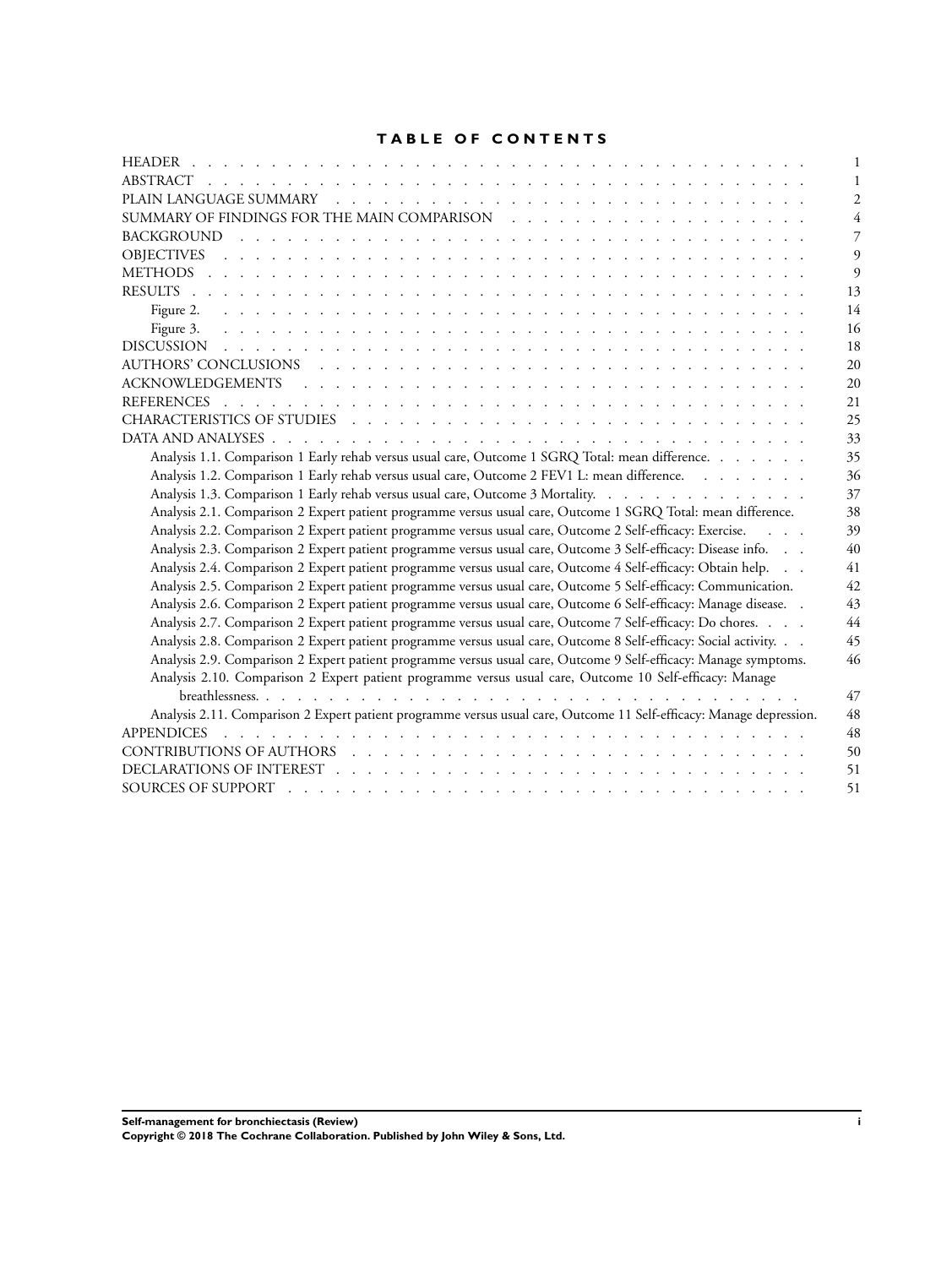## **[Intervention Review]**

# **Self-management for bronchiectasis**

Carol Kelly<sup>1</sup>, Seamus Grundy<sup>2,3</sup>, Dave Lynes<sup>1</sup>, David JW Evans<sup>4</sup>, Sharada Gudur<sup>5</sup>, Stephen J Milan<sup>6</sup>, Sally Spencer<sup>7</sup>

<sup>1</sup>Faculty of Health and Social Care, Edge Hill University, Ormskirk, UK. <sup>2</sup>Department of Thoracic Medicine, Aintree University Hospital, Liverpool, UK. <sup>3</sup>Institute of Translational Medicine, University of Liverpool, Liverpool, UK. <sup>4</sup>Lancaster Health Hub, Lancaster University, Lancaster, UK. <sup>5</sup>Department of Respiratory Medicine, Lancashire Teaching Hospitals NHS Foundation Trust, Preston, UK. <sup>6</sup>Medical School, Lancaster University, Lancaster, UK. <sup>7</sup>Postgraduate Medical Institute, Edge Hill University, Ormskirk, UK

Contact address: Sally Spencer, Postgraduate Medical Institute, Edge Hill University, St Helens Road, Ormskirk, Lancashire, L39 4QP, UK. [spencesa@edgehill.ac.uk.](mailto:spencesa@edgehill.ac.uk)

**Editorial group:** Cochrane Airways Group. **Publication status and date:** New, published in Issue 2, 2018.

**Citation:** Kelly C, Grundy S, Lynes D, Evans DJW, Gudur S, Milan SJ, Spencer S. Self-management for bronchiectasis. *Cochrane Database of Systematic Reviews* 2018, Issue 2. Art. No.: CD012528. DOI: 10.1002/14651858.CD012528.pub2.

Copyright © 2018 The Cochrane Collaboration. Published by John Wiley & Sons, Ltd.

## **A B S T R A C T**

#### **Background**

Bronchiectasis is a long term respiratory condition with an increasing rate of diagnosis. It is associated with persistent symptoms, repeated infective exacerbations, and reduced quality of life, imposing a burden on individuals and healthcare systems. The main aims of therapeutic management are to reduce exacerbations and improve quality of life. Self-management interventions are potentially important for empowering people with bronchiectasis to manage their condition more effectively and to seek care in a timely manner. Self-management interventions are beneficial in the management of other airways diseases such as asthma and COPD (chronic obstructive pulmonary disease) and have been identified as a research priority for bronchiectasis.

### **Objectives**

To assess the efficacy, cost-effectiveness and adverse effects of self-management interventions for adults and children with non-cystic fibrosis bronchiectasis.

### **Search methods**

We searched the Cochrane Airways Specialised Register of trials, clinical trials registers, reference lists of included studies and review articles, and relevant manufacturers' websites up to 13 December 2017.

## **Selection criteria**

We included all randomised controlled trials of any duration that included adults or children with a diagnosis of non-cystic fibrosis bronchiectasis assessing self-management interventions delivered in any form. Self-management interventions included at least two of the following elements: patient education, airway clearance techniques, adherence to medication, exercise (including pulmonary rehabilitation) and action plans.

### **Data collection and analysis**

Two review authors independently screened searches, extracted study characteristics and outcome data and assessed risk of bias for each included study. Primary outcomes were, health-related quality of life, exacerbation frequency and serious adverse events. Secondary outcomes were the number of participants admitted to hospital on at least one occasion, lung function, symptoms, self-efficacy and economic costs. We used a random effects model for analyses and standard Cochrane methods throughout.

**Self-management for bronchiectasis (Review) 1**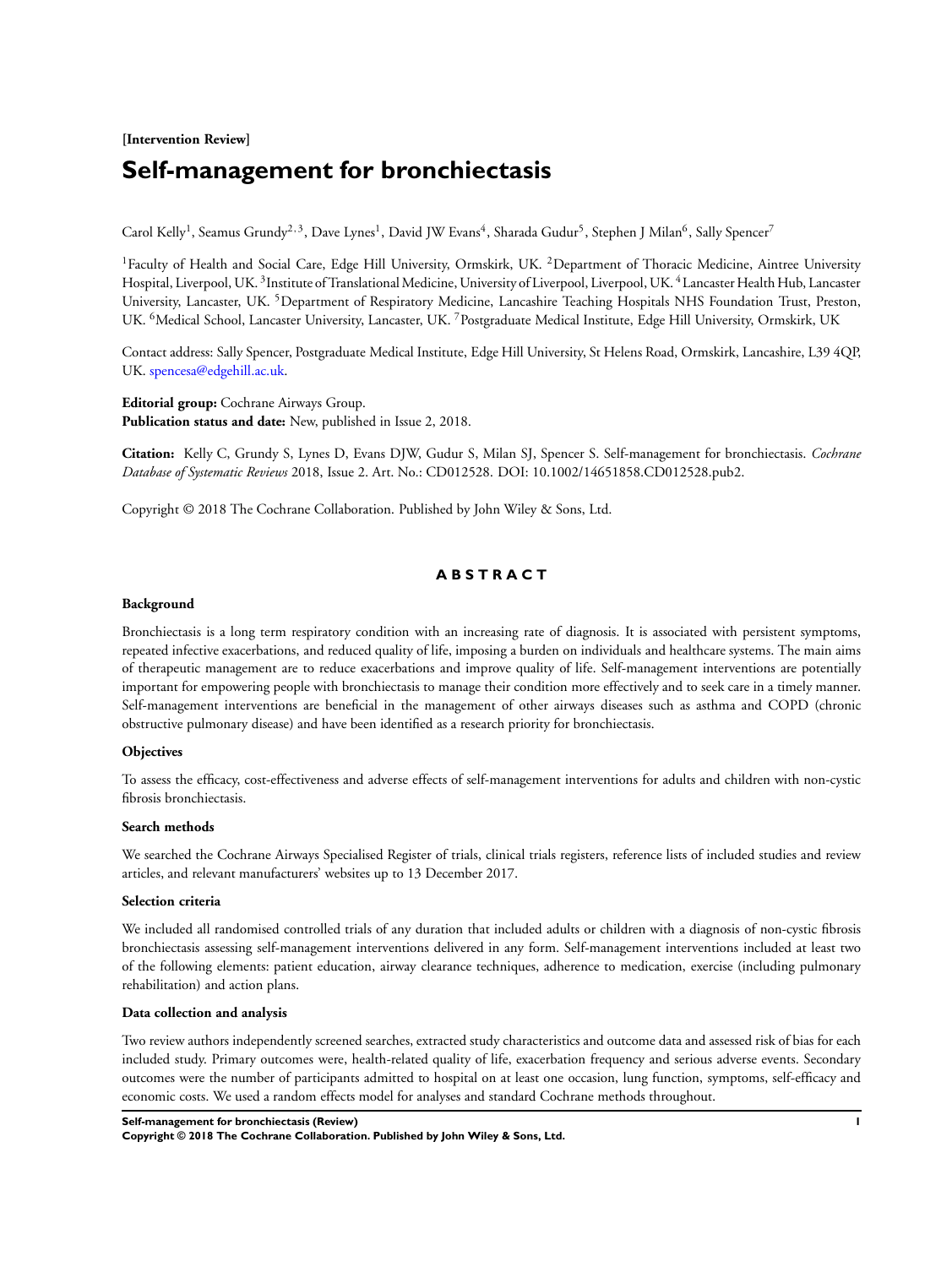### **Main results**

Two studies with a total of 84 participants were included: a 12-month RCT of early rehabilitation in adults of mean age 72 years conducted in two centres in England (UK) and a six-month proof-of-concept RCT of an expert patient programme (EPP) in adults of mean age 60 years in a single regional respiratory centre in Northern Ireland (UK). The EPP was delivered in group format once a week for eight weeks using standardised EPP materials plus disease-specific education including airway clearance techniques, dealing with symptoms, exacerbations, health promotion and available support. We did not find any studies that included children. Data aggregation was not possible and findings are reported narratively in the review.

For the primary outcomes, both studies reported health-related quality of life, as measured by the St George's Respiratory Questionnaire (SGRQ), but there was no clear evidence of benefit. In one study, the mean SGRQ total scores were not significantly different at 6 weeks', 3 months' and 12 months' follow-up (12 months mean difference (MD) -10.27, 95% confidence interval (CI) -45.15 to 24.61). In the second study there were no significant differences in SGRQ. Total scores were not significantly different between groups (six months, MD 3.20, 95% CI -6.64 to 13.04). We judged the evidence for this outcome as low or very low. Neither of the included studies reported data on exacerbations requiring antibiotics. For serious adverse events, one study reported more deaths in the intervention group compared to the control group, (intervention: 4 of 8, control: 2 of 12), though interpretation is limited by the low event rate and the small number of participants in each group.

For our secondary outcomes, there was no evidence of benefit in terms of frequency of hospital admissions or FEV1 L, based on very lowquality evidence. One study reported self-efficacy using the Chronic Disease Self-Efficacy scale, which comprises 10 components. All scales showed significant benefit from the intervention but effects were only sustained to study endpoint on the Managing Depression scale. Further details are reported in the main review. Based on overall study quality, we judged this evidence as low quality. Neither study reported data on respiratory symptoms, economic costs or adverse events.

#### **Authors' conclusions**

There is insufficient evidence to determine whether self-management interventions benefit people with bronchiectasis. In the absence of high-quality evidence it is advisable that practitioners adhere to current international guidelines that advocate self-management for people with bronchiectasis.

Future studies should aim to clearly define and justify the specific nature of self-management, measure clinically important outcomes and include children as well as adults.

## **P L A I N L A N G U A G E S U M M A R Y**

### **Self-management for non-cystic fibrosis bronchiectasis**

### **Background**

Bronchiectasis is a respiratory condition that may occur in both children and adults and is being diagnosed with increasing frequency. It is a long-term condition, where people have recurrent chest infections and symptoms that include cough, mucus production and recurrent flare-ups (exacerbations) that reduce their quality of life. The main aims of management are to reduce the risk of flare-ups using various treatments including antibiotics, inhalers and physiotherapy exercises. It is important for people/carers to stick to their treatments and self-management strategies can help people to do this by teaching them about their condition, available treatments, exercise and what to do if their condition changes. The objective of the review is to assess the effectiveness and value for money of selfmanagement interventions for adults and children with non-cystic fibrosis bronchiectasis.

#### **Review question**

We assessed the benefits and possible harms of self-management strategies, including patient education, airway clearance techniques, education aimed at increasing adherence to medication, exercise (including pulmonary rehabilitation), and action plans for children and adults with bronchiectasis.

#### **Study characteristics**

We conducted a search on 13 December 2017 and found just two UK studies that included 84 participants, comparing a selfmanagement approach with normal care for adults with bronchiectasis. One study looked at the impact of an expert patient self-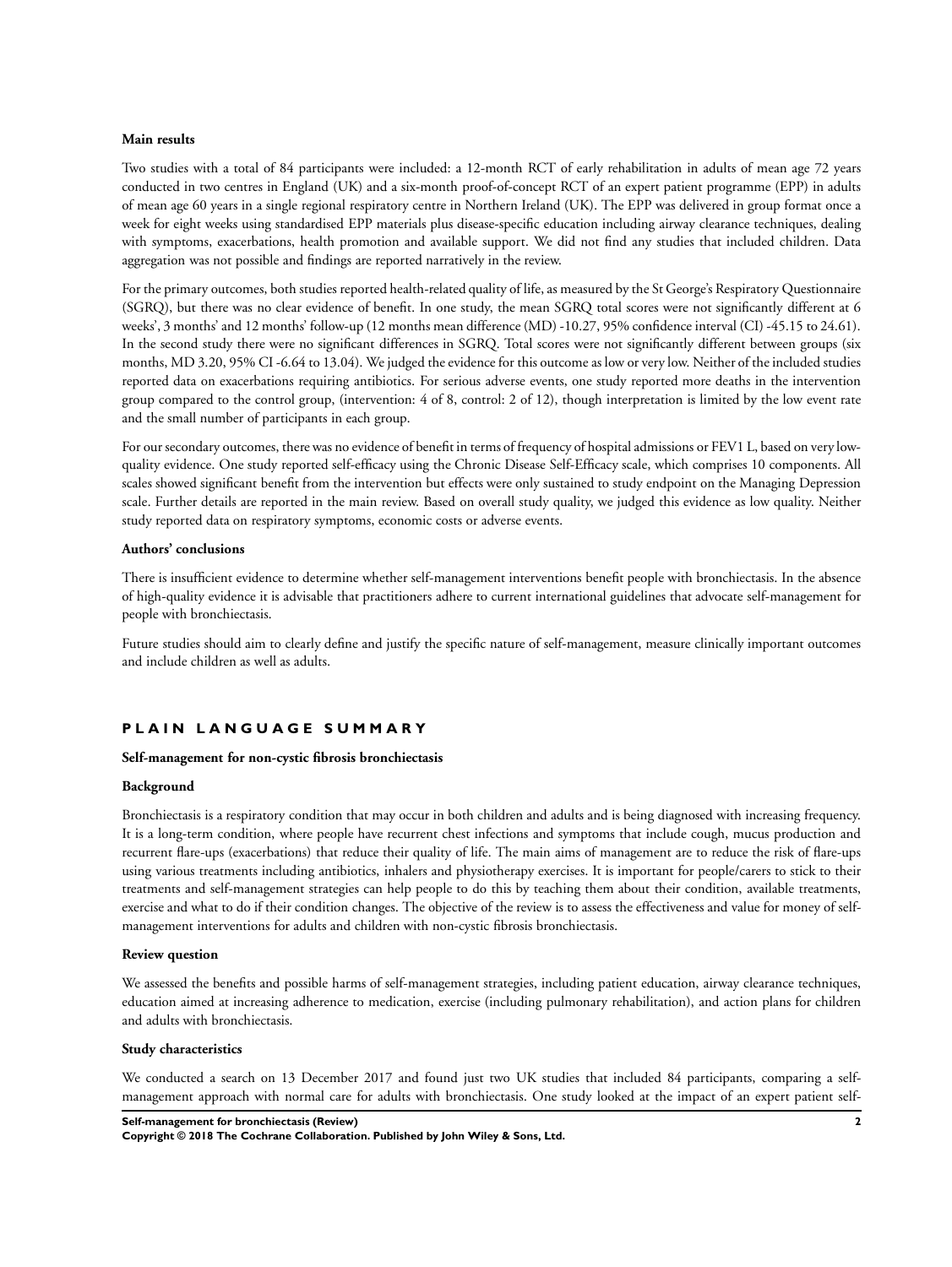management programme and the other, involving just a small number of participants with bronchiectasis, looked at self-management in combination with exercises to improve lung function. Neither study included children.

## **Main results**

Health-related quality of life did not improve in either study. Although there were more deaths in the group receiving self-management in one study, the numbers were very small and we do not know whether the difference is meaningful. The number of admissions to hospital, and lung function showed no benefit from self-management. In one of the studies, people receiving self-management felt more empowered to manage their condition. There was no information on the impact of self-management on symptoms of bronchiectasis, adverse events or potential cost savings arising from more effective self-management. There are no studies looking at self-management in children.

Overall there is not enough information to assess whether strategies to support self-management may help people with bronchiectasis and further studies are needed. Future studies will need to look at how often flare ups occur, how often antibiotics are prescribed, and how long for, whether people have a better quality of life, and the impact of self-management on costs of care. It is also important to look at self-management for bronchiectasis in children.

## **Quality of the results**

This review is based on only two small trials and the quality of the studies is very poor. With only two studies looking at very specific approaches to self-management we cannot say with any degree of certainty whether self-management strategies work for people with bronchiectasis, but until further evidence is available we advocate adherence to current international guidelines that recommend selfmanagement for people with bronchiectasis.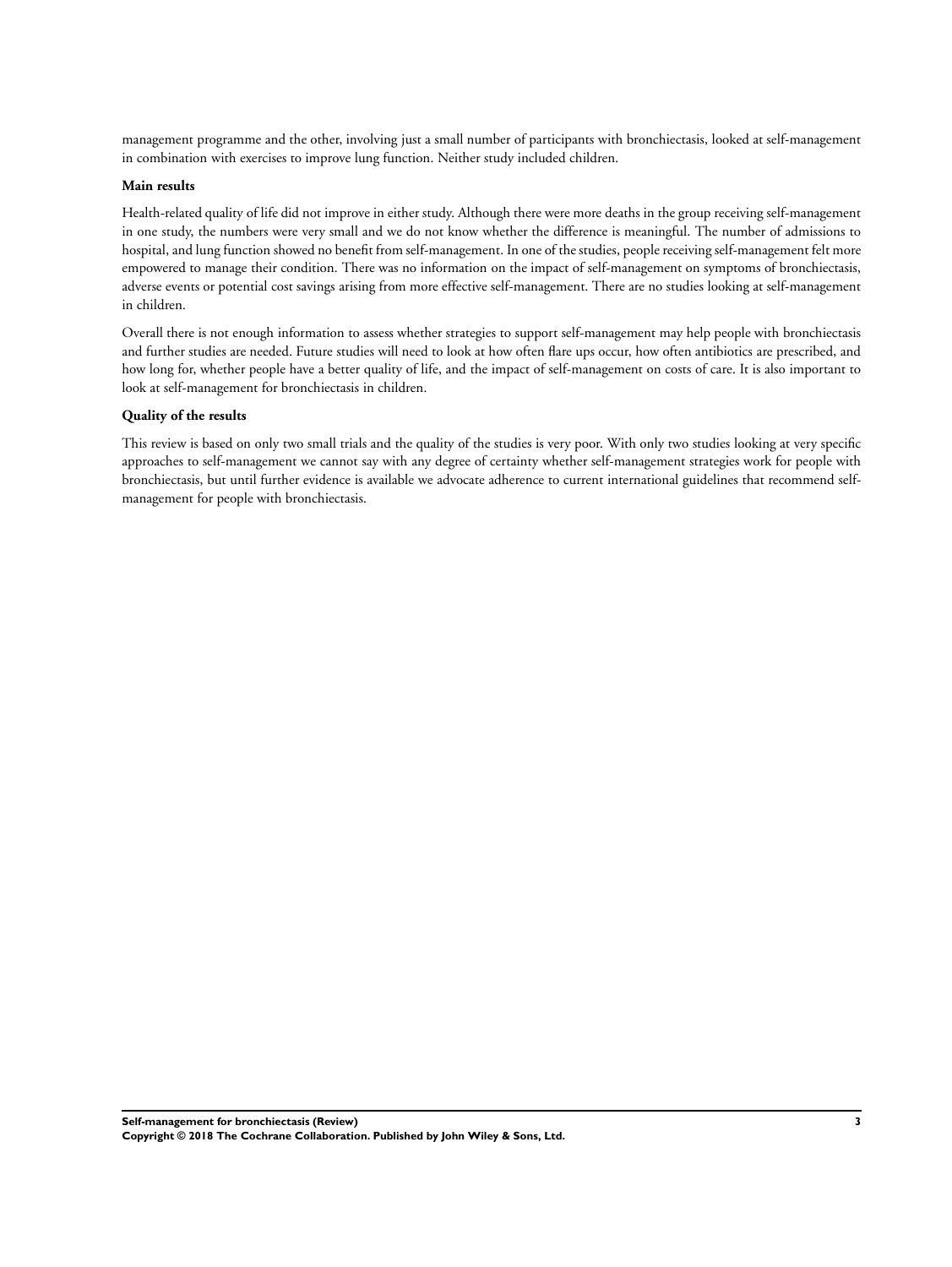# <span id="page-5-0"></span>SUMMARY OF FINDINGS FOR THE MAIN COMPARISON *[\[Explanation\]](http://www.thecochranelibrary.com/view/0/SummaryFindings.html)*

## **Self-management compared to usual care for bronchiectasis**

**Patient or population**: people with non-cystic <sup>f</sup> ibrosis bronchiectasis **Setting:** community **Intervention:** self-management

**Comparison:** usual care

| <b>Outcomes</b>                                                                                                                             | Anticipated absolute effects* (95% CI)                                         |                                                            | <b>Relative effect</b><br>(95% CI) | № of participants<br>(studies) | Certainty of the evi- Comments<br>dence                 |                                                                                      |
|---------------------------------------------------------------------------------------------------------------------------------------------|--------------------------------------------------------------------------------|------------------------------------------------------------|------------------------------------|--------------------------------|---------------------------------------------------------|--------------------------------------------------------------------------------------|
|                                                                                                                                             | <b>Risk with usual care</b>                                                    | Risk with self-manage-<br>ment                             |                                    |                                | (GRADE)                                                 |                                                                                      |
| of life<br>assessed with: SGRQ<br>Scale from: 0 to 100.<br>lower score is better<br>Follow-up: range 6<br>weeks to 12 months                | Health-related quality The mean health-re- MD 10.27 lower<br>56.02 points      | lated quality of life was (45.15 lower to 24.61<br>higher) |                                    | 20<br>$(1$ RCT)                | $\bigoplus$<br>Very low $1,2,3$                         | No clear benefit or harm<br>from self-management<br>(very low-quality evi-<br>dence) |
| of life<br>assessed with: SGRQ<br>Scale from: 0 to 100,<br>lower score is better<br>Follow<br>up:<br>range post-intervention<br>to 6 months | <b>Health-related quality</b> The mean health-re- MD 3.2 higher<br>44.7 points | lated quality of life was (6.64 lower to 13.04<br>higher)  |                                    | 60<br>$(1$ RCT)                | $\oplus \oplus \bigcirc \bigcirc$<br>Low <sup>1,3</sup> | No clear benefit or harm<br>from self-management                                     |
| Exacerbations requir- -<br>ing antibiotics                                                                                                  |                                                                                |                                                            |                                    |                                |                                                         | Not reported                                                                         |
| adverse -<br><b>Serious</b><br>events: mortality                                                                                            |                                                                                |                                                            | not estimable                      | 20<br>$(1$ RCT)                |                                                         |                                                                                      |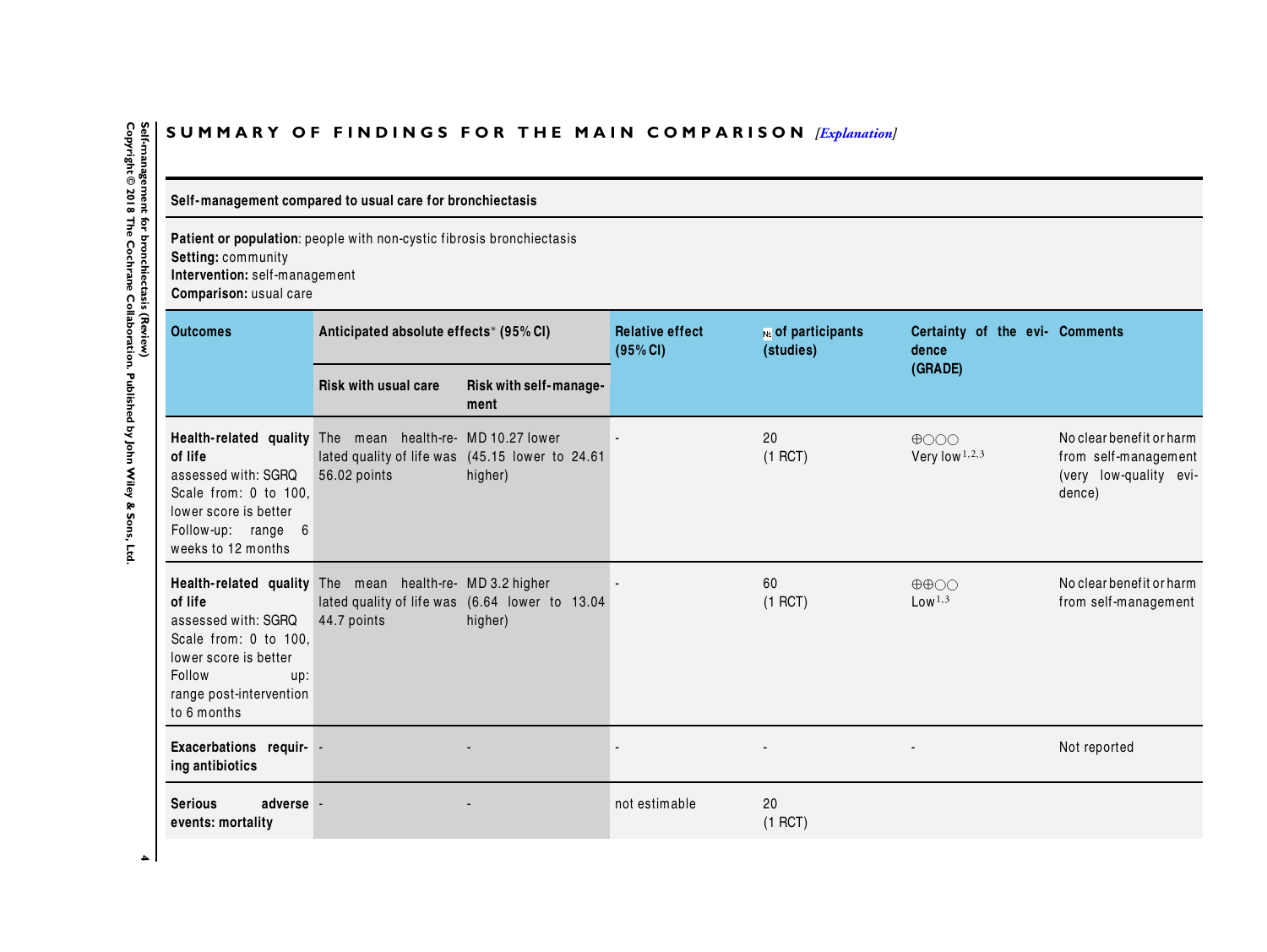| admissions -<br>Hospital<br>(number admitted at<br>least once)<br>Follow-up: range 6<br>weeks to 12 months       |                                                                                     | not estimable | 20<br>(1 RCT)   | $\overline{\phantom{a}}$                                |                                                                                                                                                                                                                                          |
|------------------------------------------------------------------------------------------------------------------|-------------------------------------------------------------------------------------|---------------|-----------------|---------------------------------------------------------|------------------------------------------------------------------------------------------------------------------------------------------------------------------------------------------------------------------------------------------|
| function<br>Lung<br>sessed with: FEV1 L<br>Follow-up: discharge to<br>12 months                                  | as- The mean FEV1 was 1. MD 0.3 higher<br>03 L<br>$(1.11)$ lower to 1.71<br>higher) |               | 20<br>$(1$ RCT) | $\bigoplus$ OOO<br>Very low $1,2,3$                     | No clear benefit or harm<br>from self-management                                                                                                                                                                                         |
| Self-efficacy assessed -<br>with: CDSS<br>Scale from: 0 to 10<br>postinter-<br>Follow-up:<br>vention to 6 months |                                                                                     | not estimable | 60<br>$(1$ RCT) | $\oplus \oplus \bigcirc \bigcirc$<br>Low <sup>1,3</sup> | Six out of ten scales<br>showed significant im-<br>provements over time<br>with the intervention.<br>We elected not to in-<br>clude all 10 scales in<br>the table but graded<br>the evidence based on<br>overall quality of the<br>study |
| <b>Economic costs</b>                                                                                            |                                                                                     |               | $\blacksquare$  |                                                         | Not reported                                                                                                                                                                                                                             |

\***The risk in the intervention group** (and its 95% confidence interval) is based on the assumed risk in the comparison group and the **relative effect** of the intervention (and its<br>ครช. CN 95% CI).

**CDSS**: Chronic Disease Self-efficacy Scale; CI: confidence interval; FEV1: forced expiratory volume in one second MD: mean difference; SGRQ: St George's Respiratory **Questionnaire** 

## **GRADE Working Group grades of evidence**

High certainty: we are very confident that the true effect lies close to that of the estimate of the effect

Moderate certainty: we are moderately confident in the effect estimate: the true effect is likely to be close to the estimate of the effect, but there is a possibility that it is substantially different

Low certainty: our confidence in the effect estimate is limited: the true effect may be substantially different from the estimate of the effect

Very low certainty: we have very little confidence in the effect estimate: the true effect is likely to be substantially different from the estimate of effect

1 **<sup>5</sup>**One point deducted for the unblinded nature of the comparison.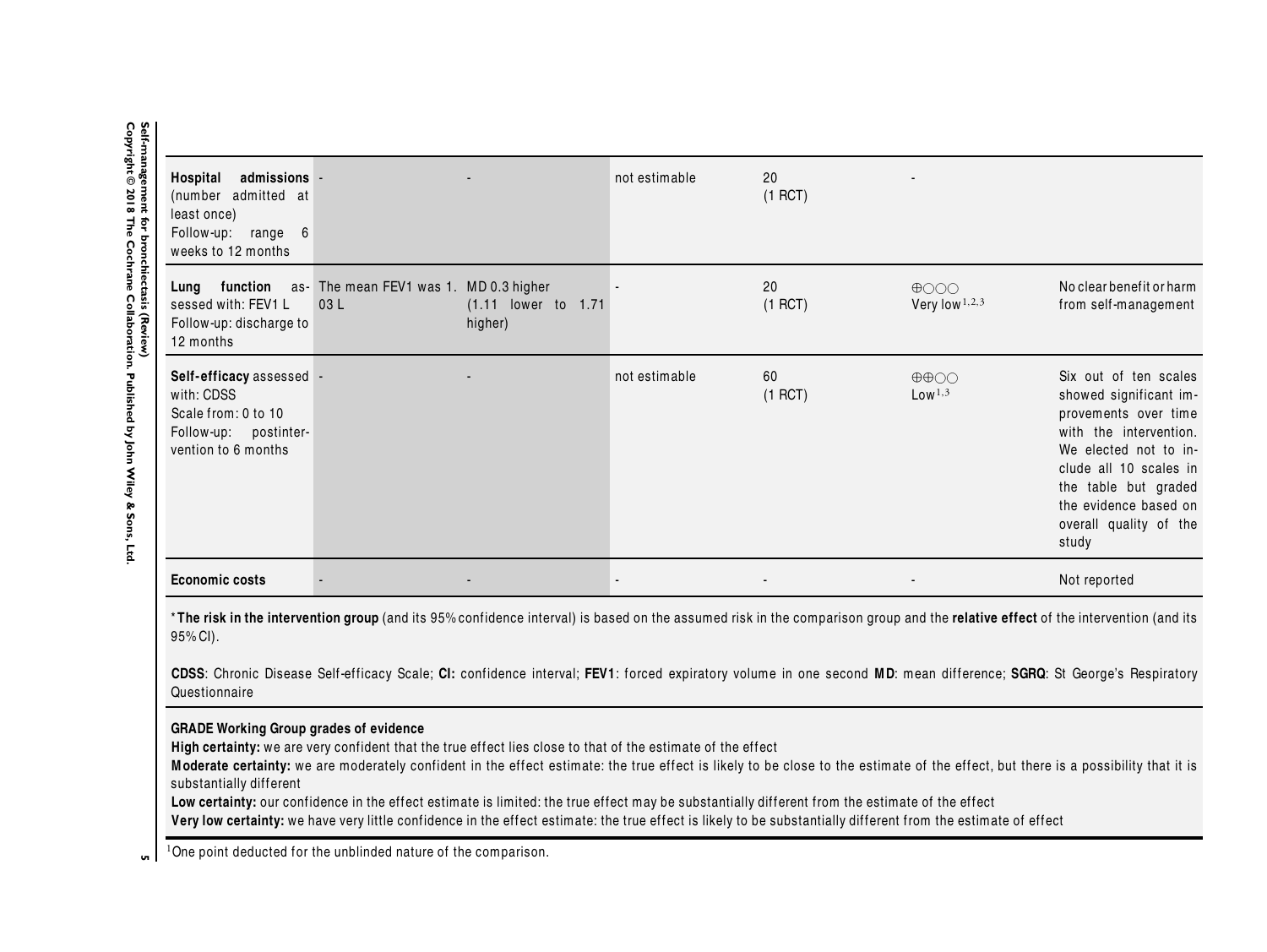|  | $\frac{2}{3}$ $\sqrt{ }$ $\frac{2}{3}$ One point deducted for baseline imbalances. |
|--|------------------------------------------------------------------------------------|
|--|------------------------------------------------------------------------------------|

 $^3$ One point deducted for risk of bias from an underpowered study. Figure 1

Self-management for bronchiectasis (Review)<br>Copyright © 2018 The Cochrane Collaboration. Published by John Wiley & Sons, Ltd. **Copyright © 2018 The Cochrane Collaboration. Published by J Self-management for bronchiectasis (Review) ohn Wiley & Sons, Ltd.**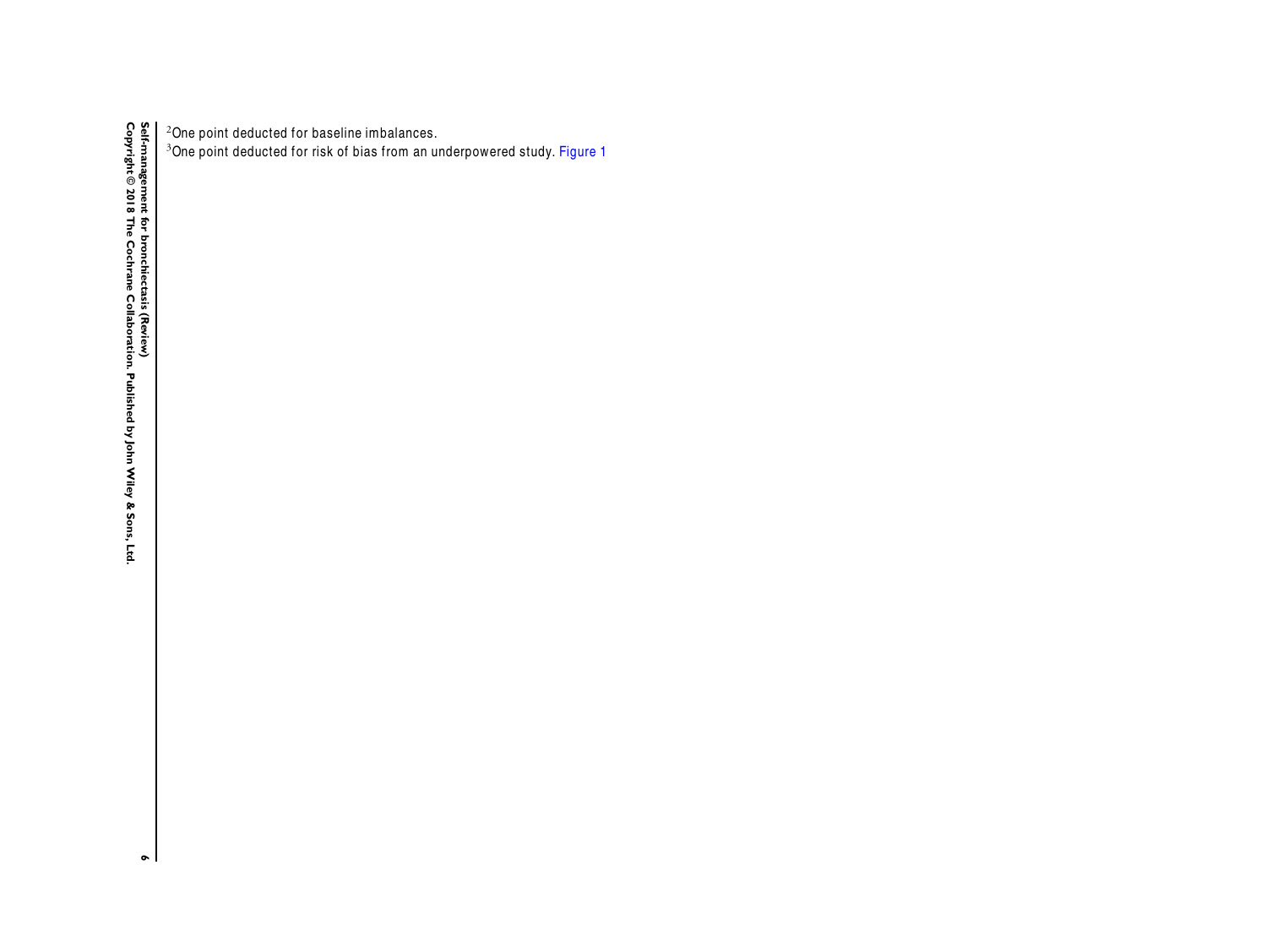## <span id="page-8-0"></span>**B A C K G R O U N D**

#### **Description of the condition**

Bronchiectasis, also referred to as non-cystic fibrosis (non-CF) bronchiectasis, is a persistent respiratory condition characterised by abnormal dilation of the airways [\(Pasteur 2010](#page-22-0); [Chang 2015](#page-22-0)). Pathological processes include weakness and destruction of the structural components of the bronchial wall, which together with the loss of ciliated epithelium, and increase in number and hypertrophy of mucus-secreting glands, causes mucus to accumulate, which in turn creates a conducive environment for bacteria and leads to a 'vicious cycle' of bacterial infection [\(Cole 1986\)](#page-22-0), inflammatory mediator release, airway damage and further infection [\(Welsh 2015\)](#page-22-0). Chronic infection is associated with a variety of pathogens ([Martinez-García 2007;](#page-22-0) [Murray 2011](#page-22-0); [Chalmers 2012;](#page-22-0) [Tunney 2013\)](#page-22-0), contributing to persistent symptoms and repeated exacerbations ([Murray 2011](#page-22-0)).

Causes of bronchiectasis include a wide range of factors such as damage by serious infection (including *Mycobacterium tuberculosis*), necrotising pneumonia, immune deficiency, allergic bronchopulmonary aspergillosis, and recurrent aspiration, although the majority of cases are idiopathic [\(Pasteur 2000](#page-22-0); [Goeminne](#page-22-0) [2012](#page-22-0); [Lonni 2015](#page-22-0)). Diagnosis is based on clinico-radiographic assessments, requiring identification of one or more abnormally dilated bronchi using high-resolution computerised tomography (HRCT) scanning and appropriate symptoms, including chronic productive or wet cough and recurrent lower respiratory tract infections, together with a range of other symptoms such as breathlessness, wheeze, chest pain (in stable patients) and lethargy [\(Pasteur 2010;](#page-22-0) [Chang 2015\)](#page-22-0). Factors associated with disease severity include frequency of hospital admissions and mortality, poor lung function, bacterial colonisation, high Medical Research Council (MRC) dyspnoea score and frequency of exacerbations [\(Chalmers 2014](#page-22-0); [Martinez-García 2014\)](#page-22-0). The impact on people's quality of life is significant and health status is poor with progressive deterioration. Severity may be assessed with tools such as the Bronchiectasis Severity Index [\(Chalmers 2014\)](#page-22-0), or FACED (**F**EV1, **A**ge, **C**hronic colonisation, **E**xtension (number of lobes), **D**yspnoea) ([Martinez-García 2014\)](#page-22-0), to identify high-risk individuals, though they have limited value as outcome measures because of the non-modifiable nature of components such as lung function.

Estimates of the prevalence of bronchiectasis vary considerably. Although it has previously been considered a relatively rare disease [\(Kolbe 1996\)](#page-22-0), more recent studies have suggested an increasing prevalence, particularly in those over 75 years [\(Weycker 2005](#page-22-0)), and higher prevalence rates in low-income and middle-income countries ([Habesoglu 2011](#page-22-0)). Co-morbidity may also influence detection and prevalence, with one UK study showing that 29% of people with COPD scanned by HRCT had bronchiectasis ( [O'Brien 2000\)](#page-22-0). Prevalence rates per 100,000 were estimated at 0.5 in Finland and 3.7 in New Zealand though these data are more than 10 years old ([European Lung White Book 2013](#page-22-0)). Higher prevalence rates have been observed in ethnic populations such as amongst indigenous Australians (up to 14 per 1000) and Native Alaskan children (up to 20.5 per 1000) ([Singleton 2000](#page-22-0); [Chang](#page-22-0) [2002](#page-22-0)). Higher prevalence rates are also observed in women and people aged over 60 years ([Chang 2003](#page-22-0); [Seitz 2012](#page-22-0)). Recent data suggest that incidence and prevalence in the UK may be higher than previously estimated ([Quint 2016\)](#page-22-0). Over a nine-year period to 2013, point prevalence rates per 100,000 rose from 350.5 to 566.1 in women and from 301.2 to 485.5 in men. This reflects an increase of more than 60% with approximately 263,000 adults living with bronchiectasis in 2013. Similarly, the incidence rates per 100,000 person-years rose from 21.2 to 35.2 in women and from 18.2 to 26.9 in men, a 63% increase in new cases to over 15,000 in 2013. However, these increases may be due to improved diagnosis resulting from easier access to high-quality CT scanners, rather than a true rise in prevalence ([Goeminne 2016](#page-22-0)).

Mortality rates for bronchiectasis in England and Wales rose by 3% per year between 2001 to 2007 [\(Roberts 2010\)](#page-22-0), and hospitalisations also increased by 3% per year over a nine-year period in the US [\(Seitz 2010\)](#page-22-0). Average bronchiectasis mortality rates per 100,000 general population in Europe are estimated at 0.3 in 27 of the 28 countries in the EU (ranging from 0.01 in Germany to 1.18 in the UK) and 0.2 in nine non-EU countries (ranging from 0.01 in Azerbaijan to 0.67 in Kyrgyzstan), based on 2005 to 2009 data [\(European Lung White Book 2013\)](#page-22-0). The recent UK study reported higher age-adjusted bronchiectasis mortality rates, with estimates 2.26 times higher in women and 2.14 times higher in men compared to the general population [\(Quint 2016\)](#page-22-0).

The main aims of therapeutic management are: preservation of lung function, reduction of symptoms and exacerbations, minimising complications, and improvement in quality of life [\(Pasteur](#page-22-0) [2010](#page-22-0); [Saleh 2014](#page-22-0); [Chang 2015](#page-22-0)).

## **Description of the intervention**

[Taylor 2014](#page-22-0) describes a taxonomy in which long-term conditions are diagnosed and brought under control by professionals; thereafter the individual self-manages the condition with support, to achieve stable maintenance. Self-management support empowers the person with the condition by enabling them to modify treatment or behaviour, or to seek professional advice and has been defined as "increasing the capacity, confidence, and efficacy of the individual" ([Kennedy 2013](#page-22-0)). Self-management interventions are defined as structured programmes for individuals, designed to improve self-health behaviours and self-management skills [\(Lorig](#page-22-0) [2003](#page-22-0)). Self-management programmes should ideally include training with feedback to improve problem solving, decision making, resource utilisation, formation of patient-provider partnerships, action planning and self-tailoring ([Lorig 2003](#page-22-0)). People become more confident at managing their own health and this in turn

**Self-management for bronchiectasis (Review) 7**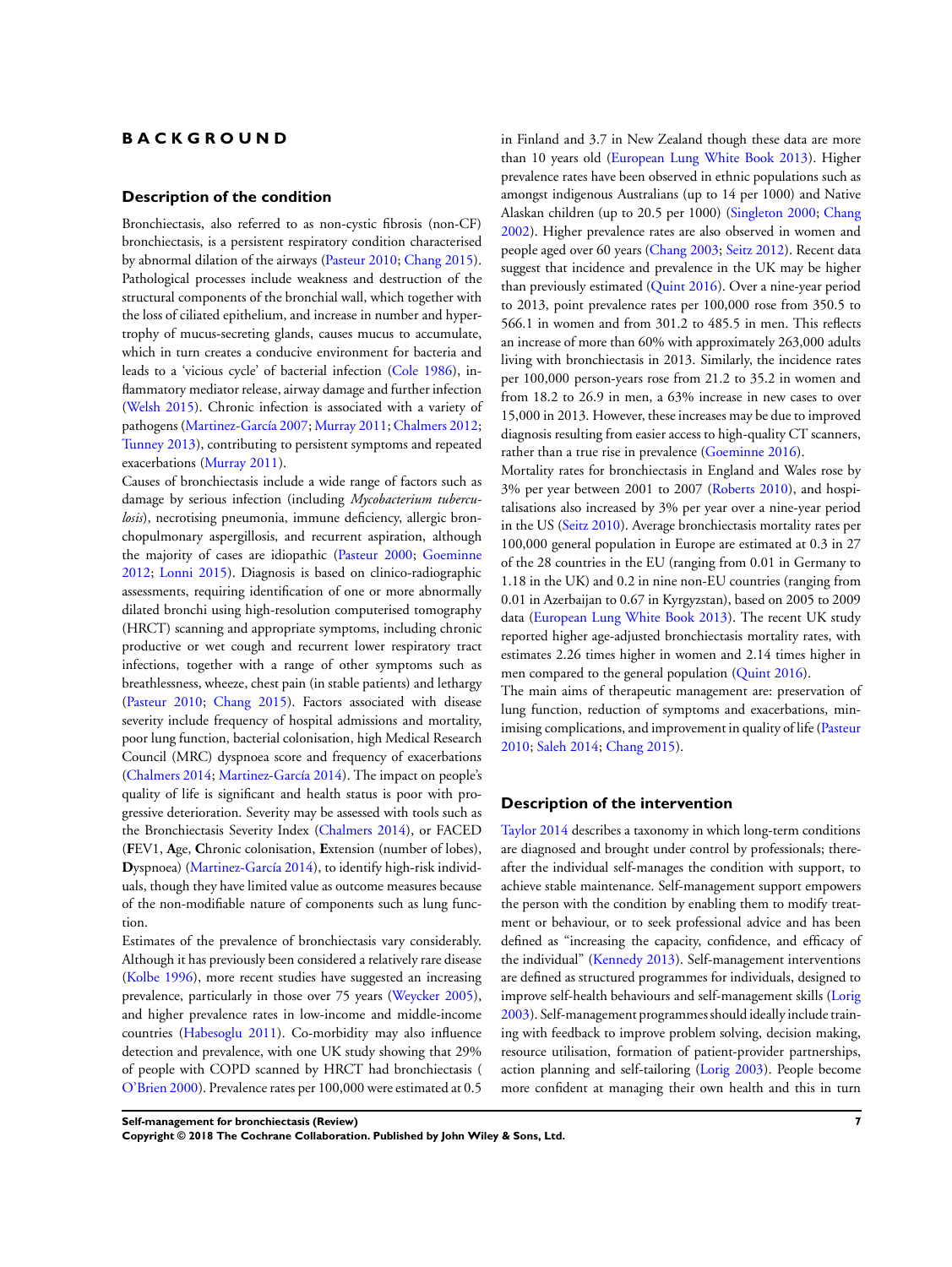supports the development and maintenance of beneficial health behaviours ([Lorig 2003;](#page-22-0) [Bourbeau 2004](#page-22-0)).

Self-management support is delivered in a range of ways, all of which aim to equip the individual with knowledge, ability, and confidence, to take appropriate action. The support can take the form of specific techniques employed to help people choose healthy behaviours, but it can also be a fundamental alteration of the patient-caregiver relationship into a collaborative partnership ([de Silva 2011](#page-22-0)). Interventions can range from individualised support such as the provision of educational material, to larger but localised whole-system approaches. An example of a wholesystem approach involved practitioners trained to offer a range of resources, such as a tool to assess the support needs of patients, guidebooks on self-management, and a web-based directory of local self-management resources [\(Kennedy 2013\)](#page-22-0). There are also extensive generic programmes such as the 'Expert Patients Programme' ([Department of Health 2001\)](#page-22-0).

Self-management support increasingly includes a mutually agreed, individualised plan, which incorporates behavioural elements including goal setting and problem solving. Recent work conducted by the Richmond Group of Charities and The King's Fund suggests that clients and professionals should co-create a personalised self-management plan which could include patient and career education, medicines' management advice and support, use of telecare and telehealth to aid self-monitoring, psychological interventions (e.g. coaching), telephone-based health coaching, symptom management and patient access to their own records [\(Naylor](#page-22-0) [2015](#page-22-0)). Self-management support and interventions can therefore vary significantly. All approaches aim to enable the individual to develop the knowledge and confidence to appropriately manage their long-term condition, and to seek professional support when needed.

The components of self-management programmes may need to be condition-specific; for example, education may be particularly beneficial for diabetes, but cognitive and behavioural interventions may work well for people with depression [\(de Silva 2011](#page-22-0)). The principal aims of management in bronchiectasis are to maintain and improve pulmonary function and to improve quality of life by reducing symptoms and exacerbations ([Pasteur 2010;](#page-22-0) [Chang 2015](#page-22-0)). British Thoracic Society guidelines recommend a range of therapeutic strategies including physiotherapy for airway clearance, pulmonary rehabilitation for significant dyspnoea, bronchodilators for reversible airflow obstruction and a range of antibiotic therapy to reduce bacterial load. The latter may include short-term courses for exacerbations, prophylactic therapy for frequent exacerbators ( $\geq$  3 exacerbations requiring antibiotics per year) and combination therapy for people with multiple airway pathogens ([Pasteur 2010](#page-22-0)). Recommendations are often based on a small number of short trials that are insufficient to draw firm conclusions about benefits and harms [\(Welsh 2015\)](#page-22-0).

Bronchiectasis impacts upon physical and psychosocial well-being and there is the potential to improve self-management through self-regulation of medication, adherence to airway clearance techniques and patient education about management of the condition [\(Wilson 1997](#page-22-0); [Lavery 2007\)](#page-22-0). Current guidelines recommend airway clearance techniques, adherence to medication, action plans, exercise (including pulmonary rehabilitation), and patient education as potential components of self-management interventions for bronchiectasis ([Pasteur 2010](#page-22-0); [Chang 2015\)](#page-22-0). The educational component focuses on understanding the basic principles of disease management and early recognition of an exacerbation to facilitate timely intervention ([Pasteur 2010](#page-22-0)). In COPD, self-management programmes that include action plans have been shown to accelerate appropriate treatment-seeking behaviours [\(Walters](#page-22-0) [2010](#page-22-0)), and studies including action plans should therefore be considered separately.

#### **How the intervention might work**

Studies of long-term chronic conditions suggest that self-management support may improve self-efficacy, health status, psychological well-being, coping strategies and physical functioning [\(Farrell](#page-22-0) [2004](#page-22-0); [Griffiths 2005;](#page-22-0) [Siu 2007;](#page-22-0) [Challis 2010](#page-22-0)). Benefits may be attributable to enhanced adherence to medication, the adoption of appropriate behaviours, and reduced stress and anxiety, though this may also be associated with increased use of healthcare resources [\(Naylor 2015\)](#page-22-0). Self-management programmes for COPD, defined above, have improved quality of life and reduced breathlessness and hospital admissions [\(Zwerink 2014\)](#page-22-0), though there is currently no consensus on the most effective components of selfmanagement interventions ([Effing 2012](#page-22-0)). The evidence of effectiveness in cystic fibrosis is less clear, with interpretation of observed increases in knowledge and changes in behaviour hampered by small, poor-quality trials ([Savage 2014\)](#page-22-0).

The objectives of care in bronchiectasis are to treat identifiable underlying causes, control symptoms, reduce the number of exacerbations, prevent deterioration in pulmonary function, improve quality of life and minimise complications [\(Pasteur 2010;](#page-22-0) [Chalmers 2016](#page-22-0)). The potential benefits from self-management in individuals with bronchiectasis may include: reduction in symptoms and subsequent improvement in quality of life; and reduction in the number and severity of exacerbations, together with potential reduction in hospital admissions, length of stay, and disease and health status decline.

Non-adherence to therapy may be a significant problem in bronchiectasis with up to 50% of people with severe chest infections not completing prescribed courses of antibiotics, other medicines and airway clearance [\(McCullough 2014](#page-22-0)). People who do not adhere to therapy have a shorter time to first exacerbation [\(Haworth 2014](#page-22-0)); and a higher annual exacerbation rate compared to those who are adherent ([McCullough 2014](#page-22-0)). Similar to reports from cystic fibrosis ([Sawicki 2009\)](#page-22-0), treatment burden may increase with the emergence of new treatments, which may in turn lead to more problems with adherence. Non-adherence to antibiotic

**Self-management for bronchiectasis (Review) 8**

**Copyright © 2018 The Cochrane Collaboration. Published by John Wiley & Sons, Ltd.**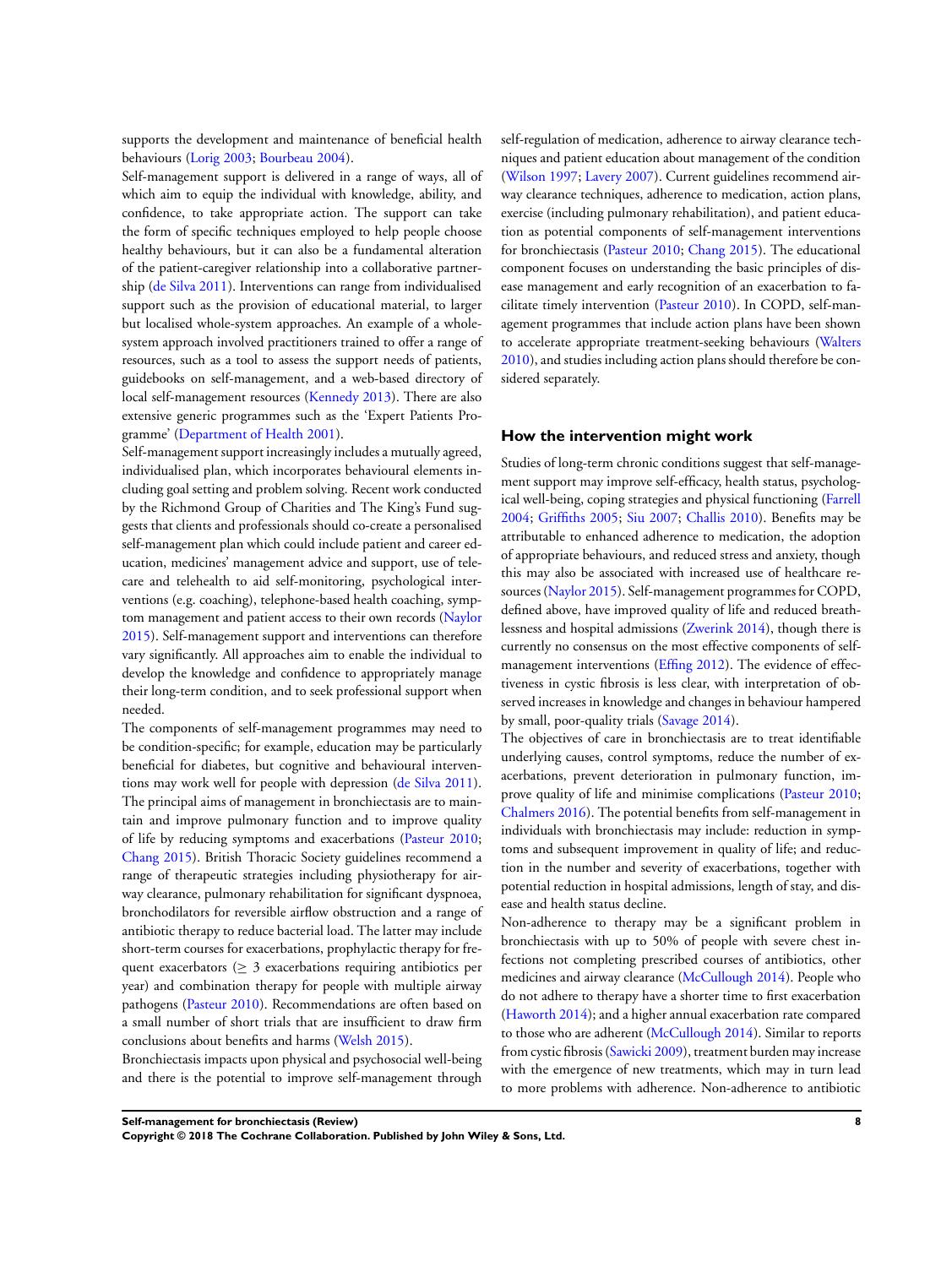therapy and airway clearance procedures may be attributable to a range of factors including beliefs about their potential risks and benefits, a younger age and (for antibiotics) a higher number of prescribed medications [\(McCullough 2015](#page-22-0)). It is likely that patient self-management programmes may help to improve adherence to prescribed therapy and reduce the negative consequences of poor adherence. With the rise of antimicrobial resistance, adherence to frontline antibiotic therapy may be particularly important for people with bronchiectasis [\(O'Neill 2016](#page-22-0)).

#### **Why it is important to do this review**

Bronchiectasis is a chronic disease which causes both persistent day-to-day symptoms such as cough and breathlessness, and intercurrent exacerbations. The long-term management of bronchiectasis focuses on reducing these features of the disease.

Self-management interventions have been shown to be beneficial in the management of other airways diseases associated with management of day-to-day respiratory symptoms and respiratory exacerbations such as asthma and COPD [\(Zwerink 2014;](#page-22-0) [Peytremann-Bridevaux 2015](#page-22-0)). Guidelines recommend self-management plans for these diseases and patient education is one of the factors in bronchiectasis management recently prioritised by the European EMBARC group [\(Aliberti 2016\)](#page-22-0).

This review aims to summarise the evidence for self-management strategies for people with bronchiectasis and will seek to provide guidance for both current recommendations and possible future research needs.

## **O B J E C T I V E S**

To assess the efficacy, cost-effectiveness and adverse effects of selfmanagement interventions for adults and children with non-cystic fibrosis bronchiectasis.

## **M E T H O D S**

### **Criteria for considering studies for this review**

## **Types of studies**

We included parallel and cluster-randomised controlled trials (RCTs) of any duration. We included studies reported as full-text, those published as abstract only, and unpublished data.

**Self-management for bronchiectasis (Review) 9**

**Copyright © 2018 The Cochrane Collaboration. Published by John Wiley & Sons, Ltd.**

#### **Types of participants**

Adults (> 18 years) and children with a diagnosis of non-cystic fibrosis bronchiectasis confirmed by plain film chest radiograph, bronchography or high-resolution computed tomography with at least three months of daily sputum expectoration. We excluded participants with a diagnosis of cystic fibrosis (CF), sarcoidosis or active allergic bronchopulmonary aspergillosis. We also excluded studies of other long-term health conditions unless results for people with bronchiectasis were reported separately.

#### **Types of interventions**

Self-management interventions were defined as structured interventions for individuals with bronchiectasis designed to improve self-health behaviours and self-management skills. We specified that interventions should include collaborative interaction between participants and healthcare providers, involving goal setting and feedback, with at least two points of contact, and that specific programmes should include at least two of the following components: patient education, airway clearance techniques, adherence to medication, exercise (including pulmonary rehabilitation), and action plans [\(Pasteur 2010](#page-22-0); [Chang 2015\)](#page-22-0). Self-management interventions that included action plans were to be considered separately ([Hagger 2014](#page-22-0)). We excluded interventions solely comprising participant education or those focused only on exercise, such as pulmonary rehabilitation delivered in a care setting. We included pulmonary rehabilitation interventions only when they explicitly included self-management strategies within the programme. We included studies of self-management interventions delivered in any form (e.g. Internet, mobile device, face-to-face, paper) with the following comparisons.

- 1. Self-management versus usual care
- 2. Self-management versus an alternate form of self-

management (e.g. paper-based booklet versus mobile app) For comparisons between different types of self-management programmes we included co-interventions, including types of exercise interventions, provided that they were evenly distributed between groups.

#### **Types of outcome measures**

We included all outcomes irrespective of follow-up duration, but planned to evaluate the impact of follow-up in subgroup analyses if sufficient data were available.

#### **Primary outcomes**

1. Health-related quality of life using measures validated for people with bronchiectasis in a clinical setting (e.g. Bronchiectasis Severity Index (BSI; St. George's Respiratory Questionnaire (SGRQ))

2. Exacerbations (requiring antibiotic therapy) measured as frequency, proportion with one or more, or duration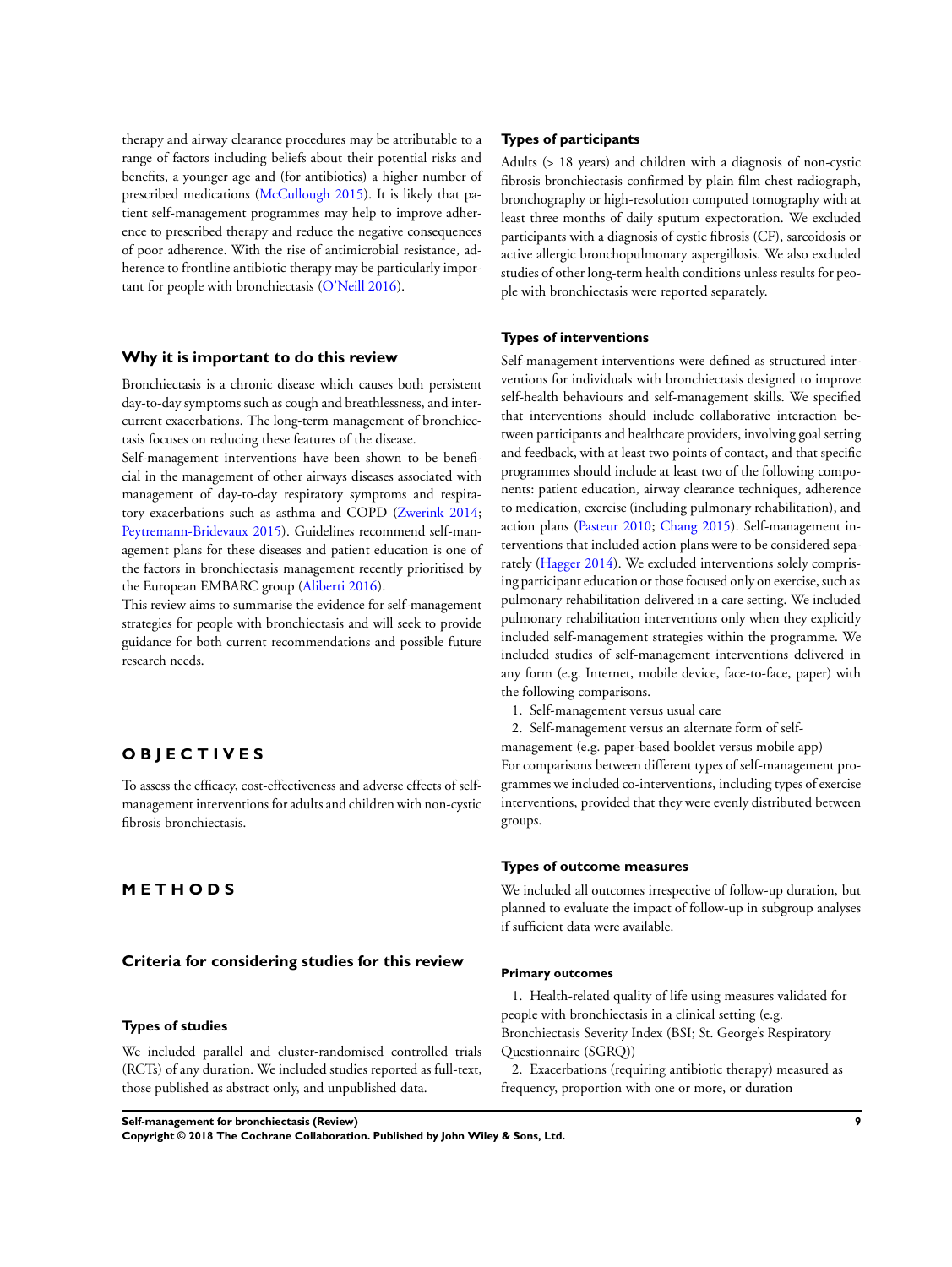3. Serious adverse events (i.e. any adverse even that results in death or is life-threatening)

#### **Secondary outcomes**

1. Frequency of hospital admissions measured

2. Lung function (forced expiratory volume in one second (FEV1) litres or percent of predicted)

3. Symptoms (e.g. dyspnoea, cough, wheeze), for example using the Leicester Cough Questionnaire (LCQ)

4. Self-efficacy (e.g. Chronic Disease Self-Efficacy Scale)

5. Economic costs (e.g. direct: costs of care such as costbenefit or cost-effectiveness; indirect: days lost from work or fulltime education)

6. Adverse events (e.g. pneumonia)

Reporting of one or more of the outcomes above was not an inclusion criterion for the review.

We recognise the limitation of using self-efficacy as a primary outcome, and it may be viewed as an intermediate or process outcome. Research is needed to establish if, in bronchiectasis, improvements in self-efficacy leads to long-term improvements in clinically important endpoints ([Lavery 2011](#page-22-0)).

## **Search methods for identification of studies**

### **Electronic searches**

We identified studies from the Cochrane Airways Trials Register, which is maintained by the Information Specialist for the Group. The Cochrane Airways Trials Register contains studies identified from several sources:

1. monthly searches of the Cochrane Central Register of

Controlled Trials (CENTRAL), through the Cochrane Register of Studies Online ([crso.cochrane.org](http://crso.cochrane.org/));

2. weekly searches of MEDLINE Ovid SP 1946 to date;

3. weekly searches of Embase Ovid SP 1974 to date;

4. Monthly searches of PsycINFO Ovid SP 1967 to date;

5. Monthly searches of CINAHL EBSCO (Cumulative Index

to Nursing and Allied Health Literature) 1937 to date; 6. Monthly searches of AMED EBSCO (Allied and Complementary Medicine);

7. handsearches of the proceedings of major respiratory conferences.

Studies contained in the Trials Register are identified through search strategies based on the scope of Cochrane Airways. Details of these strategies, as well as a list of handsearched conference proceedings are in [Appendix 1.](#page-49-0) See [Appendix 2](#page-51-0) for search terms used to identify studies for this review.

We also conducted a search of ClinicalTrials.gov ([www.ClinicalTrials.gov\)](http://www.ClinicalTrials.gov) and the World Health Organization (WHO) trials portal ([www.who.int/ictrp/en/](http://www.who.int/ictrp/en/)). We

searched for studies in any language in all databases from their inception to November 2016.

## **Searching other resources**

We examined the reference lists of all primary studies and review articles for additional references and searched relevant manufacturers' websites for trial information. We searched the 'grey' literature at OpenGrey ([www.opengrey.eu/](http://www.opengrey.eu/)) and searched for errata or retractions from included studies published in full-text on PubMed [\(www.ncbi.nlm.nih.gov/pubmed](http://www.ncbi.nlm.nih.gov/pubmed)).

## **Data collection and analysis**

### **Selection of studies**

Two review authors (CK and SG) independently screened titles and abstracts for inclusion of all potential studies and classified them as 'retrieve' (eligible or potentially eligible/unclear) or 'do not retrieve'. Two review authors (CK and S Grundy) independently screened the full-text of retrieved studies to identify those for inclusion and record reasons for exclusion of the ineligible studies. We resolved disagreements through discussion or through a third review author (SS). We identified and excluded duplicates and collated multiple reports of the same study so that each study, rather than each report, was the unit of interest in the review. We recorded the selection process in sufficient detail to complete a PRISMA flow diagram and a '[Characteristics of excluded studies](#page-32-0)' table [\(Moher 2009\)](#page-22-0).

#### **Data extraction and management**

We used a data collection form, piloted on at least one study in the review, to record study characteristics and outcome data. One review author (DL) extracted the following characteristics from the included studies.

1. Methods: study design, total duration of study, details of any 'run in' period, number of study centres and location, study setting, withdrawals, and date of study

2. Participants: number, mean age, age range, gender, severity of condition, diagnostic criteria, baseline lung function, smoking history, inclusion criteria, and exclusion criteria

3. Interventions: intervention, comparison, concomitant medications, and excluded medications

4. Outcomes: primary and secondary outcomes specified and collected, and time points reported

5. Notes: funding for trial, and notable conflicts of interest of trial authors

Two review authors (DL and CK) independently extracted outcome data from the included studies. We noted outcome data that were not reported in a usable way in the '[Characteristics of](#page-27-0) [included studies'](#page-27-0) table. We resolved disagreements by consensus

**Self-management for bronchiectasis (Review) 10**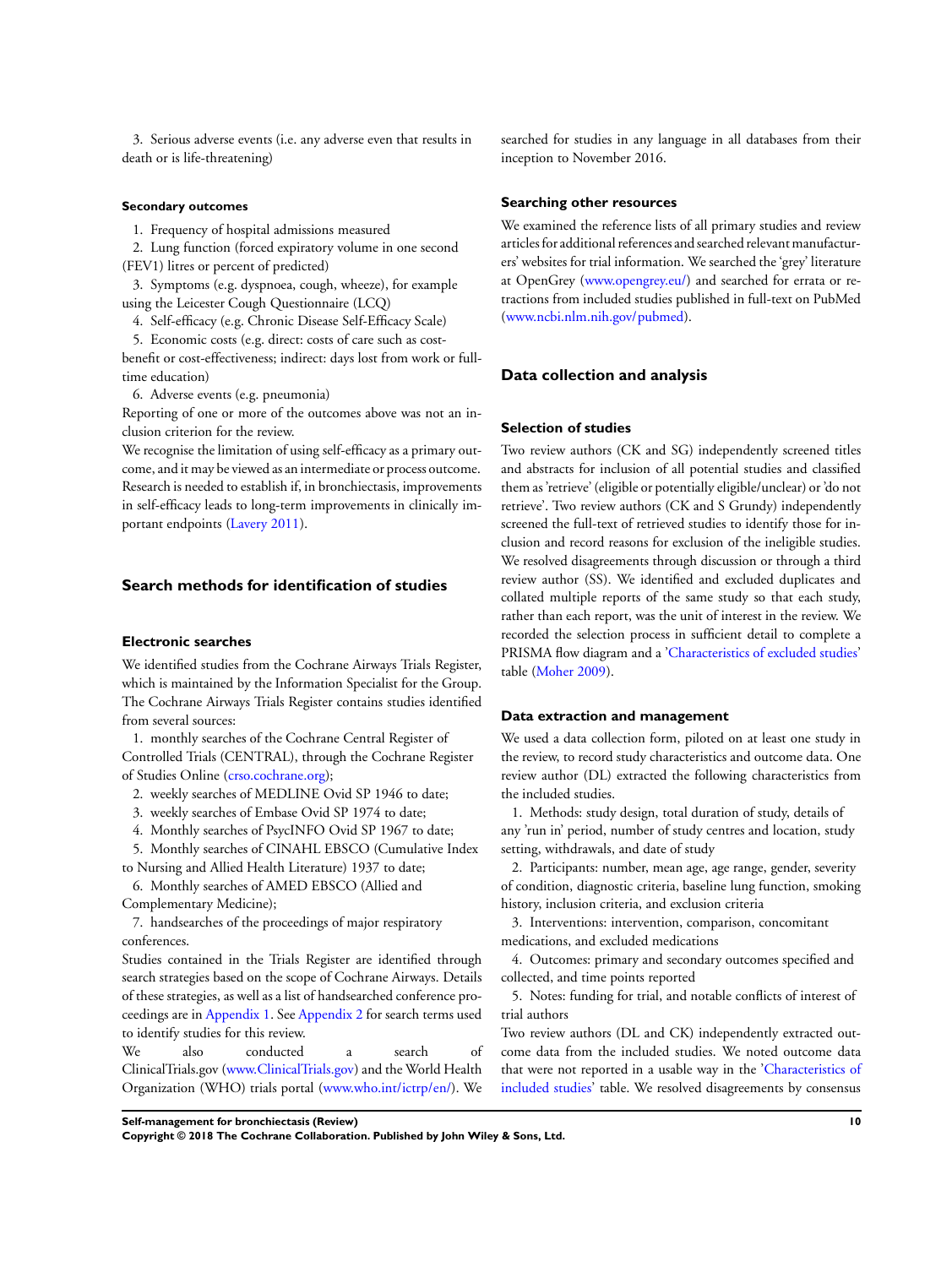or by involving a third review author (SS). One review author (DJWE) transferred data into the Review Manager 5 (RevMan 5) file ([RevMan 2014](#page-22-0)). We validated data entry by comparing the data presented in the systematic review with the study reports. A second review author (CK) spot-checked study characteristics for accuracy against the trial report.

#### **Assessment of risk of bias in included studies**

Two review authors (CK and DL) independently assessed the risk of bias for each study using the criteria outlined in the *Cochrane Handbook for Systematic Reviews of Interventions* ([Higgins 2011a](#page-22-0)). We resolved disagreements by discussion or by involving another review author (SS). We assessed the risk of bias according to the following domains.

- 1. Random sequence generation
- 2. Allocation concealment
- 3. Blinding of participants and personnel
- 4. Blinding of outcome assessment
- 5. Incomplete outcome data
- 6. Selective outcome reporting
- 7. Other bias

We graded each potential source of bias as high, low or unclear and provided a quote from the study report together with a justification for our judgement in the 'Risk of bias' table. We summarised the risk of bias judgements across different studies for each of the domains listed and considered blinding separately for different key outcomes where necessary (e.g. for unblinded outcome assessment, risk of bias for all-cause mortality may be very different than for a patient-reported quality-of-life scale). Where information on risk of bias related to unpublished data or correspondence with a trialist, we noted this in the 'Risk of bias' table.

When considering treatment effects, we took into account the risk of bias for studies that contributed to that outcome.

## **Assessment of bias in conducting the systematic review**

We conducted the review according to the published protocol and reported any deviations from it in the 'Differences between protocol and review' section of the systematic review.

### **Measures of treatment effect**

We estimated intervention effects using odds ratios with 95% confidence intervals (CI) for dichotomous data and mean difference or standardised mean difference with 95% CI for continuous data. Where standard deviations (SD) were not reported but other measures of variance around mean differences, such as standard error, CIs, or P values were reported, we calculated these according to Section 7.3 in the *Cochrane Handbook for Systematic Reviews of Interventions* ([Higgins 2011b](#page-22-0)). In this review it was likely that different scales may have been used to measure the same outcome (for example, Bronchiectasis-Quality of Life (B-QoL) and St. George's Respiratory Questionnaire (SGRQ)). In this case, we planned to use the standardised mean difference (SMD) and its 95% CI, ensuring a consistent direction of effect by reversing scaling where necessary, supported by a statement in the text on direction of interpretation.

We planned to undertake meta-analyses only where this was meaningful, that is, where the treatments, participants and the underlying clinical question were similar enough for pooling to make sense. We planned to narratively describe skewed data reported as medians and interquartile ranges.

#### **Unit of analysis issues**

In this review the unit of analysis was the participant. For all dichotomous data, we reported the proportion of participants that contributed to each outcome compared with the total number of randomised participants.

#### **Cross-over trials**

Cross-over trials were not appropriate for this intervention as it was not possible to avoid carry-over of knowledge acquisition from the first phase. However, if we had identified eligible cross-over studies we planned to only include data from the first pre crossover phase.

#### **Cluster-randomised trials**

Large-scale trials are uncommon in bronchiectasis and it was therefore unlikely that we would identify eligible RCTs randomising at group level (e.g. by primary care practice). We planned to analyse eligible cluster-RCTs in accordance with methods described in Section 16.3 of the *Cochrane Handbook for Systematic Reviews of Interventions* [\(Higgins 2011c\)](#page-22-0), using average cluster size and an estimate of the intraclass correlation coefficient (ICC) to adjust sample sizes to the 'effective sample size'. Where appropriate, we planned to combine single RCTs with cluster-RCTs if we considered the designs and interventions sufficiently similar and the effect of the intervention was unlikely to be influenced by the method of randomisation.

#### **Multiple-arm trials**

Where trials included multiple arms we planned to describe all study groups in the 'Characteristics of included studies' table, but to only include the arms that met our review criteria in the analyses. If multiple comparisons (e.g. self-management A versus selfmanagement B versus self-management C versus usual care) were combined in the same meta-analysis, we planned to divide the usual care (control) group by the number of intervention arms to avoid 'double-counting'.

**Self-management for bronchiectasis (Review) 11**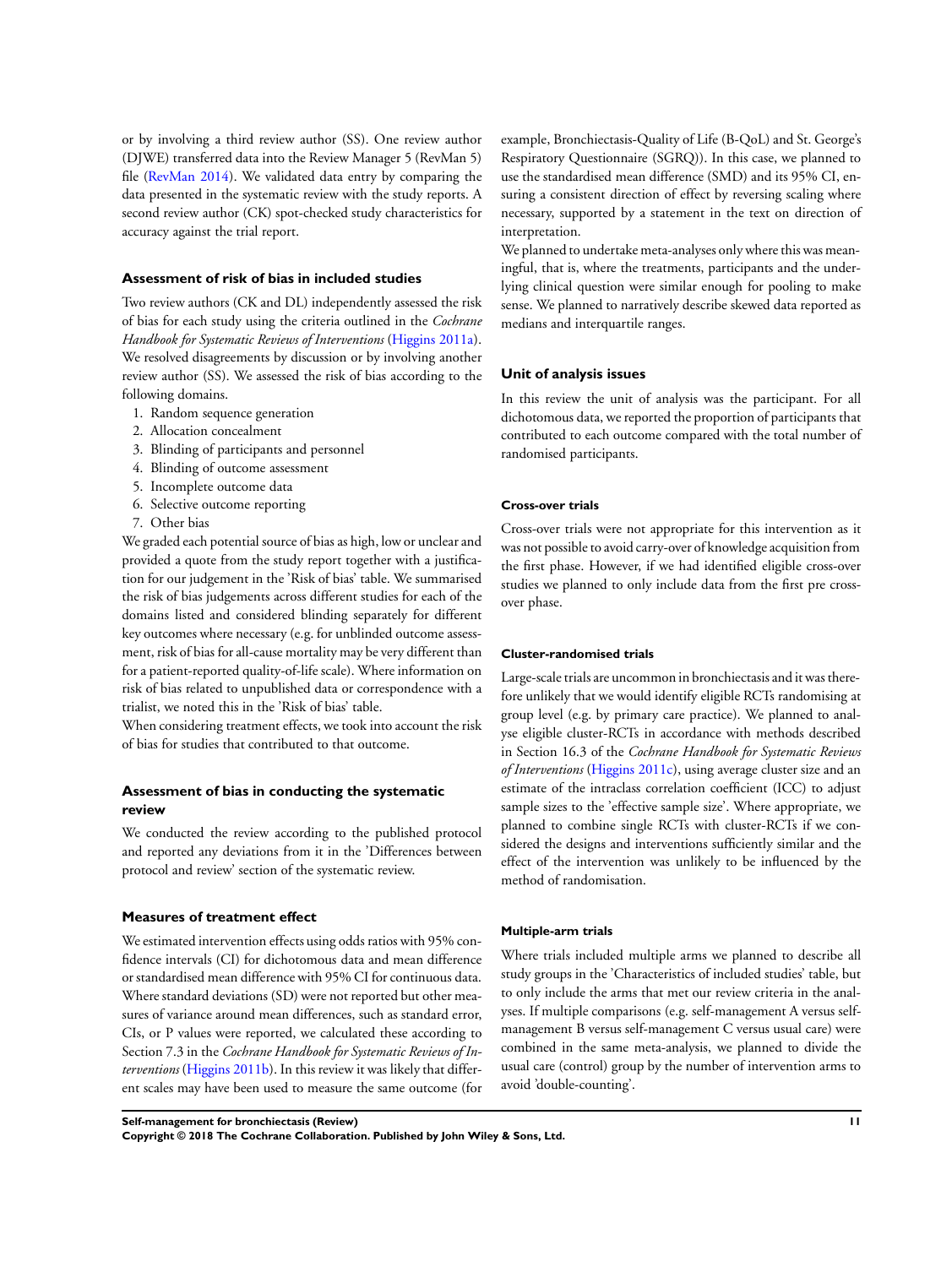## **Dealing with missing data**

We contacted investigators of included studies to provide unreported data such as missing outcomes, missing data, means or SDs and noted differential dropout between study groups along with reasons for withdrawal. Where a particular outcome included substantial loss to follow-up ( $\geq$  50%), we planned to report this in the text and mark the data with an asterisk. We used available cases for data analysis and did not impute missing data. Where studies included analyses based on the imputation of missing values, we planned to include data at low risk of bias and report data separately for those at higher risk of bias in the text of the review. Multiple imputation methods that included sensitivity analyses pre-specified in published protocols were considered at low risk of bias [\(Little 2012](#page-22-0); [Gewandter 2014](#page-22-0)). Imputation of missing data related to trial outcomes, using methods such as last observation carried forward, were not considered appropriate. For example, completion of missing data (e.g. relating to an efficacy outcome) following an intervention-related death would be inappropriate [\(Gewandter 2014\)](#page-22-0).

Where missing data were thought to introduce a high risk of bias (substantial loss to follow-up or inappropriate imputation), we planned to explore the impact of including such studies using a sensitivity analysis**.**

### **Assessment of heterogeneity**

In this review, the specific nature of the intervention, population, outcomes and methodological quality had the potential to vary considerably between studies. We therefore planned to assess potential sources of variability between studies in the following ways.

1. Clinical variability: to compare the distribution of participants, interventions, and outcomes across the included studies. To discuss and agree potential clinical heterogeneity by consensus.

2. Methodological variability: to compare study designs and study quality using 'Risk of bias' criteria.

3. Statistical heterogeneity (where variability in the effects of interventions is greater than expected by chance alone): to evaluate the statistical significance of heterogeneity using the Chi<sup>2</sup> test ( $P = 0.10$  is significant). However, this test may be unreliable, lacking power to detect important heterogeneity with few or small studies and the potential to detect clinically insignificant heterogeneity with large numbers of studies. It is also possible for trials to show large consistent effects in the face of significant heterogeneity. Therefore, in addition to assessing evidence of heterogeneity using the Chi² test as above, we also planned to quantify the magnitude of heterogeneity using the Tau² (random-effects model only), and I² statistics [\(Higgins](#page-22-0) [2003](#page-22-0)) with the following interpretation thresholds, based on recommendations in Section 9.5 of the *Cochrane Handbook for Systematic Reviews of Interventions* [\(Deeks 2011\)](#page-22-0):

- iii) 50% to 90%: may represent substantial heterogeneity;
- iv) 75% to 100%: considerable heterogeneity.

We planned to report substantial heterogeneity (> 50%) and to explore possible causes by prespecified subgroup analysis.

### **Assessment of reporting biases**

We planned to compare the results of data from published and unpublished studies as a direct test of publication bias and, if there were a sufficient number of studies (10 or more), to explore potential bias arising from small-study effects using Egger's method to test for asymmetry in funnel plots [\(Egger 1997\)](#page-22-0). If smaller studies had shown larger intervention effects compared to larger studies, we planned to evaluate potential causes (for example, poor methodological quality; differences in populations or interventions) and to report studies at high risk of bias in the text of the review.

#### **Data synthesis**

We planned to include studies in meta-analyses where the study designs, interventions and outcomes were similar. Where substantial heterogeneity (> 50%) was identified we planned to report outcomes in the text, giving direction and size of the effect along with the strength of the evidence (risk of bias). It was likely that included studies would vary by population, design and outcomes, therefore we considered meta-analysis using a random-effects model the most appropriate. However, where there are few studies or the effects of interventions across studies are not randomly distributed (for example, with publication bias), the random-effects model estimates may be unreliable or biased. It was likely that this review would only include a small number of low-powered studies and we therefore planned to use a fixed-effect model and to evaluate the impact of model choice using a sensitivity analysis. We aimed to synthesise and report dichotomous and continuous data separately for a given outcome, should the need arise (e.g. exacerbation/no exacerbation or exacerbation duration). Where both endof-study point estimates and change from baseline scores were reported we analysed these separately. We performed the analyses using RevMan 5 [\(RevMan 2014](#page-22-0)).

### **'Summary of findings' table**

We created a 'Summary of findings' table using the following primary and secondary outcomes: health-related quality of life, hospital admissions, serious adverse events, exacerbations, lung function, self-efficacy and economic costs*.* We tabulated the quality of each outcome with the five GRADE criteria (study limitations, consistency of effect, imprecision, indirectness and publication bias) ([GRADE 2004\)](#page-22-0) using methods and recommendations described in Section 8.5 [\(Higgins 2011a](#page-22-0)) and Chapter 12 [\(Schünemann 2011\)](#page-22-0) of the *Cochrane Handbook for Systematic Reviews of Interventions* and GRADEpro GDT software ([GRADEpro](#page-22-0)

i) 0% to 40%: might not be important;

**Self-management for bronchiectasis (Review) 12**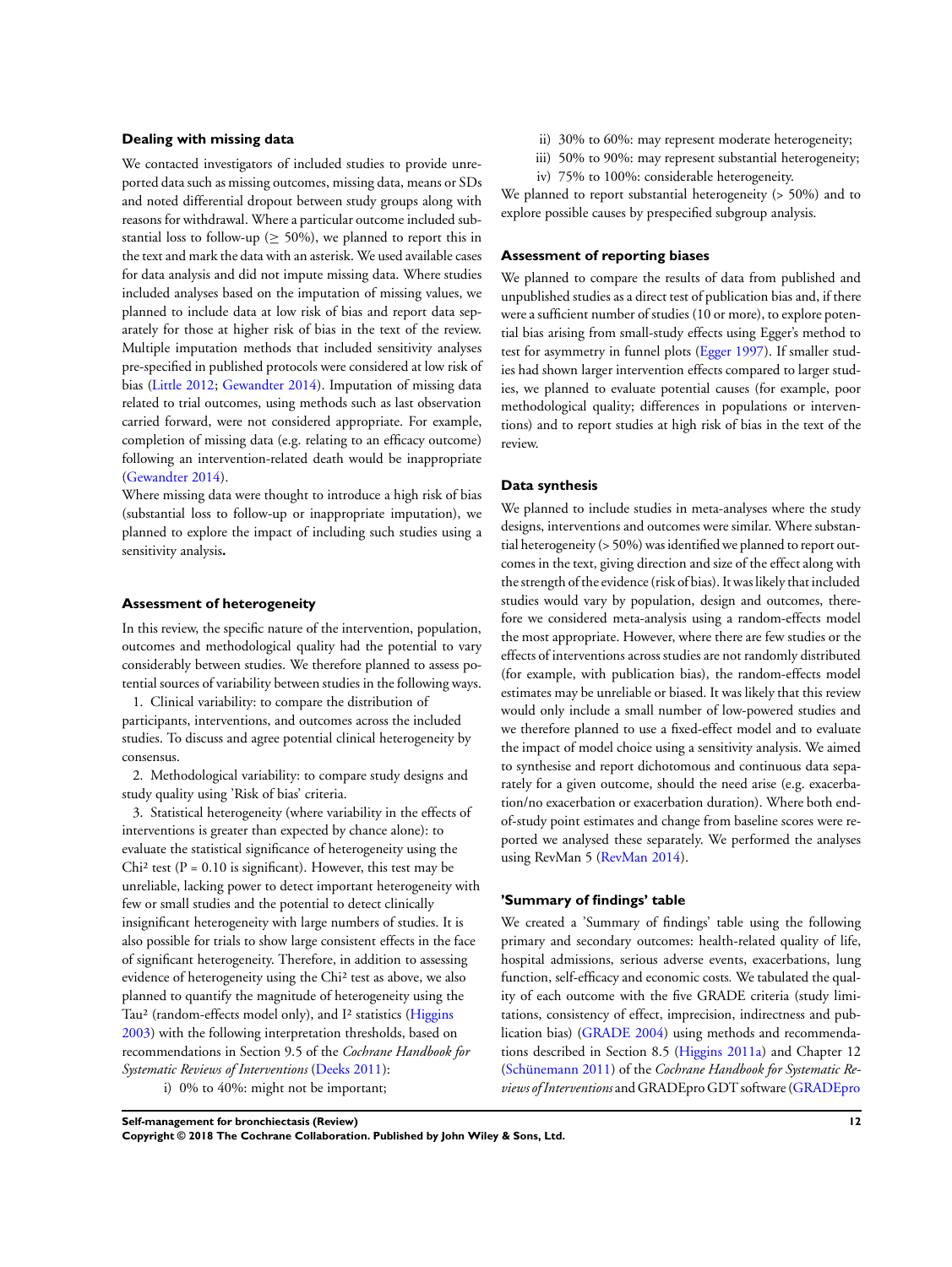[GDT 2015](#page-22-0)). We justified all decisions to downgrade or upgrade the quality of studies using footnotes and we included comments to aid the reader's understanding where necessary.

## **Subgroup analysis and investigation of heterogeneity**

We planned to carry out the following subgroup analyses.

- 1. Age: adults (> 18 years) versus children
- 2. Duration of follow-up (less than 12 months versus 12 months or longer)
- We planned to use the following outcomes in subgroup analyses.
- 1. Health-related quality of life
- 2. Hospital admissions
- 3. Adverse events

We planned to use the formal test for subgroup interactions in RevMan 5 ([RevMan 2014\)](#page-22-0).

### **Sensitivity analysis**

We planned to carry out the following sensitivity analyses.

- 1. To exclude studies at high risk of selection bias
- 2. Analyses using a random-effects model

3. Missing data (studies with > 50% or those using inappropriate imputation)

## **R E S U L T S**

## **Description of studies**

### **Results of the search**

Following comprehensive electronic searches of bibliographic databases we identified ninety-two records and an additional eight records through searches of clinicaltrials.gov and the WHO trials portal. Of a total of sixty records (40 duplicates removed), fortythree were excluded following screening of titles and abstracts. We examined the full-text articles of 17 records (11 studies) and excluded 12 records (8 studies; see [Excluded studies\)](#page-16-0). The remaining five records reported the results of three studies; two studies were included in the review and one was an ongoing study [\(Characteristics of ongoing studies\)](#page-32-0). The PRISMA flow diagram in [Figure 2](#page-15-0) shows the study selection process.

**Self-management for bronchiectasis (Review) 13 Copyright © 2018 The Cochrane Collaboration. Published by John Wiley & Sons, Ltd.**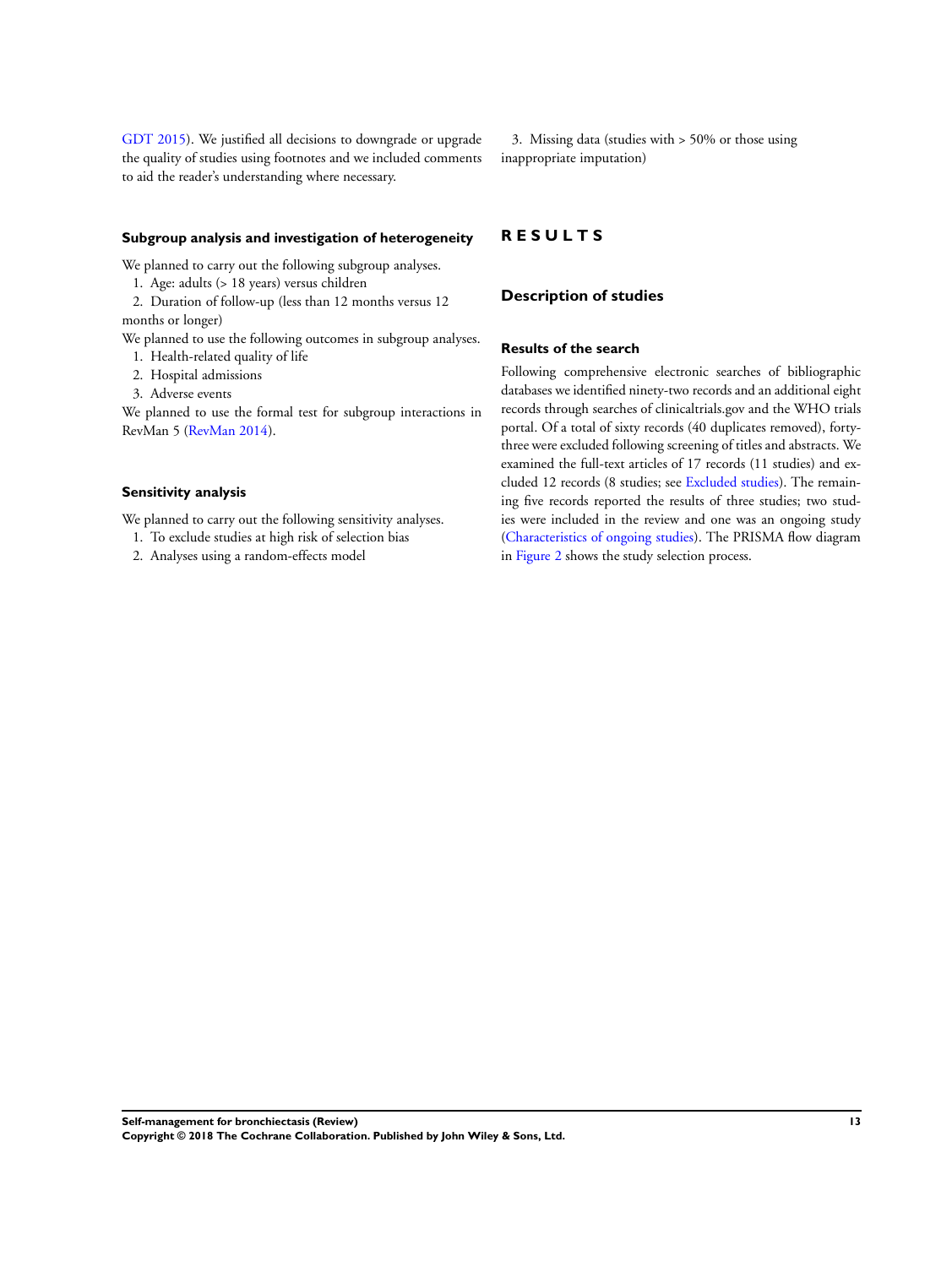<span id="page-15-0"></span>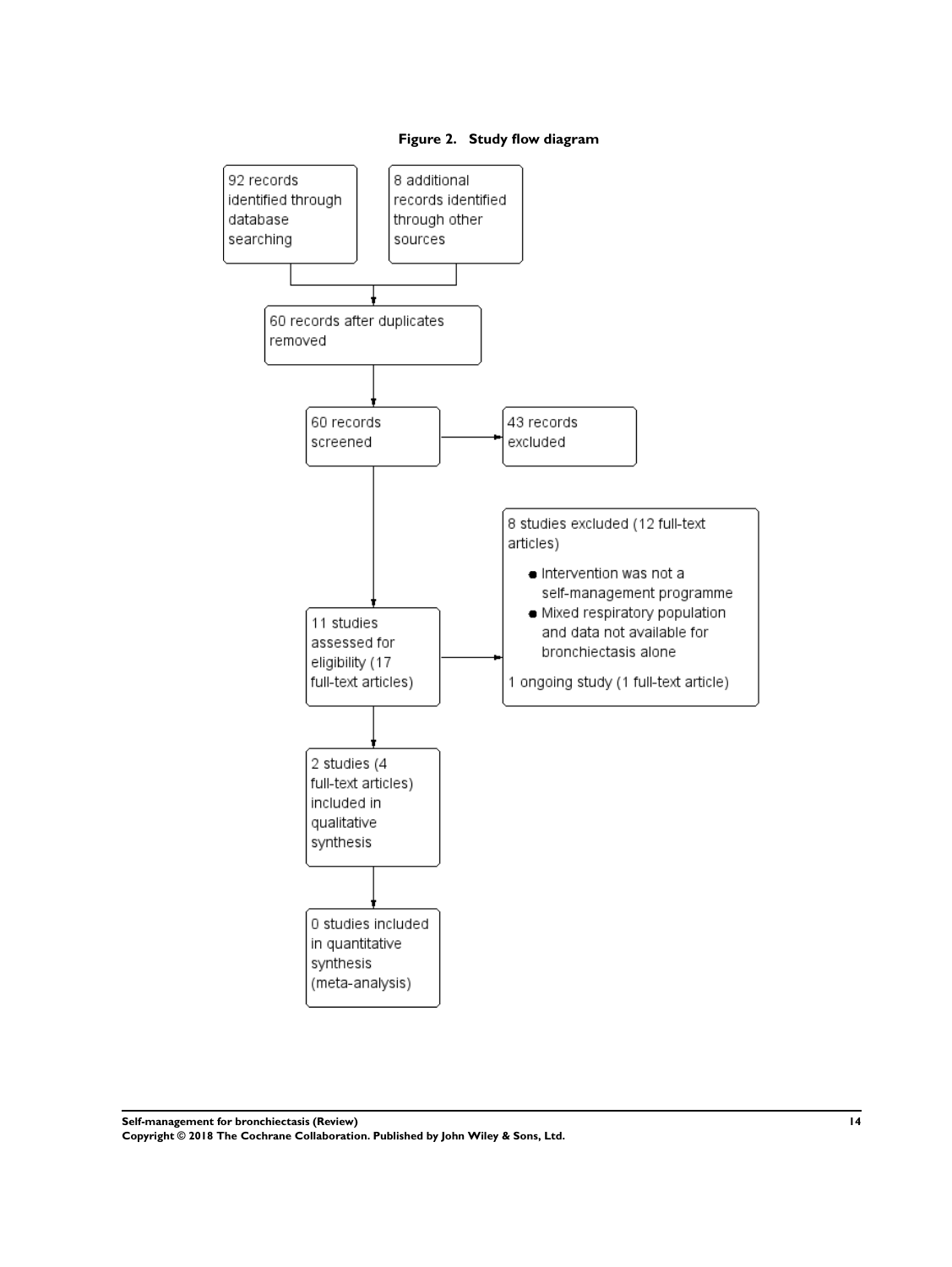## <span id="page-16-0"></span>**Included studies**

Two studies met the inclusion criteria for this review and contributed data to the narrative synthesis [\(Lavery 2011;](#page-22-0) [Greening](#page-22-0) [2014](#page-22-0)). The two studies randomised a total of 84 adult participants with bronchiectasis. [Greening 2014](#page-22-0) recruited and reported data for participants with any respiratory disease ( $n = 389$ ), but the study authors kindly provided disaggregated data for the subset of participants with a primary diagnosis of bronchiectasis that are reported in the review. Both studies were reported as full-text, peer-reviewed articles. In [Greening 2014](#page-22-0) the complex rehabilitation intervention included a self-management programme. As this component of the complex intervention was substantial, we have included the trial in this review; however, we are mindful that because the self-management programme was included alongside other interventional components (described in [Characteristics of](#page-27-0) [included studies](#page-27-0)) the findings from this trial in relation to the predefined inclusion criteria for this review should be interpreted with caution.

#### **Methods**

[Greening 2014](#page-22-0) was a prospective, 12-month RCT conducted in an acute cardiorespiratory unit in a teaching hospital and an acute medical unit in an affiliated teaching district general hospital, both located in England (UK) [Characteristics of included studies](#page-27-0). [Lavery 2011](#page-22-0) was a proof-of-concept, six-month RCT in a single re-gional respiratory centre in Northern Ireland (UK) [Characteristics](#page-27-0) [of included studies](#page-27-0).

### **Participants**

[Greening 2014](#page-22-0) enrolled adults with a diagnosis of chronic respiratory disease, aged 40 years or over (bronchiectasis group mean age  $= 72$  (intervention  $= 78$ , control  $= 68$ ) with self-reported breathlessness on exertion (MRC dyspnoea grade 3 or worse). Individuals with concomitant acute cardiac events or more than four emergency admissions to hospital (any cause) during the previous 12 months were excluded. Eligible patients were enrolled within 48 hours of admission to hospital for an exacerbation of chronic respiratory disease. The study included people with COPD, chronic asthma, interstitial lung disease and bronchiectasis but the study authors kindly provided disaggregated data for the cohort of participants with bronchiectasis (n = 20); baseline characteristics are presented in the [Characteristics of included studies](#page-27-0).

In [Lavery 2011](#page-22-0) 64 adult participants were randomised (with 32 participants in each arm of the study), and four were withdrawn before the study reached completion (two in each arm of the study). In both groups the mean age was 60 years, with an inclusion criterion of 18 years or over, and with a primary diagnosis of bronchiectasis based on respiratory physician assessment, including a computed tomographic scan [Characteristics of included](#page-27-0) [studies](#page-27-0)

#### **Interventions**

[Greening 2014](#page-22-0) randomised individuals on a 1:1 basis to receive early rehabilitation plus self-management (six weeks' duration) and usual care, versus usual care alone. Early rehabilitation comprised supervised volitional (strength and aerobic training) and non-volitional (neuromuscular electrical stimulation) techniques and a selfmanagement programme. The progressive exercise programme was individually tailored and delivered/supported by physiotherapists and nurses during the stay on an acute medical ward, and after discharge was supported by weekly telephone consultations with the pulmonary rehabilitation team, consisting of physiotherapists and nurses. The self-management programme comprised the SPACE (Self management programme of Activity, Coping and Education) manual for COPD, a structured programme of exercise, education, and psychosocial support. Motivational interviewing techniques were used to familiarise participants with the manual, which was used throughout the participants' inpatient stay and during telephone discussions. Usual care comprised standard care from the ward physiotherapy team, including physiotherapist-delivered techniques for airway clearance, assessment and supervision of mobility and smoking cessation advice; usual care did not include a supervised progressive exercise programme during admission or immediately after discharge.

In [Lavery 2011](#page-22-0) the intervention was usual care plus an expert patient programme (EPP); disease-specific EPP was delivered in group format during one session per week (2.5 hours) for eight weeks (two weeks of disease-specific education; six weeks of standardised EPP). The disease-specific component included causes of bronchiectasis, disease process, medical investigations, dealing with symptoms, airway clearance techniques, exacerbations, health promotion and available support. Participants in the control group received usual care; review at a specialist respiratory clinic on a three-monthly basis to monitor spirometry, inflammatory blood markers, and sputum microbiologic assessment. Inhaled therapy and antibiotics were prescribed where required and treatment was adjusted to the needs of the participant as necessary, including hospital admission.

#### **Outcomes**

The primary outcome for the study reported by [Greening 2014](#page-22-0) was the readmission rate at 12 months. Secondary outcomes included number of hospital days, mortality, lung function, physical performance and health-related quality of life, measured using the

**Self-management for bronchiectasis (Review) 15**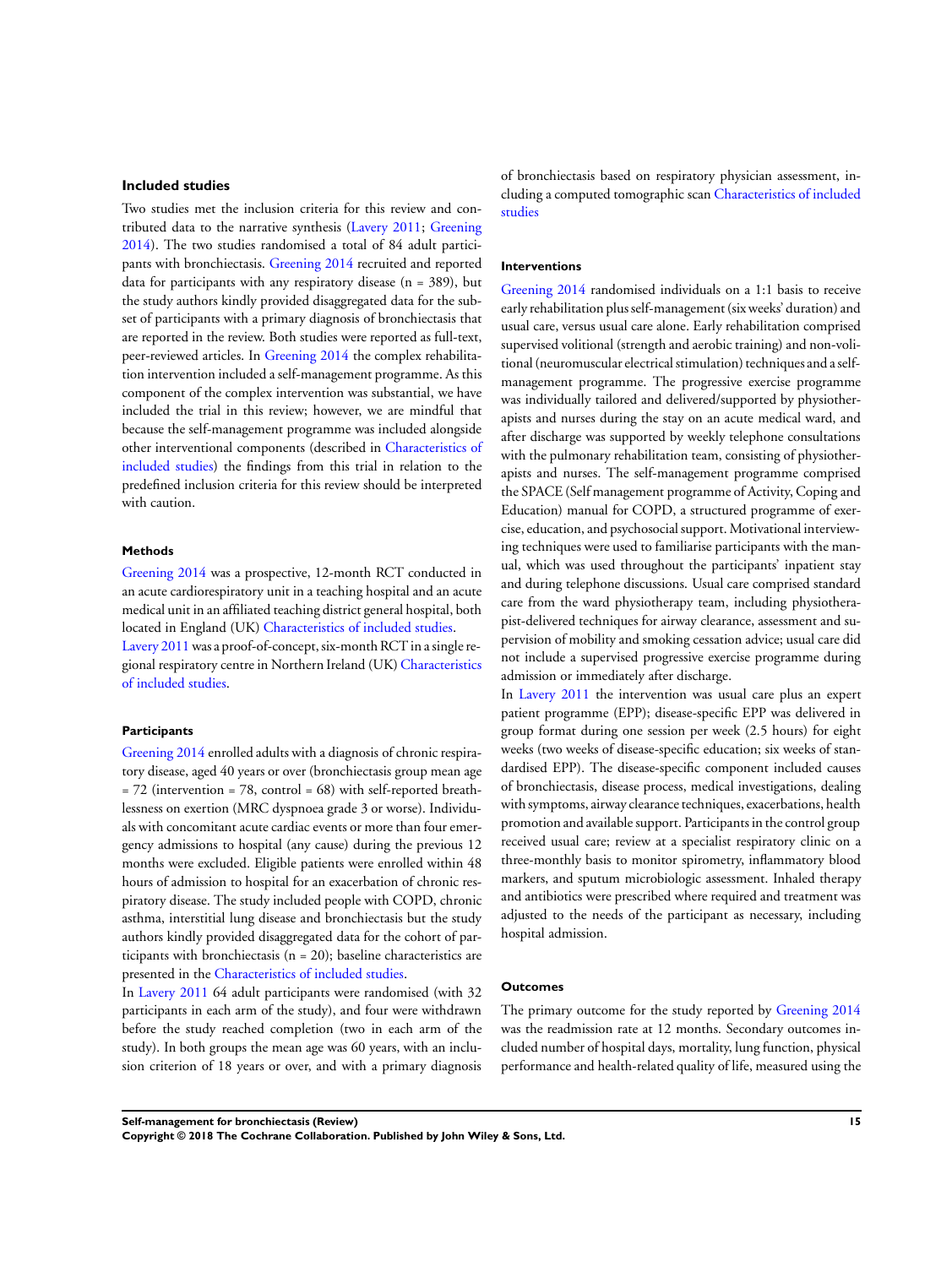St George's Respiratory Questionnaire (SGRQ); secondary outcomes were assessed at baseline, discharge from hospital, six-week, and three- and 12-month follow-up.

In [Lavery 2011](#page-22-0) the primary outcome was the Chronic Disease Self-efficacy Scales (CDSS), which measures the confidence of an individual to perform items related to self-management. Secondary outcomes included the Revised Illness Perception Questionairre (IPQ-R), which explains health behaviour in terms of coping; SGRQ was used to measure quality of life; two standard EPP questionnaires relating to self-rated health, ability to manage their condition and adherence to medication. Other outcome measures included FEV1, frequency of antibiotic therapy and sputum microbiology. Secondary measures were recorded at baseline, post-intervention (eight weeks) and at three- and six-month follow-up.

intervention and control groups received common self-management components [\(Newall 2005;](#page-22-0) [Mandal 2012](#page-22-0); [Lee 2014\)](#page-22-0), resulting in a single component of difference between the two groups, which failed to meet our inclusion criteria of at least two elements in the self-management component; the intervention in one study was solely an information resource, which also did not meet our criteria [\(Hester 2016\)](#page-22-0); in three studies the intervention was not self-management [\(Liaw 2011;](#page-22-0) [Gurses 2013;Aksamit 2017;](#page-22-0) ); in one study with a mixed population of participants, data were not available for bronchiectasis participants alone ([Mazzoleni 2014\)](#page-22-0).

## **Risk of bias in included studies**

## **Excluded studies**

We excluded a total of eight studies [\(Newall 2005;](#page-22-0) [Liaw 2011;](#page-22-0) [Mandal 2012;](#page-22-0) [Gurses 2013;](#page-22-0) [Lee 2014;](#page-22-0) [Mazzoleni 2014](#page-22-0) [;Hester](#page-22-0) [2016](#page-22-0); [Aksamit 2017;](#page-22-0) ); three studies were excluded because both

'Risk of bias' assessments and supporting evidence are presented in the [Characteristics of included studies](#page-27-0). Figure 1 provides a summary of risk of bias judgements presented by study and domain. Figure 3 depicts the risk of bias for each domain, presented as percentage values across both included studies. Overall, the two included studies were well reported and of high methodological quality; we considered the studies to have a low risk of bias for the majority of domains (see below).

## **Figure 3. Risk of bias graph: review authors' judgements about each risk of bias item presented as percentages across all included studies.**



#### **Allocation**

Both studies used appropriate methods for random sequence generation and allocation concealment. We judged both studies to be at low risk of selection bias.

### **Blinding**

Blinding of the participants and personnel (i.e. those delivering the intervention) to treatment allocation was not feasible due to the nature of the interventions. Thus, we considered both studies to be at low risk of performance bias for objective outcomes (i.e. exacerbations, serious adverse events, serious adverse events, lung function, frequency of hospital admissions, lung function, economic costs, adverse events) and at high risk of performance bias for

**Self-management for bronchiectasis (Review) 16**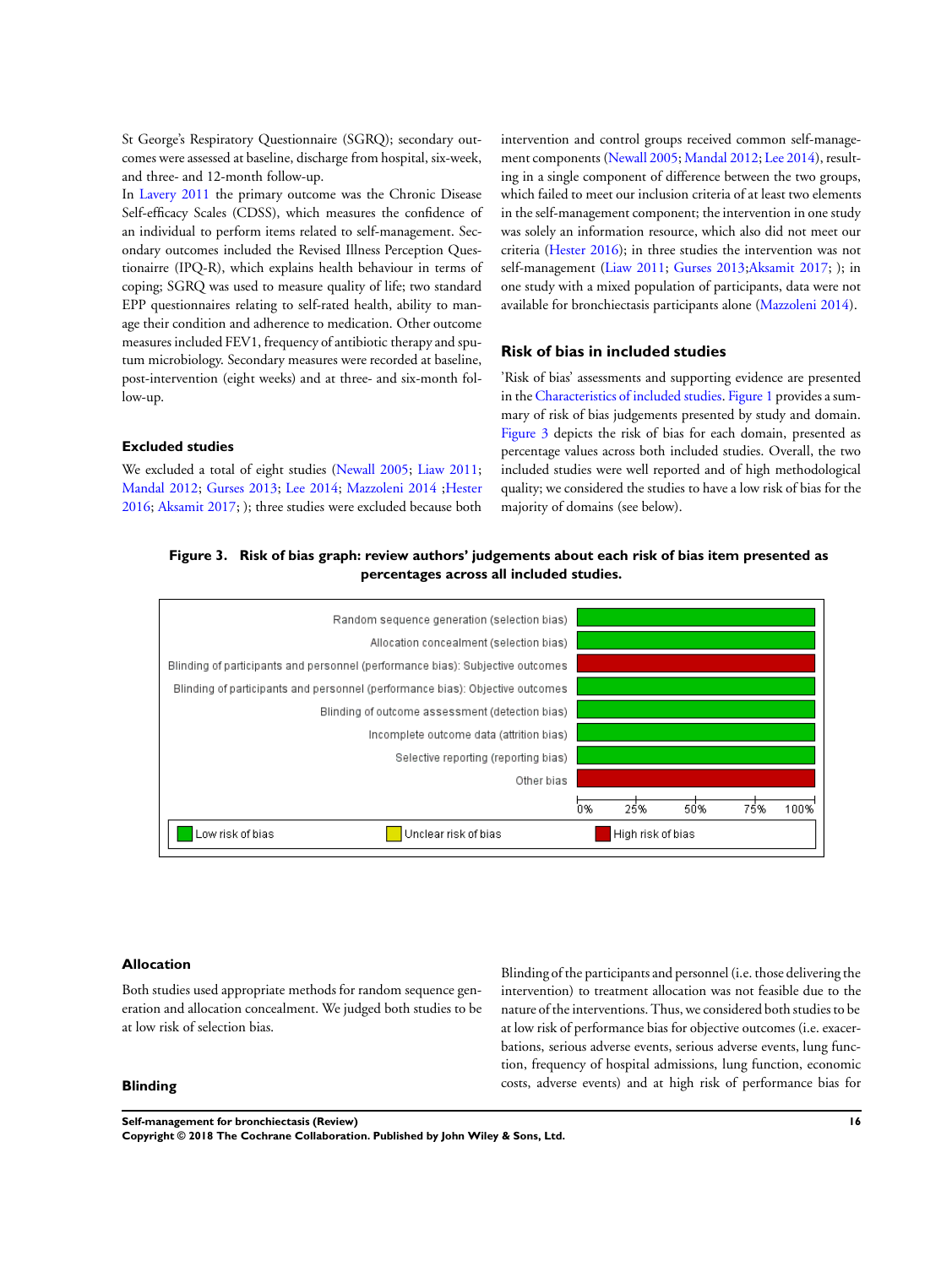subjective outcomes (i.e. health-related quality of life; symptoms, self-efficacy). In both studies, outcome assessors were blinded to treatment allocation; we considered the risk of detection bias to be low for both studies.

#### **Incomplete outcome data**

We considered both studies to have a low risk of attrition bias based on low and balanced rates of participant withdrawal, which were documented adequately in the study reports.

#### **Selective reporting**

Both studies were pre-registered on appropriate clinical trials registries, where predefined outcomes of interest were listed. Both studies reported all pre-defined outcomes of interest and were considered to be at low risk of reporting bias.

## **Other potential sources of bias**

The study by [Lavery 2011](#page-22-0) was a proof-of-concept RCT that did not include a power calculation. There was therefore a risk that negative findings were influenced by an inadequate sample size and we considered this study at high risk of 'other bias', though this was not related to the methodological quality of the study. The authors of [Greening 2014](#page-22-0) provided disaggregated data for participants with bronchiectasis. The number of participants with bronchiectasis was low (n = 20) and there appeared to be a baseline imbalance in disease severity; participants in the intervention group showed a trend towards higher MRC dyspnoea grades (baseline and stable state) and worse baseline lung function (lower FEV1); however, statistical comparisons were not available. In addition, mortality rates were imbalanced between groups in the subset of bronchiectasis participants. We therefore considered the study by [Greening 2014](#page-22-0) to be at high risk for 'other bias', although we would stress that this was not related to the methodological quality of the overall study, and likely a result of our use of disaggregated data with an insufficient sample size.

## **Effects of interventions**

## See: **[Summary of findings for the main comparison](#page-5-0)** [Self](#page-5-0)[management compared to usual care for bronchiectasis](#page-5-0)

The different nature of the interventions in the two included studies (a complex rehabilitation intervention including self-management and a single expert patient programme) meant that metaanalysis of the data was not appropriate and the results were therefore included narratively.

#### **Primary outcomes**

The authors of [Greening 2014](#page-22-0) provided health-related quality of life data for the subset of participants with bronchiectasis. Mean SGRQ Total scores in both groups improved over time but were not significantly different at six weeks', three and 12 months' follow-up (6 weeks MD -12.70, 95% CI -30.39 to 4.99; 3 months MD -9.15, 95% CI -28.08 to 9.78; 12 months MD -10.27, 95% CI -45.15 to 24.61; [Analysis 1.1](#page-36-0)). The mean difference between groups at each time point exceeds the minimum clinically important difference (MCID) of four units [\(Jones 2005](#page-22-0)) but confidence intervals indicate imprecision in the effect, potentially attributable to the low sample size (max n = 13). The study authors did not formally report the change from baseline to 12 months and it was not possible to calculate the change value as more than half of the participants withdrew during the study. However, results should be interpreted with caution due to the small sample size and unequal numbers of participants in each group  $(n = 20)$ .

In [Lavery 2011](#page-22-0) there were no differences in SGRQ Total scores between groups postintervention, or at three or six months' follow-up (postintervention: MD -6.50, 95% CI -16.59 to 3.59; 3 months, MD -2.60, 95% CI -12.97 to 7.77, 6 months, MD 3.20, 95% CI -6.64 to 13.04; [Analysis 2.1\)](#page-39-0). The study authors reported marginal worsening in SGRQ Total scores over the six-month follow-up in the intervention group (from 46.9, 95% CI 40.2 to 53.6 to 47.9, 95% CI 40.7 to 55.1) and an improvement of 6.9 units in the control group (from 51.6, 95% CI 45.0 to 58.1 to 44.7, 95% CI 37.6 to 51.7).

There is therefore no indication of benefit in health-related quality of life, based on SGRQ total scores, attributable to the intervention. Using GRADE criteria we judged the quality of the evidence for this outcome to be either low [\(Lavery 2011](#page-22-0)) or very low [\(Greening 2014\)](#page-22-0) [Summary of findings for the main comparison](#page-5-0).

## **Exacerbations (requiring antibiotic therapy)**

Neither of the included studies reported data on exacerbations requiring antibiotic therapy.

#### **Serious adverse events**

[Greening 2014](#page-22-0) provided mortality data for the subset of participants with bronchiectasis. During the 12 months of follow-up, four of eight participants (50%) died in the early rehabilitation group and two of 12 participants (16.7%) died in the usual care group. However, results should be interpreted with caution due to the low event rate, unequal numbers of participants in each group and small sample size  $(n = 20)$ .

[Lavery 2011](#page-22-0) did not evaluate serious adverse events. It was not possible to assess this outcome using GRADE criteria.

**Health-related quality of life**

**Secondary outcomes**

**Self-management for bronchiectasis (Review) 17**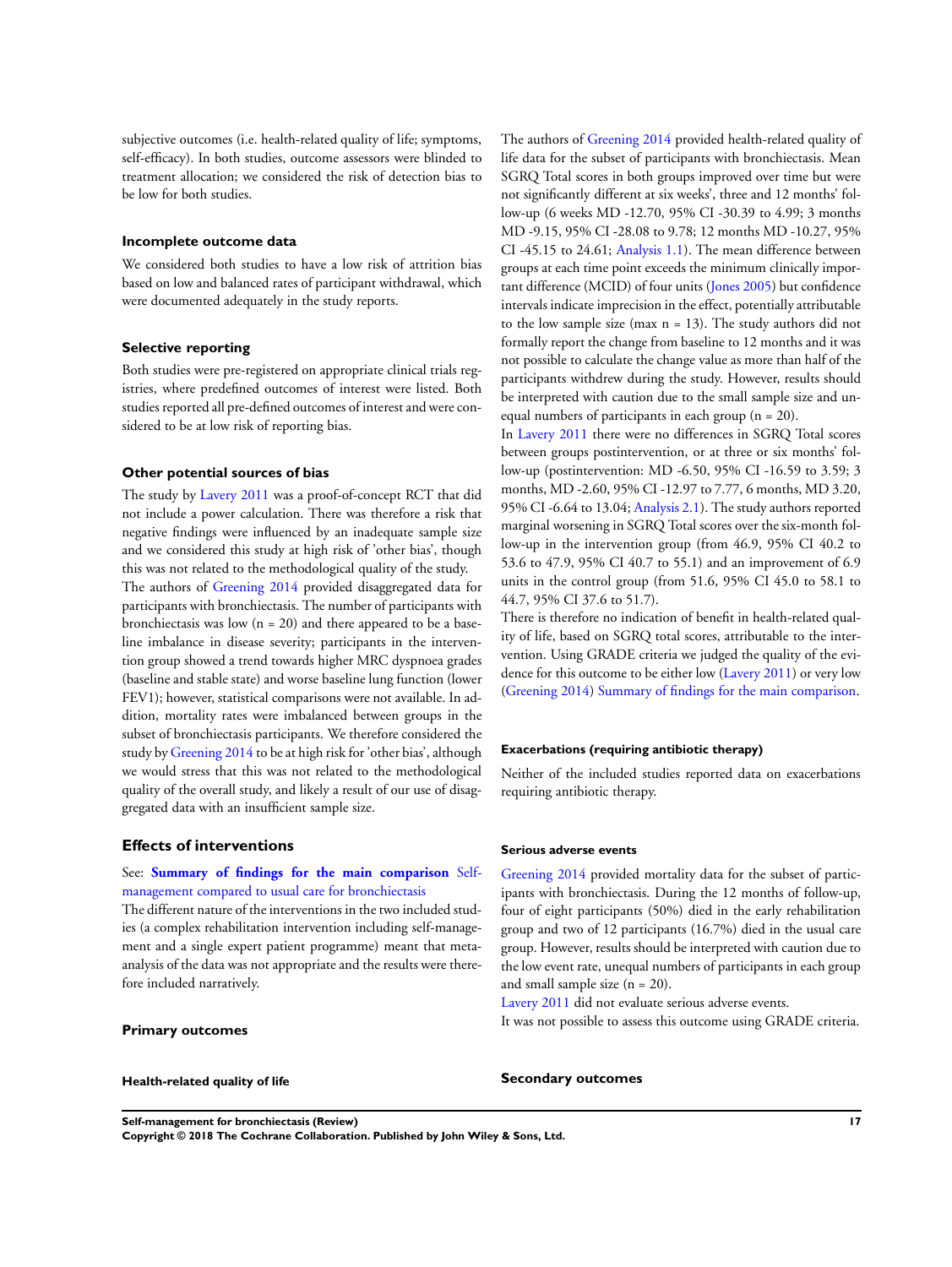#### **Frequency of hospital admissions**

### [Greening 2014](#page-22-0)

The study authors provided data on hospital admissions for the subset of participants with bronchiectasis. In the early rehabilitation group  $(n = 8)$ , six participants (75%) were readmitted to hospital during 12 months of follow-up; three were readmitted once; one was readmitted twice; and two were readmitted three times. In the usual care group  $(n = 12)$ , six participants (50%) were readmitted to hospital during the 12 months of follow-up; four were readmitted once; one was readmitted three times; and one was readmitted seven times. The mean (SD) number of admissions per participant per 12 months in the early rehabilitation group and usual care groups, respectively, were 1.38 (1.19) and 1.17 (2.04); there did not appear to be a significant difference between groups. However, results should be interpreted with caution due to the low event rate, unequal numbers of participants in each group and small sample size  $(n = 20)$ .

[Lavery 2011](#page-22-0) did not evaluate the frequency of hospital admissions. It was not possible to assess this outcome using GRADE criteria.

#### **Lung function**

#### [Greening 2014](#page-22-0)

The study authors provided data on FEV1 (L) for the subset of participants with bronchiectasis. Baseline measurements were recorded when individuals were in a stable state. There were no significant differences between groups at discharge, six weeks', three or 12 months' follow-up (discharge MD -0.13, 95% CI -0.60 to 0.34; 6 weeks MD 0.07, 95% CI -0.55 to 0.69; 3 months MD 0.15, 95% CI -0.55 to 0.85; 12 months MD 0.30, 95% CI - 1.11 to 1.71; [Analysis 1.2](#page-37-0)). Change in lung function was not formally reported in the paper and it was not possible to calculate the change value as more than half of the participants withdrew during the study. The results should be interpreted with caution due the low sample size at each time point  $(n = 17$  at discharge;  $n = 8$  at one year), the unequal numbers of participants in each group (intervention = 8; control = 12) and the small size of the overall sample (n = 20).

[Lavery 2011](#page-22-0) reported no significant differences between the control and intervention groups with regard to lung function (P > 0.05) but did not report further details.

Using GRADE criteria we judged the quality of the evidence for this outcome to be very low [Summary of findings for the main](#page-5-0) [comparison.](#page-5-0)

#### **Symptoms**

Neither of the included studies reported data on symptoms.

**Self-efficacy**

[Greening 2014](#page-22-0) did not examine self-efficacy.

[Lavery 2011](#page-22-0) reported data on self-efficacy using an outcome measure found to be valid and reliable when tested in individuals with long term-health conditions. The Chronic Disease Self-efficacy Scale (CDSS) measures the confidence of an individual to perform self-management tasks on 10 component scales using 1 to 10 Likert responses. All scales showed significant benefit postintervention (exercise, MD 2.10, 95% CI 0.89 to 3.31, [Analysis 2.2;](#page-40-0) disease information, MD 1.50, 95% CI 0.07 to 2.93, [Analysis](#page-41-0) [2.3](#page-41-0); obtaining help, MD 1.10, 95% CI 0.05 to 2.15, [Analysis](#page-42-0) [2.4](#page-42-0); communicating with physician, MD 1.10, 95% CI 0.14 to 2.06, [Analysis 2.5](#page-43-0); managing disease, MD 1.10, 95% CI 0.17 to 2.03, [Analysis 2.6](#page-44-0); doing chores, MD 2.00, 95% CI 0.78 to 3.22, [Analysis 2.7](#page-45-0); social activity, MD 2.00, 95% CI 0.84 to 3.16, [Analysis 2.8;](#page-46-0) Managing symptoms, MD 1.90, 95% CI 0.78 to 3.02, [Analysis 2.9;](#page-47-0) Managing breathlessness, MD 1.50, 95% CI 0.32 to 2.68, [Analysis 2.10](#page-48-0); Managing depression, MD 2.00, 95% CI 0.91 to 3.09, [Analysis 2.11](#page-49-0)), but the effect was only sustained by the six-month endpoint on the Managing Depression scale (6 months, MD 1.30, 95% CI 0.09 to 2.51, [Analysis 2.11\)](#page-49-0). The study authors report a significant improvement in self-efficacy over time with the intervention on six of the 10 subscales of the CDSS (exercise, disease information, doing chores, social activity, managing symptoms and managing depression) though they acknowledge that the greatest impact was immediately postintervention. The authors report that four subscales did not show a significant difference between groups over time (managing the disease, obtaining help, communicating with physician, managing breathlessness). There is no Minimum Clinically Important Difference value for the CDSS.

As the CDSS comprises 10 component scales we opted not to include them in the 'Summary of findings' tables. However using GRADE criteria, we judged the quality of evidence for this outcome as very low, based on the overall quality of the study [Summary of findings for the main comparison.](#page-5-0)

#### **Economic costs**

Neither of the included studies reported data on economic costs.

#### **Adverse events**

Neither of the included studies reported data on adverse events.

## **D I S C U S S I O N**

**Summary of main results**

**Self-management for bronchiectasis (Review) 18**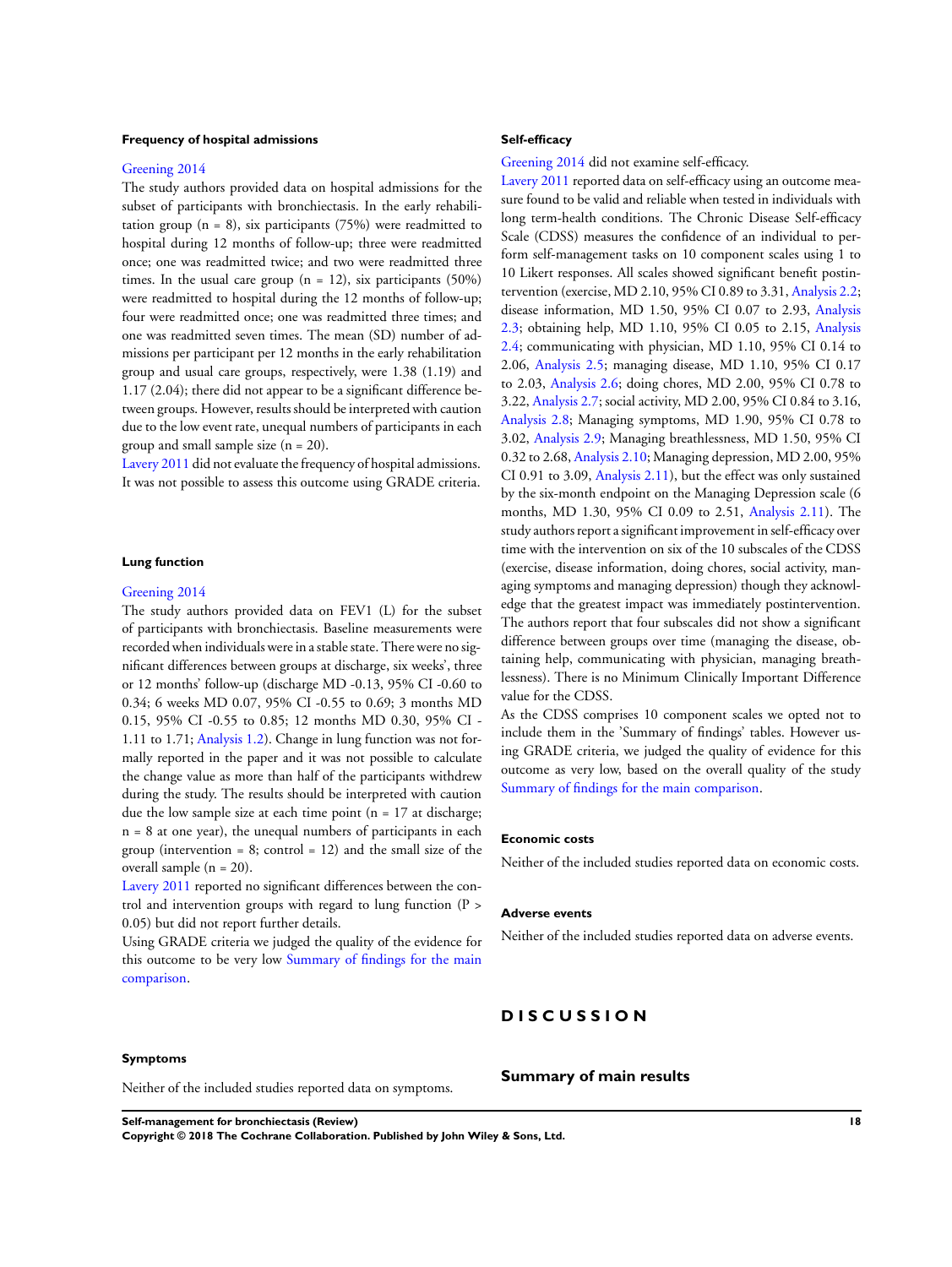There is insufficient evidence to draw clear conclusions as to whether self-management interventions for people with bronchiectasis have a significant impact on the primary outcomes of this review, namely: health-related quality of life; frequency of exacerbations and serious adverse events.

Only two studies fulfilled the inclusion criteria for the review. The first evaluated the effect of a combined early rehabilitation and self-management programme on 389 participants admitted to hospital with acute exacerbations of chronic respiratory disease [\(Greening 2014](#page-22-0)). However, we were only able to use a subset of 20 participants with bronchiectasis in the review. The second study evaluated the impact of an expert patient self-management programme on 64 participants with bronchiectasis ([Lavery 2011](#page-22-0)). It is important to note that the Greening study recruited participants at an exacerbation, whilst Lavery recruited participants in stable condition. Merging results of these two self-management plans therefore is limited by the different clinical conditions of participants and should be considered as an additional limitation. Participants receiving self-management did not show any significant benefit from the intervention in terms of health-related quality of life by the endpoint in either study. There was a trend towards a higher mortality rate in one very small study but no clear difference was seen.. Neither of the included studies measured exacerbation frequency. In terms of our secondary outcomes, there was no impact on the frequency of hospital admissions in one study and no impact on lung function in either of our included studies. One study reported self-efficacy using the CDSS and showed evidence of improvement following an expert patient programme in six of the ten scales that comprised the outcome measure. Neither of the included studies reported symptoms, adverse events and economic costs.

It is important to note that ([Greening 2014\)](#page-22-0) was a compound intervention incorporating a substantial self-management component and we included it in the review for that reason. However, the findings from this trial in relation to the predefined inclusion criteria for this review should be interpreted with caution as we cannot isolate the effects of self-management from the other intervention components. In addition, the self-management component was based on a model used with people with COPD and was not specifically tailored to people with bronchiectasis. All of the results from this study should be interpreted with caution as the disaggregated data were not powered to detect differences and there were imbalances between groups.

Overall there is inadequate published data to establish with any degree of certainty whether self-management strategies for people with bronchiectasis have either a positive or negative impact.

## **Overall completeness and applicability of evidence**

The paucity of data available for inclusion in this review mandates caution when extrapolating the findings to similar populations or other settings. We identified only two adult studies in the review, looking at different interventions. We did not identify any trials of self-management programmes for children, nor any trials comparing one type of self-management strategy with another. Neither of the studies included in the review measured the frequency of exacerbations requiring antibiotics, an important marker of disease activity in bronchiectasis, symptoms, adverse events or economic costs. As an exercise component was included in the compound intervention in one of the studies, it would have been useful to have included exercise performance as an outcome measure in the review. As it stands, the evidence for the benefits and harms of selfmanagement interventions is incomplete and of limited applicability to clinical practice.

## **Quality of the evidence**

With guidance from the GRADE criteria we considered the quality of the evidence, where data were available for formal comparison, to be low or very low, and where data were available for narrative inclusion we would draw similar conclusions. We are aware of the limitations of the two included studies, in particular the small amount of disaggregated data available for inclusion from [Greening 2014,](#page-22-0) and have summarised them in [Characteristics of](#page-27-0) [included studies,](#page-27-0) [Figure 2](https://archie.cochrane.org/sections/documents/view?version=z1706071232489051314296169902722%26format=REVMAN#FIG-02) and [Figure 3.](https://archie.cochrane.org/sections/documents/view?version=z1706071232489051314296169902722%26format=REVMAN#FIG-03) It was not possible to consider publication bias through the construction of a funnel plot due to the very small number of included studies.

## **Potential biases in the review process**

We are aware of the potential for publication bias in this systematic review, as there is inevitably the concern that we may not have found relevant unpublished trials. However, we have received excellent support from Cochrane Airways, with comprehensive and systematic database searches, and we endeavoured to address any study selection bias with two review authors independently evaluating trials for inclusion. Throughout we were careful to ensure that this process was consistent with our predefined inclusion criteria.

## **Agreements and disagreements with other studies or reviews**

The need for patient self-management has been identified and included in bronchiectasis guidelines and research prioritisation [\(Pasteur 2010;](#page-22-0) [Aliberti 2016\)](#page-22-0). However, uptake remains unclear with a UK audit showing that only 33% of 97 institutions provided individualised self-management plans, and a single-centre UK audit suggesting that effective personal management was achievable without a formal self-management plan ([Hill 2013;](#page-22-0) [Ali 2015](#page-22-0)). [Aliberti 2016](#page-22-0) suggest in their research priorities in bronchiectasis

**Self-management for bronchiectasis (Review) 19**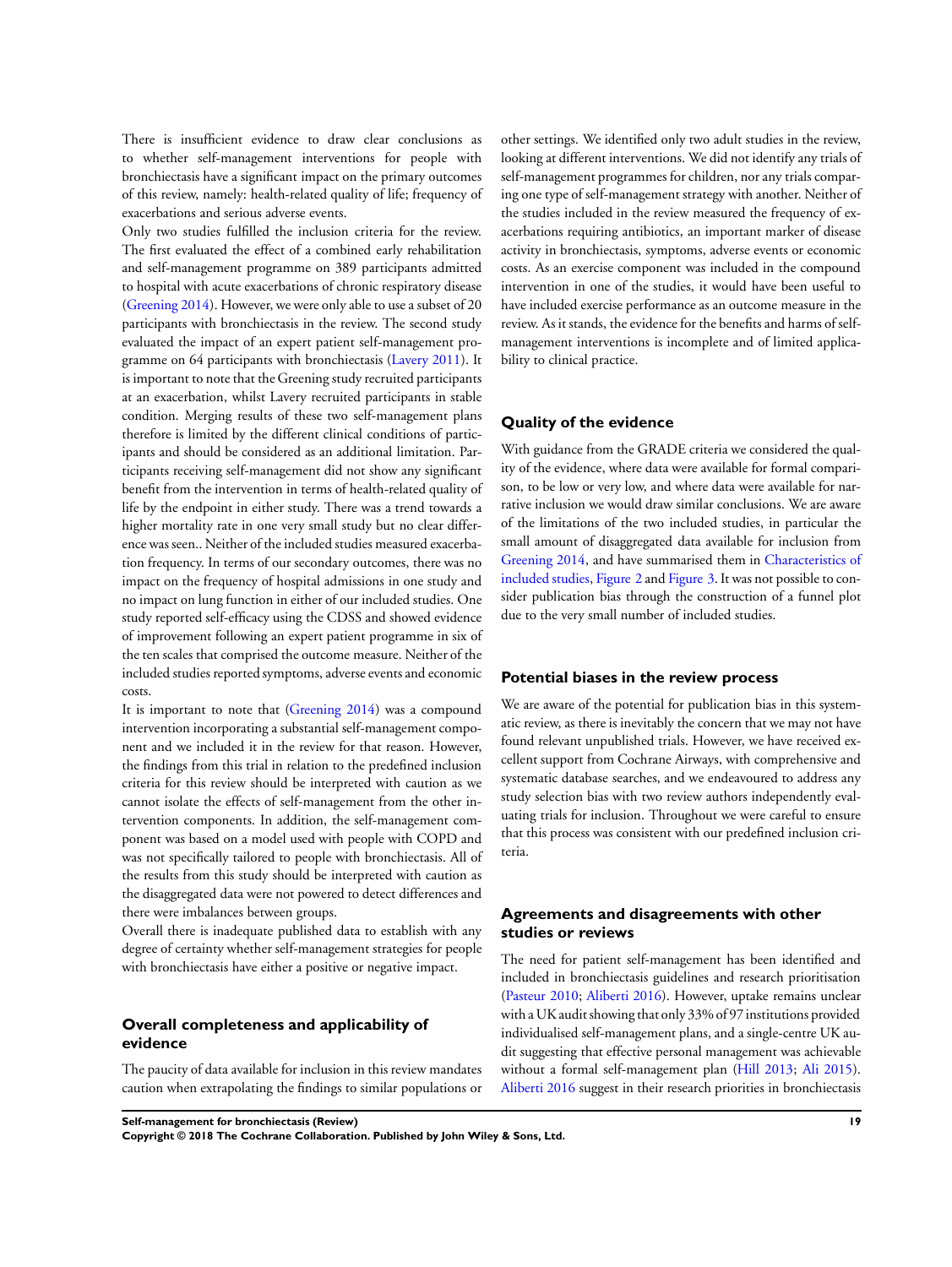that future studies should be conducted to determine the effectiveness of patient self-management and adherence to treatment; this review supports this by revealing how little evidence currently exists. Due to the limited data available from our review it is not possible to assess whether effects of self-management may be observed in people with bronchiectasis but planned future studies may help to resolve the uncertainty [\(Hester 2016](#page-22-0)).

## **A U T H O R S ' C O N C L U S I O N S**

### **Implications for practice**

There is inadequate published evidence to guide clinical decisions as to the potential benefits and risks of self-management interventions for people with non-cystic fibrosis bronchiectasis. The evidence was limited by a number of factors including potentially underpowered studies, complex interventions and limited reporting of important measures of clinical benefit. Overall, this review has been unable to identify sufficient evidence to resolve uncertainties regarding the benefits of self-management in clinical practice. In the absence of high-quality evidence it is advisable that practitioners adhere to current international guidelines that advocate selfmanagement for people with bronchiectasis [Polverino 2017.](#page-22-0)

### **Implications for research**

Currently, self-management for bronchiectasis is a broad term incorporating a diverse range of interventions, from complex multicomponent programmes to web-based information systems. An international consensus statement defining the essential components of bronchiectasis self-management is required in order to support research replication, data synthesis and the evaluation of efficacy. The international consensus-based definition of self-management will help to drive the standardisation of interventions in COPD [\(Effing 2016\)](#page-22-0), but the definition is unsuitable for use in bronchiectasis. There is uncertainty about the potential overlap between COPD and bronchiectasis, but resolution of this issue may inform revision of the definition of self-management used in future updates of the review. The taxonomy of self-management support developed by Taylor and colleagues [\(Taylor 2014\)](#page-22-0) may form the basis for development of a self-management definition for bronchiectasis, with condition-specific refinement informed by methods from the chronic obstructive pulmonary disease selfmanagement definition [\(Effing 2016\)](#page-22-0). The review authors suggest that there is a clear need for a definition of self-management in bronchiectasis that will provide a basis for future clinical trials with enhanced homogeneity that could be included in subsequent meta-analysis.

There are very few clinical trials in this area and those available only include adults. Research is needed on the impact of self-management programmes in children, in particular with a focus on the causes of bronchiectasis in children. The context of self-management interventions may also vary from chest clinics to community settings and this should be taken into consideration when evaluating effectiveness. Likewise the clinical condition of the patient, with regards to severity and exacerbation versus stable state should be explicit in future studies. Statification of patients at risk of exacerbations, hospital admissions, and mortality using a validated tool such as the Bronchiectasis Severity Index ([Chalmers 2014](#page-22-0)) or the FACED score ([Martinez-García 2014\)](#page-22-0) can be considered vital for future research. Few clinically important outcomes were available for inclusion in this review and future studies should include measures of the frequency and duration of exacerbations, including those requiring antibiotic therapy, adherence to antibiotic therapy, other aspects of self-management such as airway clearance techniques, adverse events and data on economic costs to inform policy and clinical commissioning.

All future trials should use a robust, high-quality design, taking the above sources of variability into consideration and ensuring adequate sample sizes, potentially from multicentre studies, and populations that reflect the age range of people with bronchiectasis.

## **A C K N O W L E D G E M E N T S**

We would like to the thank Cochrane Airways for their support during preparation of the review. Julia Walters was the Editor for this review and commented critically on the protocol and review. The [Background](#page-8-0) and [Methods](#page-8-0) sections of this review are based on a standard template used by Cochrane Airways. This project was supported by the National Institute for Health Research (NIHR), via Cochrane Infrastructure funding to Cochrane Airways. The views and opinions expressed therein are those of the review authors and do not necessarily reflect those of the Systematic Reviews Programme, NIHR, NHS or the Department of Health.

We would like to thank Mrs Alison Clark and Mr Ian Kenworthy for their very valuable patient and parent career comments.

We also like to thank Dr Greening for providing additional information about one of the included studies.

**Self-management for bronchiectasis (Review) 20**

**Copyright © 2018 The Cochrane Collaboration. Published by John Wiley & Sons, Ltd.**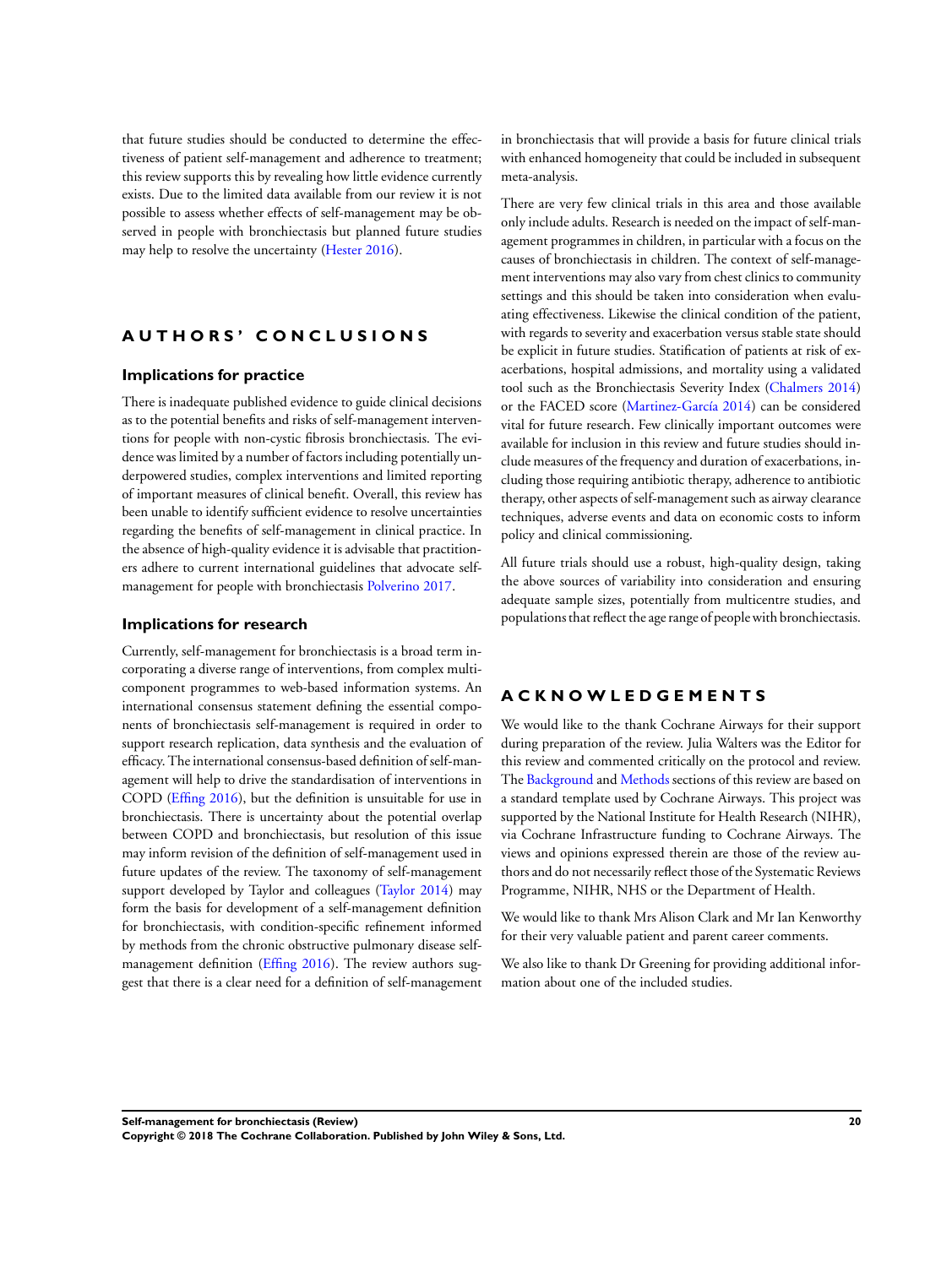## **R E F E R E N C E S**

### <span id="page-22-0"></span>**References to studies included in this review**

## **Greening 2014** *{published data only}*

Greening NJ, Williams JEA, Hussain SF, Harvey-Dunstan TC, Bankart MJ, Chaplin EJ, et al. An early rehabilitation intervention to enhance recovery during hospital admission for an exacerbation of chronic respiratory disease: randomised controlled trial. *BMJ (Clinical research ed.)* 2014;**349**:4315.

### **Lavery 2011** *{published data only}*

Lavery K, O'Neill B, Elborn S, Bradley J. Self-management in bronchiectasis. An exploratory randomised controlled trial of a disease specific expert patient programme compared to usual care in patients with bronchiectasis [Abstract]. Thorax. 2007; Vol. 62:A18.

<sup>∗</sup> Lavery KA, O'Neill B, Parker M, Elborn JS, Bradley JM. Expert patient self-management program versus usual care in bronchiectasis: A randomized controlled trial. *Archives of physical medicine and rehabilitation* 2011;**92**:1194–201. NCT01117493. Expert patient self-management programme versus usual care in bronchiectasis. Clinicaltrials.gov 2006.

## **References to studies excluded from this review**

#### **Aksamit 2017** *{published data only}*

Aksamit T, Bandel TJ, Criollo M, De Soyza A, Elborn JS, Operschall E, et al. The RESPIRE trials: two phase III, randomized, multicentre, placebo-controlled trials of ciprofloxacin dry powder for inhalation (diprofloxacin DPI) in non-cystic fibrosis bronchiectasis. *Contemporary Clinical Trials* 2017;**58**:78–85. PUBMED: 28495619]

### **Gurses 2013** *{published data only}*

Gurses HN, Ayhan B, Demir R, Ozyilmaz S. The effects of inspiratory muscle training on respiratory muscle strength and pulmonary functions in children with bronchiectasis. *European respiratory journal* 2013;**42**:1074s [P5064].

### **Hester 2016** *{published data only}*

<sup>∗</sup> Hester KL, Newton J, Rapley T, De Soyza A. Evaluation of a novel information resource for patients with bronchiectasis: study protocol for a randomised controlled trial. *Trials* 2016;**17**:210.

Hester KLM, Newton J, Rapley T, Ryan V, De Soyza A. M15 evaluation of a novel intervention for patients with bronchiectasis: the bronchiectasis information and education feasibility (brief) study. *Thorax* 2016;71(Suppl 3): A265–A266. [DOI: 10.1136/thoraxjnl-2016-209333.457

#### **Lee 2014** *{published data only}*

<sup>∗</sup> Lee A L, Hill C J, Cecins N, Jenkins S, McDonald C F, Burge A T, et al. The short and long term effects of exercise training in non-cystic fibrosis bronchiectasis--a randomised controlled trial. *Respiratory research* 2014;**15**:44. Lee A, Hill C, Cecins N, Jenkins S, McDonald C, Burge A, et al. Exercise training is beneficial in patients with noncystic fibrosis bronchiectasis A multicentre, randomised

controlled trial. *European respiratory journal* 2012;**40**:515s [P2834].

Lee AL, Cecins N, Hill CJ, Holland AE, Rautela L, Stirling RG, et al. The effects of pulmonary rehabilitation in patients with non-cystic fibrosis bronchiectasis: protocol for a randomised controlled trial. *BMC Pulmonary Medicine* 2010;**10**:5.

### **Liaw 2011** *{published data only}*

Liaw MY, Wang YH, Tsai YC, Huang KT, Chang PW, Chen YC, et al. Inspiratory muscle training in bronchiectasis patients: a prospective randomized controlled study. *Clinical Rehabilitation* 2011;**25**:524–36.

### **Mandal 2012** *{published data only}*

Mandal P, Sidhu MK, Kope L, Pollock W, Stevenson LM, Pentland JL, et al. A pilot study of pulmonary rehabilitation and chest physiotherapy versus chest physiotherapy alone in bronchiectasis. *Respiratory Medicine* 2012;**106**:1647–54.

### **Mazzoleni 2014** *{published data only}*

Mazzoleni S, Montagnani G, Vagheggini G, Buono L, Moretti F, Dario P, et al. Interactive videogame as rehabilitation tool of patients with chronic respiratory diseases: preliminary results of a feasibility study. *Respiratory Medicine* 2014;**108**:1516–24.

#### **Newall 2005** *{published data only}*

Newall C, Henson M, McConnell AK, Stockley RA, Hill SL. The effect of inspiratory muscle training (IMT) on pulmonary function, exercise tolerance, and quality of life in patients with bronchiectasis (BE). *European Respiratory Journal* 2000;**16**:36s.

<sup>∗</sup> Newall C, Stockley RA, Hill SL. Exercise training and inspiratory muscle training in patients with bronchiectasis. *Thorax* 2005;**60**:943–8.

## **References to ongoing studies**

### **NCT02179983** *{published data only}*

NCT02179983. A randomized controlled trial of pulmonary rehabilitation after exacerbations of bronchiectasis. clinicaltrials.gov/ct2/show/NCT02179983 2014.

### **Additional references**

#### **Ali 2015**

Ali S, Duckers J, Lau D. Audit investigating selfmanagement of bronchiectasis at University Hospital Llandough, Wales. *European Respiratory Journal* 2015;**46**: PA362. [DOI: 10.1183/13993003.congress-2015.PA362

#### **Aliberti 2016**

Aliberti S, Masefield S, Polverino E, De Soyza A, Loebinger MR, Menendez R, et al. Research priorities in bronchiectasis: a consensus statement from the EMBARC Clinical Research Collaboration. *European Respiratory Journal* 2016;**48**(3):632.47. [DOI: 10.1183/ 13993003.01888-2015

**Self-management for bronchiectasis (Review) 21**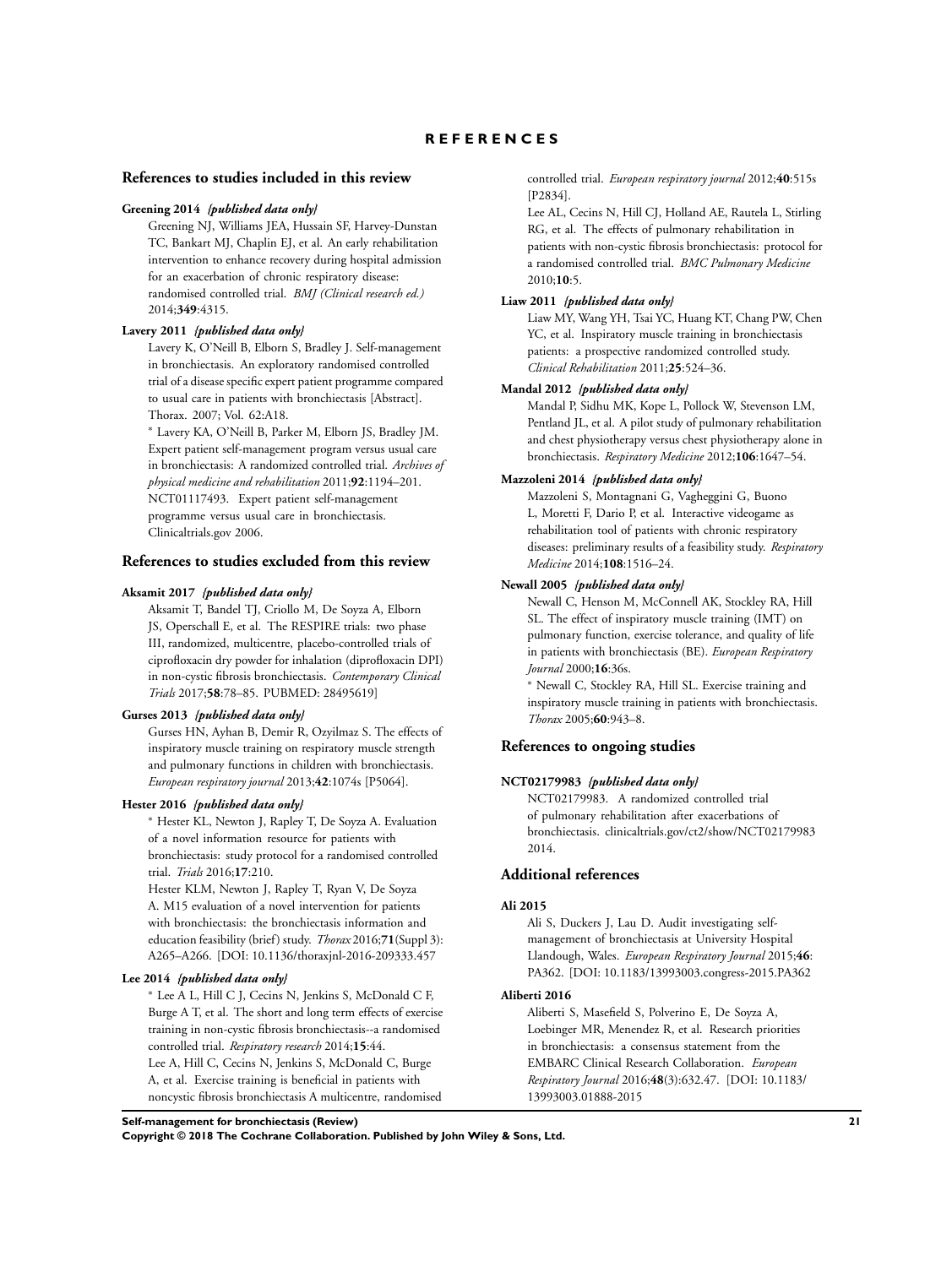#### **Bourbeau 2004**

Bourbeau J, Nault D, Dang-Tan T. Self-management and behaviour modification in COPD. *Patient Education and Counseling* 2004;**52**(3):271–7.

#### **Challis 2010**

Challis D, Hughes J, Berzins K, Reilly S, Abell J, Stewart K. Self-care and case management in long-term conditions: the effective management of critical interfaces. www.pssru.ac.uk/pdf/MCpdfs/SCCMfr.pdf Accessed 11th January 2017.

#### **Chalmers 2012**

Chalmers JD, Smith MP, McHugh BJ, Doherty C, Govan JR, Hill AT. Short- and long-term antibiotic treatment reduces airway and systemic inflammation in non-cystic fibrosis bronchiectasis. *American Journal of Respiratory and Critical Care Medicine* 2012;**186**(7):657–65.

#### **Chalmers 2014**

Chalmers JD, Goeminne P, Aliberti S, McDonnell MJ, Lonni S, Davidson J, et al. The Bronchiectasis Severity Index: an international derivation and validation study. *American Journal of Respiratory and Critical Care Medicine* 2014;**189**(5):576–85. [DOI: 10.1164/ rccm.201309-1575OC

### **Chalmers 2016**

Chalmers JD, Aliberti S, Blasi F. Management of bronchiectasis in adults. *European Respiratory Journal* 2016; **45**(5):1446–62.

#### **Chang 2002**

Chang AB, Grimwood K, Mulholland K, Torzillo P. Bronchiectasis in Indigenous children in remote Australian communities. *Medical Journal of Australia* 2002;**177**: 200–204.

#### **Chang 2003**

Chang AB, Masel JP, Boyce NC, Wheaton G, Torzillo PJ. Non-CF bronchiectasis: clinical and HRCT evaluation. *Pediatric Pulmonology* 2003;**35**(6):477–83. [DOI: 10.1002/ ppul.10289

### **Chang 2015**

Chang AB, Bell SC, Torzillo PJ, King PT, Maguire GP, Byrnes CA, et al. Chronic suppurative lung disease and bronchiectasis in children and adults in Australia and New Zealand Thoracic Society of Australia and New Zealand guidelines. *Medical Journal of Australia* 2015;**202**(1):21–3. [DOI: 10.5694/mja14.00287

#### **Cole 1986**

Cole PJ. Inflammation: a two-edged sword-the model of bronchiectasis. *European Journal of Respiratory Diseases Supplement* 1986;**147**:6–15.

### **de Silva 2011**

de Silva D. *Helping People Help Themselves*. London: The Health Foundation, 2011.

### **Deeks 2011**

Deeks JJ, Higgins JPT, Altman DG (editors). Chapter 9: Analysing data and undertaking meta-analyses. In: Higgins JPT, Green S (editors). Cochrane Handbook for Systematic Reviews of Interventions Version 5.1.0 (updated March 2011). The Cochrane Collaboration, 2011. Available from handbook.cochrane.org.

## **Department of Health 2001**

Department of Health. *The Expert Patient: A New Approach to Chronic Disease Management for the 21st Century*. London: Department of Health, 2001.

#### **Effing 2012**

Effing TW, Bourbeau J, Vercoulen J, Apter AJ, Coultas D, Meek P. Self-management programmes for COPD: moving forward. *Chronic Respiratory Disease* 2012;**9**(1):27–35.

### **Effing 2016**

Effing TW, Vercoulen JH, Bourbeau J, Trappenburg J, Lenferink A, Cafarella P, et al. Definition of a COPD selfmanagement intervention: International Expert Group consensus. *European Respiratory Journal* 2016;**48**:46–54. [DOI: 10.1183/13993003.00025-2016

#### **Egger 1997**

Egger M, Davey Smith G, Schneider M, Minder C. Bias in meta-analysis detected by a simple, graphical test. *BMJ* 1997;**315**(7109):629–34. [PUBMED: 9310563]

## **European Lung White Book 2013**

Gibson GJ, Loddenkemper R, Sibille Y, Lundbäck B, editor(s). European Lung White Book: respiratory health and disease in Europe. European Respiratory Society. www.erswhitebook.org.

#### **Farrell 2004**

Farrell K, Wicks MN, Martin JC. Chronic disease selfmanagement improved with enhanced self-efficacy. *Clinical Nursing Research* 2004;**13**(4):289–308.

#### **Gewandter 2014**

Gewandter JS, McDermott MP, McKeown A, Smith SM, Williams MR, Hunsinger M, et al. Reporting of missing data and methods used to accommodate them in recent analgesic clinical trials: ACTTION systematic review and recommendations. *Pain* 2014;**155**(9):1871–7. [DOI: 10.1016/j.pain.2014.06.018

### **Goeminne 2012**

Goeminne PC, Scheers H, Decraene A, Seys S, Dupont LJ. Risk factors for morbidity and death in non-cystic fibrosis bronchiectasis: a retrospective cross-sectional analysis of CT diagnosed bronchiectatic patients. *Respiratory Research* 2012;**13**:21.

#### **Goeminne 2016**

Goeminne PC, De Soyza A. Bronchiectasis: how to be an orphan with many parents?. *European Respiratory Journal* 2016;**47**(1):10–3.

### **GRADE 2004**

Grade Working Group. Education and debate: grading quality of evidence and strength of recommendations. *BMJ* 2004;**328**(7454):1490–4. [DOI: 10.1136/ bmj.328.7454.1490

### **GRADEpro GDT 2015 [Computer program]**

GRADE Working Group, McMaster University. GRADEpro GDT. Version accessed 28 April 2016.

**Self-management for bronchiectasis (Review) 22**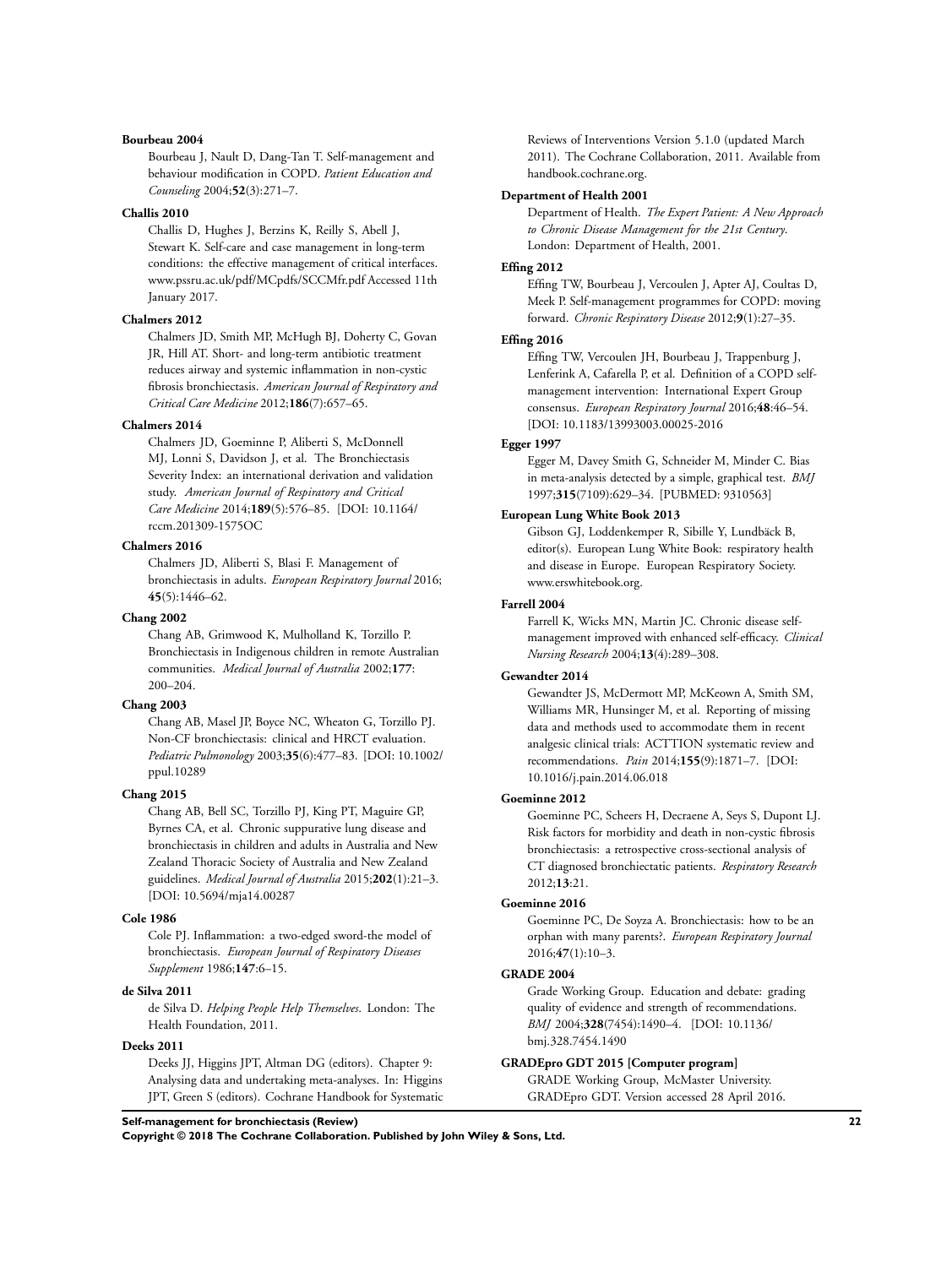Hamilton (ON): GRADE Working Group, McMaster University, 2015.

#### **Griffiths 2005**

Griffiths C, Motlib J, Azad A, Ramsay J, Eldridge S, Feder G, et al. Randomised controlled trial of a lay-led self management programme for Bangladeshi patients with chronic disease. *British Journal of General Practice* 2005;**55** (520):831–7.

### **Habesoglu 2011**

Habesoglu MA, Ugurlu AO, Eyuboglu FO. Clinical, radiological, and functional evaluation of 304 patients with bronchiectasis. *Annals of Thoracic Medicine* 2011;**6**(3): 131–6.

#### **Hagger 2014**

Hagger MS, Luszczynska A. Implementation intention and action planning interventions in health contexts: state of the research and proposals for the way forward. *Applied Psychology: Health and Well-Being* 2014;**6**(1):1–47.

### **Haworth 2014**

Haworth CS, Foweraker JE, Wilkinson P, Kenyon RF, Bilton D. Inhaled colistin in patients with bronchiectasis and chronic Pseudomonas aeruginosa infection. *American Journal of Respiratory and Critical Care Medicine* 2014;**189** (8):975–82.

#### **Higgins 2003**

Higgins JPT, Thompson SG, Deeks JJ, Altman DG. Measuring inconsistency in meta-analyses. *BMJ* 2003;**327**: 557–60.

## **Higgins 2011a**

Higgins JPT, Altman DG, Sterne JAC (editors). Chapter 8: Assessing risk of bias in included studies. In: Higgins JPT, Green S (editors). Cochrane Handbook for Systematic Reviews of Interventions Version 5.1.0 (updated March 2011). The Cochrane Collaboration, 2011. Available from handbook.cochrane.org.

## **Higgins 2011b**

Higgins JPT, Deeks JJ (editors). Chapter 7: Selecting studies and collecting data. In: Higgins JPT, Green S (editors), Cochrane Handbook for Systematic Reviews of Interventions Version 5.1.0 (updated March 2011). The Cochrane Collaboration, 2011. Available from handbook.cochrane.org.

### **Higgins 2011c**

Higgins JPT, Deeks JJ, Altman DG (editors). Chapter 16: Special topics in statistics. In: Higgins JPT, Green S (editors), Cochrane Handbook for Systematic Reviews of Interventions Version 5.1.0 (updated March 2011). The Cochrane Collaboration, 2011. Available from handbook.cochrane.org.

### **Hill 2013**

Hill AT, Routh C, Welham S. National BTS bronchiectasis audit 2012: is the quality standard being adhered to in adult secondary care?. *Thorax* 2014;**69**(3):292–4. [DOI: 10.1136/thoraxjnl-2013-203739; PUBMED: 23878159

#### **Jones 2005**

Jones PW. St. George's Respiratory Questionnaire: MCID. *COPD* 2005;**2**(1):75–9.

#### **Kennedy 2013**

Kennedy A, Peter P, Reeves D, Blakeman T, Bowen R, Chew-Graham C, et al. Implementation of self management support for long term conditions in routine primary care settings: cluster randomised controlled trial. *BMJ* 2013; **346**:f2882. [doi: http://dx.doi.org/10.1136/bmj.f2882]

#### **Kolbe 1996**

Kolbe J, Wells AU. Bronchiectasis: a neglected cause of respiratory morbidity and mortality. *Respirology* 1996;**1**(4): 221–5.

### **Lavery 2007**

Lavery K, O'Neill B, Elborn JS, Reilly J, Bradley JM. Selfmanagement in bronchiectasis: the patients' perspective. *European Respiratory Journal* 2007;**29**(3):541–7. [DOI: 10.1183/09031936.00057306

## **Lefebvre 2011**

Lefebvre C, Manheimer E, Glanville J. Chapter 6: Searching for studies. In: Higgins JPT, Green S (editors). Cochrane Handbook for Systematic Reviews of Interventions Version 5.1.0 (updated March 2011). The Cochrane Collaboration, 2011. Available from handbook.cochrane.org.

#### **Little 2012**

Little RJ, D'Agostino R, Cohen ML, Dickersin K, Emerson SS, Farrar JT, et al. The prevention and treatment of missing data in clinical trials. *New England Journal of Medicine* 2012;**367**(14):1355–60. [DOI: 10.1056/NEJMsr1203730

#### **Lonni 2015**

Lonni S, Chalmers JD, Goeminne PC, McDonnell MJ, Dimakou K, De Soyza A, et al. Etiology of non-cystic fibrosis bronchiectasis in adults and its correlation to disease severity. *Annals of the American Thoracic Society* 2015;**12**(12): 1764–70. [DOI: 10.1513/AnnalsATS.201507-472OC

#### **Lorig 2003**

Lorig KR, Holman HR. Self-management education: history, definition, outcomes, and mechanisms. *Annals of Behavioral Medicine* 2003;**26**(1):1–7.

#### **Martinez-García 2007**

Martinez-García MA, Soler-Cataluña JJ, Perpiñá-Tordera M, Román-Sánchez P, Soriano J. Factors associated with lung function decline in adult patients with stable noncystic fibrosis bronchiectasis. *Chest* 2007;**132**(5):1565–72.

#### **Martinez-García 2014**

Martinez-García MA, de Gracia J, Vendrell Relat MV, Girón RM, Máiz Carro L, de la Rosa Carrillo D, et al. Multidimensional approach to non-cystic fibrosis bronchiectasis: the FACED score. *European Respiratory Journal* 2014;**43**(5):1357–67. [DOI: 10.1183/ 09031936.00026313

## **McCullough 2014**

McCullough AR, Tunney AM, Quittner A, Elborn J, Bradley J, Hughes C. Treatment adherence and health outcomes in patients with bronchiectasis. *BMC Pulmonary Medicine* 2014;**14**:107.

#### **Self-management for bronchiectasis (Review) 23**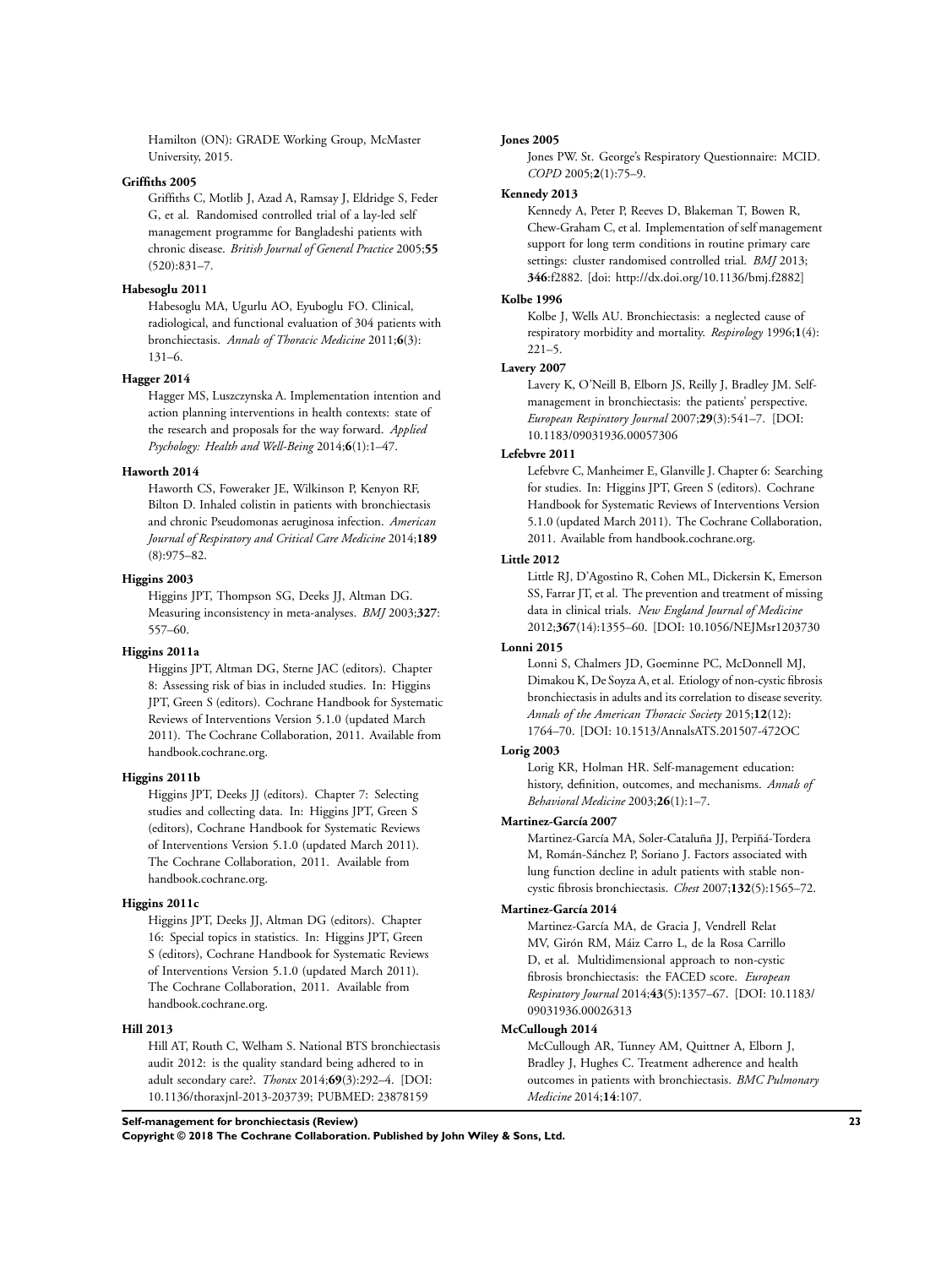#### **McCullough 2015**

McCullough AR, Tunney MM, Elborn JS, Bradley JM, Hughes CM. Predictors of adherence to treatment in bronchiectasis. *Respiratory Medicine* 2015;**109**(7):838–45.

#### **Moher 2009**

Moher D, Liberati A, Tetzlaff J, Altman D. Preferred reporting items for systematic reviews and meta-analyses: the PRISMA statement. *PLoS Medicine* 2009;**6**(7): e1000097. [DOI: 10.1371/journal.pmed.1000097

#### **Murray 2011**

Murray M, Govan J, Doherty C, Simpson A, Wilkinson T, Chalmers J, et al. A randomized controlled trial of nebulized gentamicin in non-cystic fibrosis bronchiectasis. *American Journal of Respiratory and Critical Care Medicine* 2011;**183**(4):491–9.

### **Naylor 2015**

Naylor C, Imison C, Addicott R, Buck D, Goodwin N, Harrison T, et al. Transforming our health care system. www.kingsfund.org.uk/publications/articles/transformingour-health-care-system-ten-priorities-commissioners. London: Kings Fund, Accessed 11 January 2017. [http:// www.kingsfund.org.uk/publications/articles/transforming– our–health–care–system–ten–priorities–commissioners]

#### **O'Brien 2000**

O'Brien C, Guest PJ, Hill SL, Stockley RA. Physiological and radiological characterization of patients diagnosed with chronic obstructive pulmonary disease in primary care. *Thorax* 2000;**55**(8):635-42.

#### **O'Neill 2016**

O'Neill J. Tackling drug-resistant infections globally: final report and recommendations. The review on antimicrobial resistance. amr-review.org/ Accessed 11 January 2017.

#### **Pasteur 2000**

Pasteur MC, Helliwell SM, Houghton SJ, Webb SC, Foweraker JE, Coulden RA, et al. An investigation into causative factors in patients with bronchiectasis. *American Journal of Respiratory and Critical Care Medicine* 2000;**162** (4 Pt 1):1277–84.

#### **Pasteur 2010**

Pasteur MC, Bilton D, Hill AT, the British Thoracic Society Bronchiectasis (non-CF) Guideline Group. British Thoracic Society Guidelines for non-CF bronchiectasis. *Thorax* 2010;**65**(Suppl 1):i1–i58.

### **Peytremann-Bridevaux 2015**

Peytremann-Bridevaux I, Arditi C, Gex G, Bridevaux PO, Burnand B. Chronic disease management programmes for adults with asthma. *Cochrane Database of Systematic Reviews* 2015, Issue 5. [DOI: 10.1002/14651858.CD007988.pub2

#### **Polverino 2017**

Polverino E, Goeminne PC, McDonnell MJ, Aliberti S, Marshall SE, Loebinger MR, et al. European Respiratory Society guidelines for the management of adult bronchiectasis. *European Respiratory Journal* 2017;**50**(3):pii: 1700629. [DOI: 10.1183/13993003.00629-2017

#### **Quint 2016**

Quint JK, Millett ERC, Joshi M, Navaratnam V, Thomas SL, Hurst JR, et al. Changes in the incidence, prevalence and mortality of bronchiectasis in the UK from 2004 to 2013: a population-based cohort study. *European Respiratory Journal* 2016;**47**(1):186–93. [DOI: 10.1183/ 13993003.01033-2015

#### **RevMan 2014 [Computer program]**

Nordic Cochrane Centre, The Cochrane Collaboration. Review Manager 5 (RevMan 5). Version 5.3. Copenhagen: Nordic Cochrane Centre, The Cochrane Collaboration, 2014.

#### **Roberts 2010**

Roberts HJ, Hubbard R. Trends in bronchiectasis mortality in England and Wales. *Respiratory Medicine* 2010;**104**(7): 981–5.

#### **Saleh 2014**

Saleh AD, Hurst JR. How to assess the severity of bronchiectasis. *European Respiratory Journal* 2014;**43**(5): 1217–9. [DOI: 10.1183/09031936.00226913

### **Savage 2014**

Savage E, Beirne PV, Ni Chroinin M, Duff A, Fitzgerald T, Farrell D. Self-management education for cystic fibrosis. *Cochrane Database of Systematic Reviews* 2014, Issue 9. [DOI: 10.1002/14651858.CD007641.pub3

#### **Sawicki 2009**

Sawicki DS, Sellers DE, Robinson WM. High treatment burden in adults with cystic fibrosis: challenges to disease self-management. *Journal of Cystic Fibrosis* 2009;**8**(2):91–6. [DOI: 10.1016/j.jcf.2008.09.007

#### **Schünemann 2011**

Schünemann HJ, Oxman AD, Vist GE, Higgins JPT, Deeks JJ, Glasziou P, et al. Chapter 12: Interpreting results and drawing conclusions. In: Higgins JPT, Green S (editors), Cochrane Handbook for Systematic Reviews of Interventions Version 5.1.0 (updated March 2011). The Cochrane Collaboration, 2011. Available from handbook.cochrane.org.

#### **Seitz 2010**

Seitz AE, Olivier KN, Steiner CA, Montes de Oca R, Holland SM, Prevots DR. Trends and burden of bronchiectasis-associated hospitalizations in the United States. *Chest* 2010;**138**(4):944–9.

#### **Seitz 2012**

Seitz AE, Olivier KN, Adjemian J, Holland SM, Prevots DR. Trends in bronchiectasis among Medicare beneficiaries in the United States, 2000-2007. *Chest* 2012;**142**(2):432–9.

#### **Singleton 2000**

Singleton R, Morris A, Redding G, Poll J, Holck P, Martinez P, et al. Bronchiectasis in Alaska Native children: causes and clinical courses. *Pediatric Pulmonology* 2000;**29**(3):182–7.

### **Siu 2007**

Siu AMH, Chan CCH, Poon PKK, Chui DYY, Chan SCC. Evaluation of the chronic disease management programme in a Chinese population. *Patient Education and Counseling* 2007;**65**(1):42–50.

**Self-management for bronchiectasis (Review) 24**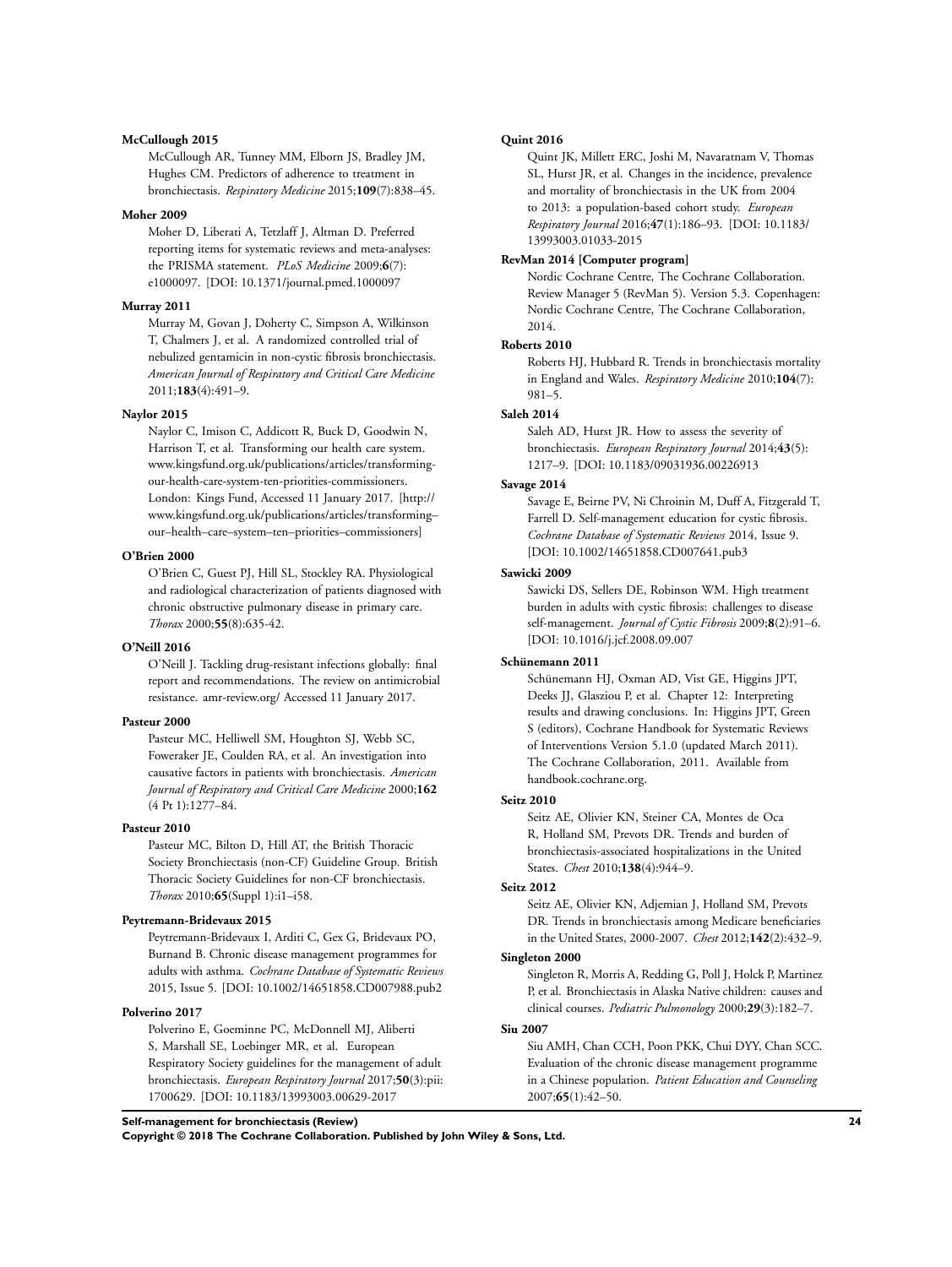## **Taylor 2014**

Taylor SJC, Pinnock H, Epiphaniou E, Pearce G, Parke HL, Schwappach A, et al. A rapid synthesis of the evidence on interventions supporting self-management for people with long-term conditions: PRISMS - Practical Systematic RevIew of Self-Management Support for long-term conditions. *Health Services and Delivery Research* 2014;**2** (53):1–622.

## **Tunney 2013**

Tunney M. Lung microbiota and bacterial abundance in patients with bronchiectasis when clinically stable and during exacerbation. *American Journal of Respiratory and Critical Care Medicine* 2013;**187**(10):1118–26.

## **Walters 2010**

Walters JA, Turnock AC, Walters EH, Wood-Baker R. Action plans with limited patient education only for exacerbations of chronic obstructive pulmonary disease. *Cochrane Database of Systematic Reviews* 2010, Issue 5. [DOI: 10.1002/14651858.CD005074.pub3

### **Welsh 2015**

Welsh EJ, Evans DJ, Fowler SJ, Spencer S. Interventions for

bronchiectasis: an overview of Cochrane systematic reviews. *Cochrane Database of Systematic Reviews* 2015, Issue 7. [DOI: 10.1002/14651858.CD010337.pub2

#### **Weycker 2005**

Weycker D, Edelsberg J, Oster G, Tino G. Prevalence and economic burden of bronchiectasis. *Clinical Pulmonary Medicine* 2005;**12**(4):205–9.

### **Wilson 1997**

Wilson CB, Jones PW, O'Leary CJ, Cole PJ, Wilson R. Validation of the St. George's Respiratory Questionnaire in bronchiectasis. *American Journal of Respiratory and Critical Care Medicine* 1997;**156**(2):536–41.

#### **Zwerink 2014**

Zwerink M, Brusse-Keizer M, Van der Valk PD, Zielhuis GA, Monninkhof EM, Van der Palen J, et l. Self management for patients with chronic obstructive pulmonary disease. *Cochrane Database of Systematic Reviews* 2014, Issue 3. [DOI: 10.1002/14651858.CD002990.pub3

∗ *Indicates the major publication for the study*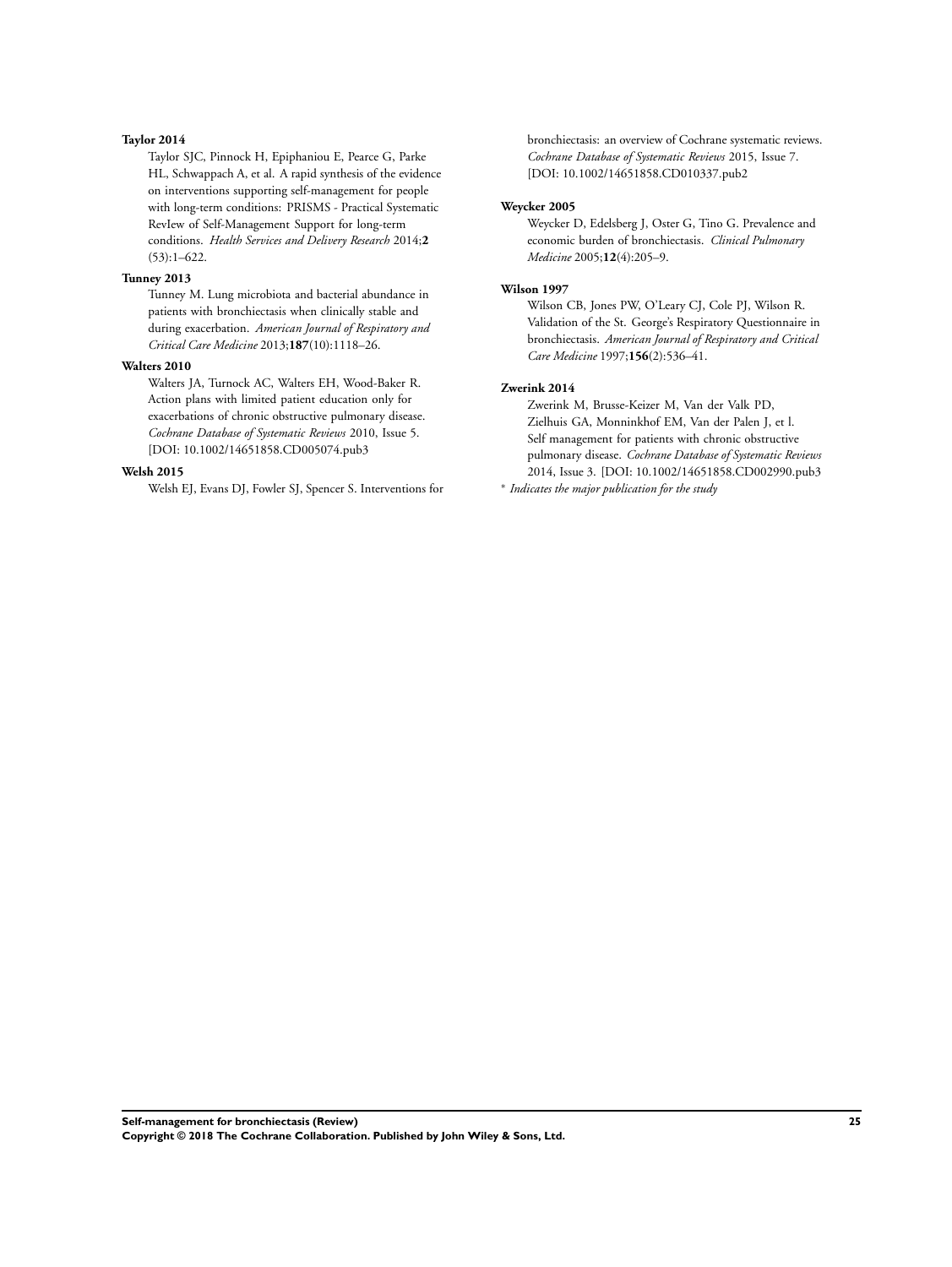## <span id="page-27-0"></span>**CHARACTERISTICS OF STUDIES**

## **Characteristics of included studies** *[ordered by study ID]*

## **[Greening 2014](#page-22-0)**

| Methods       | Study design: prospective RCT (single blind, parallel group; trial identifier: IS-<br>RCTN05557928)<br>Total duration of study: 12 months<br>'Run in' period: none<br><b>Number of study centres and location:</b> 2 centres; UK<br>Study setting: an acute cardiorespiratory unit in a teaching hospital and an acute medical<br>unit in an affiliated teaching district general hospital<br>Date of study: January 2010-September 2012                                                                                                                                                                                                                                                                                                                                                                                                                                                                                                                                                                                                                                                                                                                                                                                                                                                                                                                                                                                                                                                                                                                                                                                                                                                                                                                                                                                                                                                                                                                                                                              |
|---------------|-----------------------------------------------------------------------------------------------------------------------------------------------------------------------------------------------------------------------------------------------------------------------------------------------------------------------------------------------------------------------------------------------------------------------------------------------------------------------------------------------------------------------------------------------------------------------------------------------------------------------------------------------------------------------------------------------------------------------------------------------------------------------------------------------------------------------------------------------------------------------------------------------------------------------------------------------------------------------------------------------------------------------------------------------------------------------------------------------------------------------------------------------------------------------------------------------------------------------------------------------------------------------------------------------------------------------------------------------------------------------------------------------------------------------------------------------------------------------------------------------------------------------------------------------------------------------------------------------------------------------------------------------------------------------------------------------------------------------------------------------------------------------------------------------------------------------------------------------------------------------------------------------------------------------------------------------------------------------------------------------------------------------|
| Participants  | <b>Note:</b> This study recruited participants with any chronic respiratory condition; Dr<br>Greening kindly provided disaggregated data for the participants with bronchiectasis<br>reported here<br><b>Number randomised:</b> 20 participants with bronchiectasis randomised (early rehabili-<br>tation: $n = 8$ ; usual care: $n = 12$ )<br><b>Number of withdrawals:</b> none<br>Number analysed: variable per outcome<br><b>Mean age (SD), years:</b> early rehabilitation: 78 $(7.8)$ ; usual care: 68.8 $(11.5)$<br>Gender, n (%) male: early rehabilitation: NA; usual care: NA<br>Severity of condition<br><b>Mean (SD) baseline MRC dyspnoea grade on admission:</b> early rehabilitation: 4.9 (0.<br>35); usual care: 4.4 (0.67)<br><b>Mean (SD) stable state MRC dyspnoea grade:</b> early rehabilitation: 4.3 (0.46); usual<br>care: $3.5(0.67)$<br><b>Mean (SD) stable state FEV1 (L):</b> early rehabilitation: $0.84$ (0.28); usual care: $1.18$ (0.<br>49)<br><b>Diagnostic criteria:</b> MRC dyspnoea score; spirometry was measured to British Thoracic<br>Society standards<br>Baseline lung function: see severity of condition<br>Smoking history: smoker, n yes/no/ex-smoker/missing: early rehabilitation: 1/4/2/1<br>; usual care: 1/5/6/0<br>Inclusion criteria: the study recruited patients with a diagnosis of chronic respiratory<br>disease, including COPD; chronic asthma, bronchiectasis or interstitial lung disease);<br>we have considered only the subset of participants with bronchiectasis. Participants had<br>to be aged $\geq 40$ years with self-reported breathlessness on exertion when stable (MRC<br>dyspnoea grade 3 or worse)<br>Exclusion criteria: inability to provide informed consent; concomitant acute cardiac<br>event; presence of musculoskeletal, neurological, or psychiatric comorbidities that would<br>prevent the delivery of the rehabilitation intervention; and > 4 emergency admissions to<br>hospital for any cause in the previous 12 months |
| Interventions | Intervention: early rehabilitation (6 weeks' duration), comprising usual care plus daily,<br>supervised volitional (strength and aerobic training) and non-volitional (neuromuscular<br>electrical stimulation) techniques. This complex intervention also included a self-man-<br>agement programme, described by the study authors as:                                                                                                                                                                                                                                                                                                                                                                                                                                                                                                                                                                                                                                                                                                                                                                                                                                                                                                                                                                                                                                                                                                                                                                                                                                                                                                                                                                                                                                                                                                                                                                                                                                                                              |

**Self-management for bronchiectasis (Review) 26**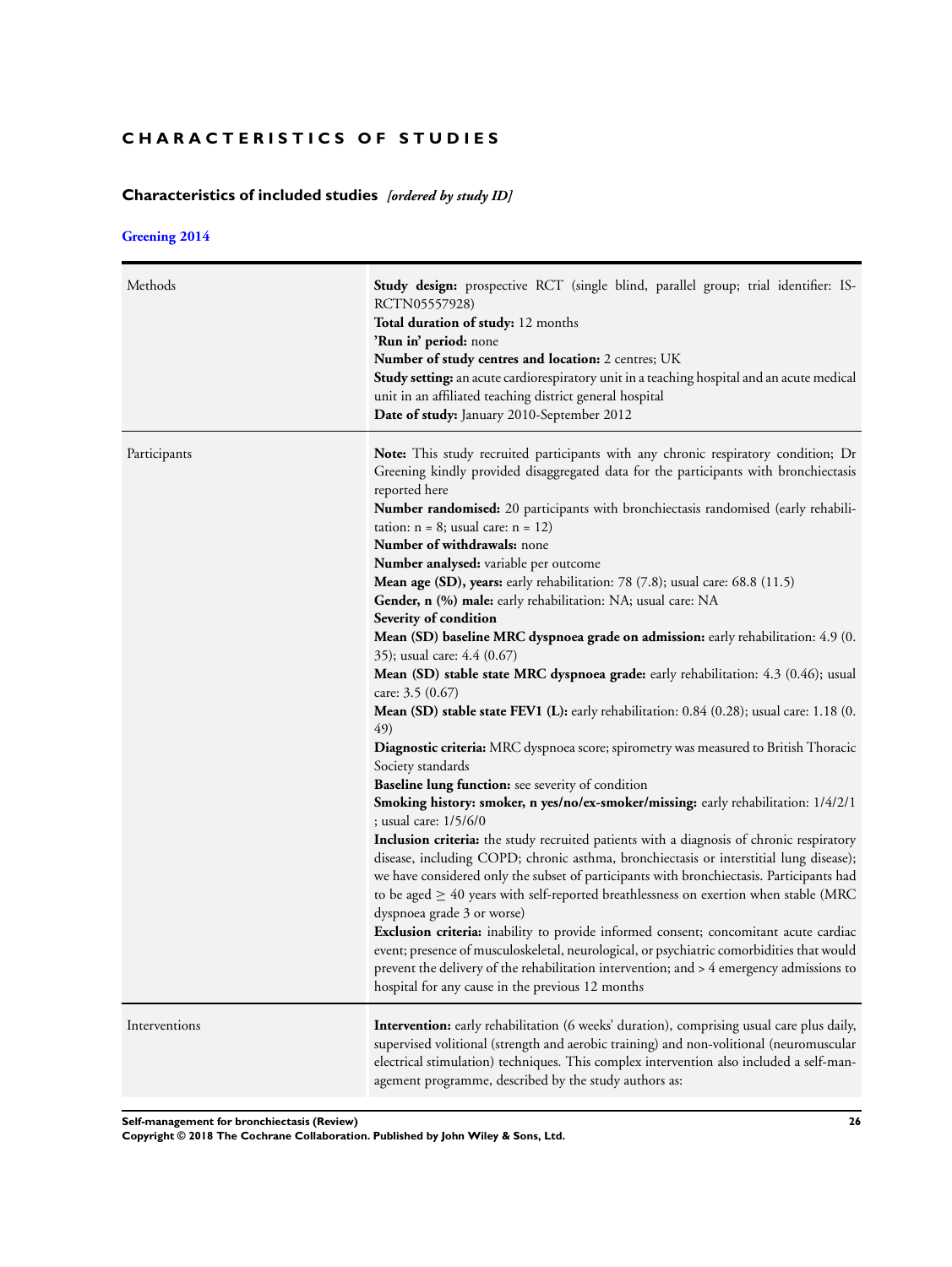## **[Greening 2014](#page-22-0)** (*Continued)*

|                                                             | "The intervention team delivered education using the SPACE (Self management pro-                                                                                                                                                                                                                                                                                                                                                                                                                                                                                                                                                                                                                                                                                                                                                                                                                                                                                                                                                                                                                                                                                                                                                                                                                                                                                                                                                                                                                                                                                                                                                                                                                                                                                                                                                                 |
|-------------------------------------------------------------|--------------------------------------------------------------------------------------------------------------------------------------------------------------------------------------------------------------------------------------------------------------------------------------------------------------------------------------------------------------------------------------------------------------------------------------------------------------------------------------------------------------------------------------------------------------------------------------------------------------------------------------------------------------------------------------------------------------------------------------------------------------------------------------------------------------------------------------------------------------------------------------------------------------------------------------------------------------------------------------------------------------------------------------------------------------------------------------------------------------------------------------------------------------------------------------------------------------------------------------------------------------------------------------------------------------------------------------------------------------------------------------------------------------------------------------------------------------------------------------------------------------------------------------------------------------------------------------------------------------------------------------------------------------------------------------------------------------------------------------------------------------------------------------------------------------------------------------------------|
|                                                             | gramme of Activity, Coping and Education) manual for chronic obstructive pulmonary<br>disease, a structured programme of exercise, education, and psychosocial support. Mo-<br>tivational interviewing techniques were used to introduce patients to the manual and to                                                                                                                                                                                                                                                                                                                                                                                                                                                                                                                                                                                                                                                                                                                                                                                                                                                                                                                                                                                                                                                                                                                                                                                                                                                                                                                                                                                                                                                                                                                                                                           |
|                                                             | familiarise them with the content. The manual was used throughout the participants'<br>inpatient stay and in the subsequent discussions during telephone calls."                                                                                                                                                                                                                                                                                                                                                                                                                                                                                                                                                                                                                                                                                                                                                                                                                                                                                                                                                                                                                                                                                                                                                                                                                                                                                                                                                                                                                                                                                                                                                                                                                                                                                 |
|                                                             | As this component of the complex intervention was substantial we deemed the trial to<br>be eligible for inclusion in this review; however, we are mindful that because SPACE<br>was included alongside other components the findings from this trial in relation to<br>the predefined inclusion criteria for this review should be interpreted with caution. It<br>should also be noted that SPACE was primarily designed for COPD patients and is not<br>specifically targeted for bronchiectasis<br>The pulmonary rehabilitation team, consisting of physiotherapists and nurses, deliv-<br>ered the intervention. The exercise programme was individually prescribed and pro-<br>gressed. Early rehabilitation was performed on the acute medical ward and by the par-<br>ticipants' bedside. After discharge, participants underwent an unsupervised home based<br>programme, supported by telephone consultations. Those who were readmitted after the<br>6-week intervention period did not receive a further early rehabilitation intervention<br>Comparison: usual care (standard care from the ward clinical physiotherapy team as<br>directed by the responsible clinical team) including physiotherapist-delivered techniques<br>for airway clearance, assessment and supervision of mobility, and advice on smoking<br>cessation. Nutritional status was assessed using the malnutrition universal screening tool<br>score in all participants, and referral for dietetic advice and nutritional support was carried<br>out if appropriate. No supervised or progressive exercise programme was provided during<br>the admission or immediately after discharge, but outpatient pulmonary rehabilitation<br>was offered to all participants 3 months after discharge as part of standard care<br>Concomitant medications: not stated |
|                                                             | <b>Excluded medications:</b> not stated                                                                                                                                                                                                                                                                                                                                                                                                                                                                                                                                                                                                                                                                                                                                                                                                                                                                                                                                                                                                                                                                                                                                                                                                                                                                                                                                                                                                                                                                                                                                                                                                                                                                                                                                                                                                          |
| Outcomes                                                    | Primary outcomes (pre-specified): readmission rate at 12 months<br>Secondary outcomes (pre-specified): number of hospital days, mortality, physical per-<br>formance and HRQoL. Secondary functional measures were recorded at baseline, at<br>discharge from hospital, 6 weeks, 3 months and 12 months<br>Timepoints: 12 months<br>Outcomes collected: 1ll specified outcomes were collected                                                                                                                                                                                                                                                                                                                                                                                                                                                                                                                                                                                                                                                                                                                                                                                                                                                                                                                                                                                                                                                                                                                                                                                                                                                                                                                                                                                                                                                    |
| Notes                                                       | Funding: not stated<br>Notable author conflicts of interest: none stated/identified                                                                                                                                                                                                                                                                                                                                                                                                                                                                                                                                                                                                                                                                                                                                                                                                                                                                                                                                                                                                                                                                                                                                                                                                                                                                                                                                                                                                                                                                                                                                                                                                                                                                                                                                                              |
| $\mathbf{r} \cdot \mathbf{r}$ $\mathbf{r} \cdot \mathbf{r}$ |                                                                                                                                                                                                                                                                                                                                                                                                                                                                                                                                                                                                                                                                                                                                                                                                                                                                                                                                                                                                                                                                                                                                                                                                                                                                                                                                                                                                                                                                                                                                                                                                                                                                                                                                                                                                                                                  |

### *Risk of bias*

| <b>Bias</b>                                             | Authors' judgement | Support for judgement                                                                                                                                                   |
|---------------------------------------------------------|--------------------|-------------------------------------------------------------------------------------------------------------------------------------------------------------------------|
| Random sequence generation (selection Low risk<br>bias) |                    | Quote: "The clinical trials unit at the Uni-<br>versity of Leicester coordinated randomisa-<br>tion by an automated internet based service<br>(www.sealedenvelope.com)" |

**Self-management for bronchiectasis (Review) 27**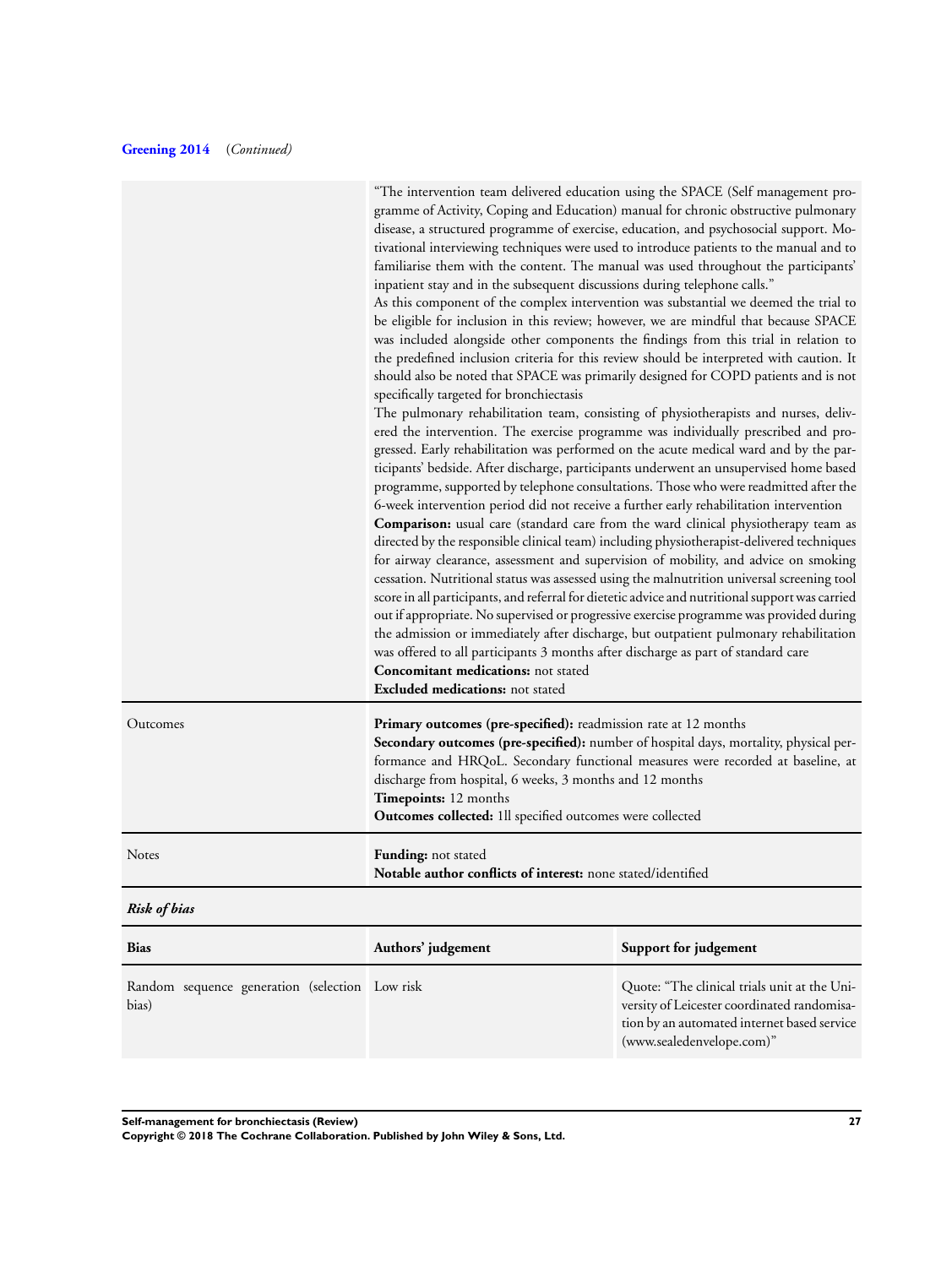## **[Greening 2014](#page-22-0)** (*Continued)*

| Allocation concealment (selection bias)                                                       | Low risk  | Quote: "The clinical trials unit at the Uni-<br>versity of Leicester coordinated randomisa-<br>tion by an automated internet based service<br>(www.sealedenvelope.com)"                                                                                                                          |
|-----------------------------------------------------------------------------------------------|-----------|--------------------------------------------------------------------------------------------------------------------------------------------------------------------------------------------------------------------------------------------------------------------------------------------------|
| Blinding of participants and personnel High risk<br>(performance bias)<br>Subjective outcomes |           | It is not feasible to blind participants to<br>the intervention. Knowledge of treatment<br>group could influence self-reporting of sub-<br>jective outcomes by participants                                                                                                                      |
| Blinding of participants and personnel Low risk<br>(performance bias)<br>Objective outcomes   |           | Quote: "Single blind". It is not feasible to<br>blind participants to the treatment group.<br>However, knowledge of treatment group<br>would be unlikely to influence objective<br>outcomes                                                                                                      |
| Blinding of outcome assessment (detection Low risk<br>bias)<br>All outcomes                   |           | Quote: "all investigators performing the<br>outcome measures were blinded to treat-<br>ment allocation"                                                                                                                                                                                          |
| Incomplete outcome data (attrition bias)<br>All outcomes                                      | Low risk  | During trial: 14/196 withdrew from inter-<br>vention group; 10/193 withdrew from con-<br>trol group. Missing data imputed                                                                                                                                                                        |
| Selective reporting (reporting bias)                                                          | Low risk  | All pre-specified outcomes reported                                                                                                                                                                                                                                                              |
| Other bias                                                                                    | High risk | Baseline imbalances in age and disease<br>severity in the subset of participants with<br>bronchiectasis; participants in the control<br>group appeared to have less severe dis-<br>ease. Higher mortality with intervention in<br>bronchiectasis subgroup (intervention: 4/<br>8; control: 2/12) |

## **[Lavery 2011](#page-22-0)**

| Methods      | Study design: proof-of-concept RCT (NCT01117493).<br>Total duration of study: 6 months<br>'Run in' period: none<br>Number of study centres and location: single regional respiratory centre, Belfast,<br>Northern Ireland, UK<br><b>Study setting:</b> Tertiary care<br>Date of study: September 2006-October 2007 |
|--------------|--------------------------------------------------------------------------------------------------------------------------------------------------------------------------------------------------------------------------------------------------------------------------------------------------------------------|
| Participants | <b>Number randomised:</b> 64 (32/32)<br>Number of withdrawals: $4(2/2)$<br><b>Number analysed:</b> 60 (30/30)<br>Mean age (SD), years: intervention: 60 (9); control: 60 (8)                                                                                                                                       |

**Self-management for bronchiectasis (Review) 28**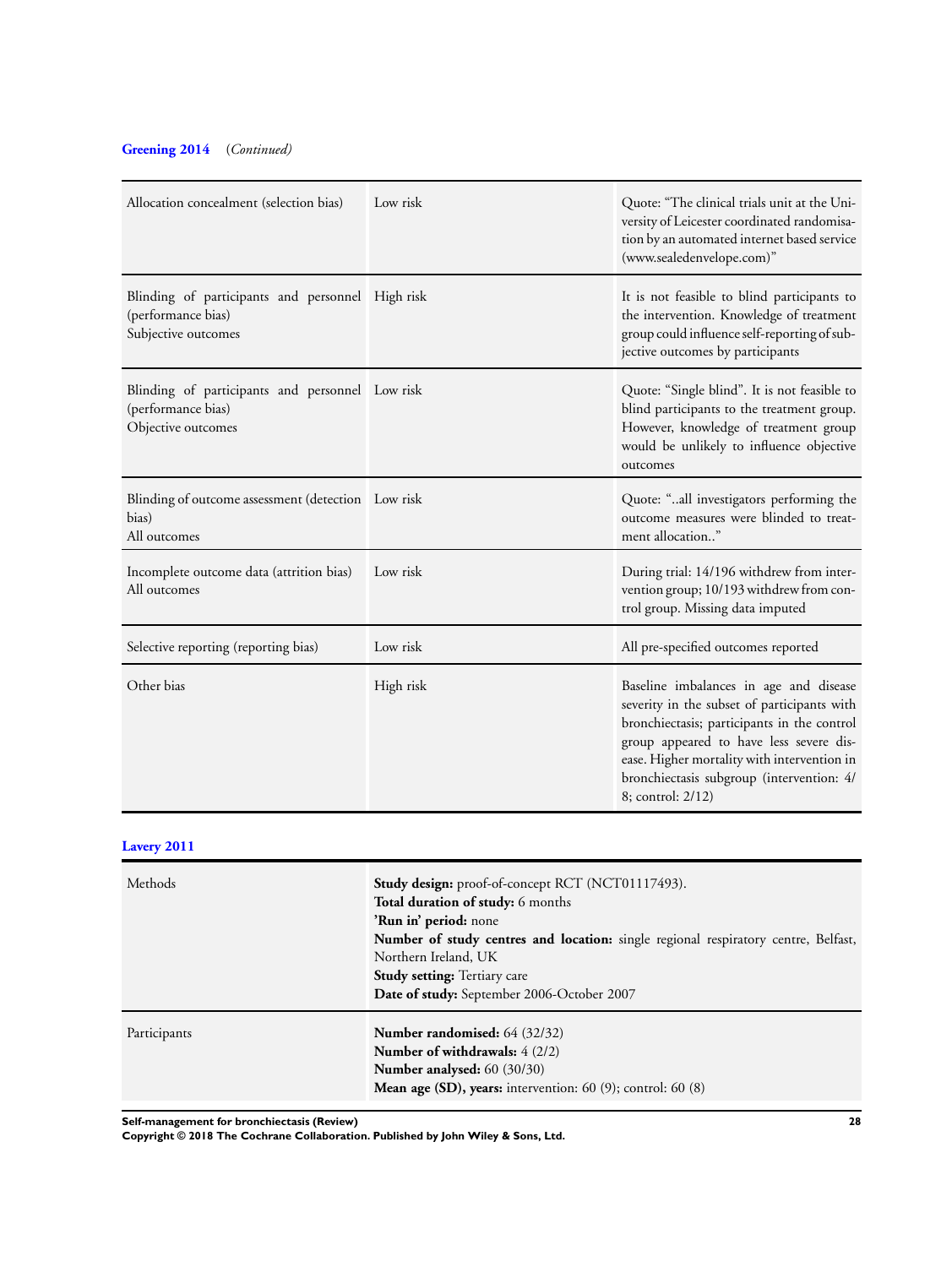## **[Lavery 2011](#page-22-0)** (*Continued)*

| <b>Risk of bias</b><br><b>Bias</b> | Authors' judgement                                                                                                                                                                                                                                                                                                                                                                                                                                                                                                                                                                                                                                                                                                                                                                                                                                                                                                                                                                                                                                                                                                                                                                                                                                                                                                                                                               | Support for judgement |
|------------------------------------|----------------------------------------------------------------------------------------------------------------------------------------------------------------------------------------------------------------------------------------------------------------------------------------------------------------------------------------------------------------------------------------------------------------------------------------------------------------------------------------------------------------------------------------------------------------------------------------------------------------------------------------------------------------------------------------------------------------------------------------------------------------------------------------------------------------------------------------------------------------------------------------------------------------------------------------------------------------------------------------------------------------------------------------------------------------------------------------------------------------------------------------------------------------------------------------------------------------------------------------------------------------------------------------------------------------------------------------------------------------------------------|-----------------------|
| Notes                              | <b>Funding:</b> supported by the Health and Social Care Research and Development Division,<br>Public Health Agency, Belfast, Northern Ireland<br>Notable author conflicts of interest: none                                                                                                                                                                                                                                                                                                                                                                                                                                                                                                                                                                                                                                                                                                                                                                                                                                                                                                                                                                                                                                                                                                                                                                                      |                       |
| Outcomes                           | Primary outcomes (pre-specified): CDSS - comprises 10 scales as follows: exercise,<br>disease information, obtaining help, communication with physician, managing disease,<br>doing cores, social activity, managing symptoms, managing breathlessness, managing<br>depression. Responses are measured using a 1-10 Likert scale where higher scores indicate<br>greater self-efficacy. There is no Minimum Clinically Important Difference value for<br>these scales<br>Secondary outcomes (pre-specified): revised Illness Perception Questionnaire, SGRQ,<br>FEV1, frequency of oral and/or intravenous antibiotic therapy prescribed at respiratory<br>clinics<br><b>Timepoints:</b> baseline, post-intervention (8 weeks), 3 and 6 months postintervention<br>Outcomes collected: all specified outcomes were collected                                                                                                                                                                                                                                                                                                                                                                                                                                                                                                                                                     |                       |
| Interventions                      | <b>Intervention:</b> usual care plus EPP: disease-specific EPP was delivered in a group format<br>during 1 session/week (2.5 h) for 8 weeks in total (2 weeks of disease-specific educa-<br>tion; 6 weeks of standardised EPP). The disease-specific component included causes of<br>bronchiectasis, disease process, medical investigations, dealing with symptoms, airway<br>clearance techniques, exacerbations, health promotion and support available. The format<br>of the disease-specific EPP was delivered by a physiotherapist and a nurse with specialist<br>expertise in the management of bronchiectasis who were trained and followed a scripted<br>manual to standardise delivery. The format of the EPP was developed and piloted be-<br>fore this RCT. Topics included general health education, education on self-management<br>treatment strategies, action planning, and problem solving<br>Comparison: usual care: reviews at a specialist respiratory clinic on a 3-monthly basis<br>to monitor spirometry results, inflammatory blood marker levels, and sputum micro-<br>biologic assessment. Inhaled therapy and antibiotics were prescribed if required, and<br>treatment was adjusted to the needs of the participant as necessary, including hospital<br>admission<br>Concomitant medications: not stated<br><b>Excluded medications:</b> not stated |                       |
|                                    | <b>Gender,</b> % $m/f$ : intervention: 44/56; control: 47/53<br>Diagnostic criteria: assessment by respiratory clinician<br><b>Baseline lung function - mean (SD) % predicted FEV1:</b> intervention: 59 (20); control:<br>65(23)<br>Smoking history: not stated<br><b>Inclusion criteria:</b> adults (aged $\geq$ 18 years) with a primary diagnosis of bronchiectasis<br>based on a respiratory physician's assessment, including a CT scan<br>Exclusion criteria: primary diagnosis of CF, MRSA infection, or a condition that would<br>have an impact on the assessment procedures (e.g. sensory impairment, pregnancy, lan-<br>guage barrier, or a factor that would prevent adherence to the self-management pro-<br>gramme)                                                                                                                                                                                                                                                                                                                                                                                                                                                                                                                                                                                                                                               |                       |
|                                    |                                                                                                                                                                                                                                                                                                                                                                                                                                                                                                                                                                                                                                                                                                                                                                                                                                                                                                                                                                                                                                                                                                                                                                                                                                                                                                                                                                                  |                       |

**Self-management for bronchiectasis (Review) 29**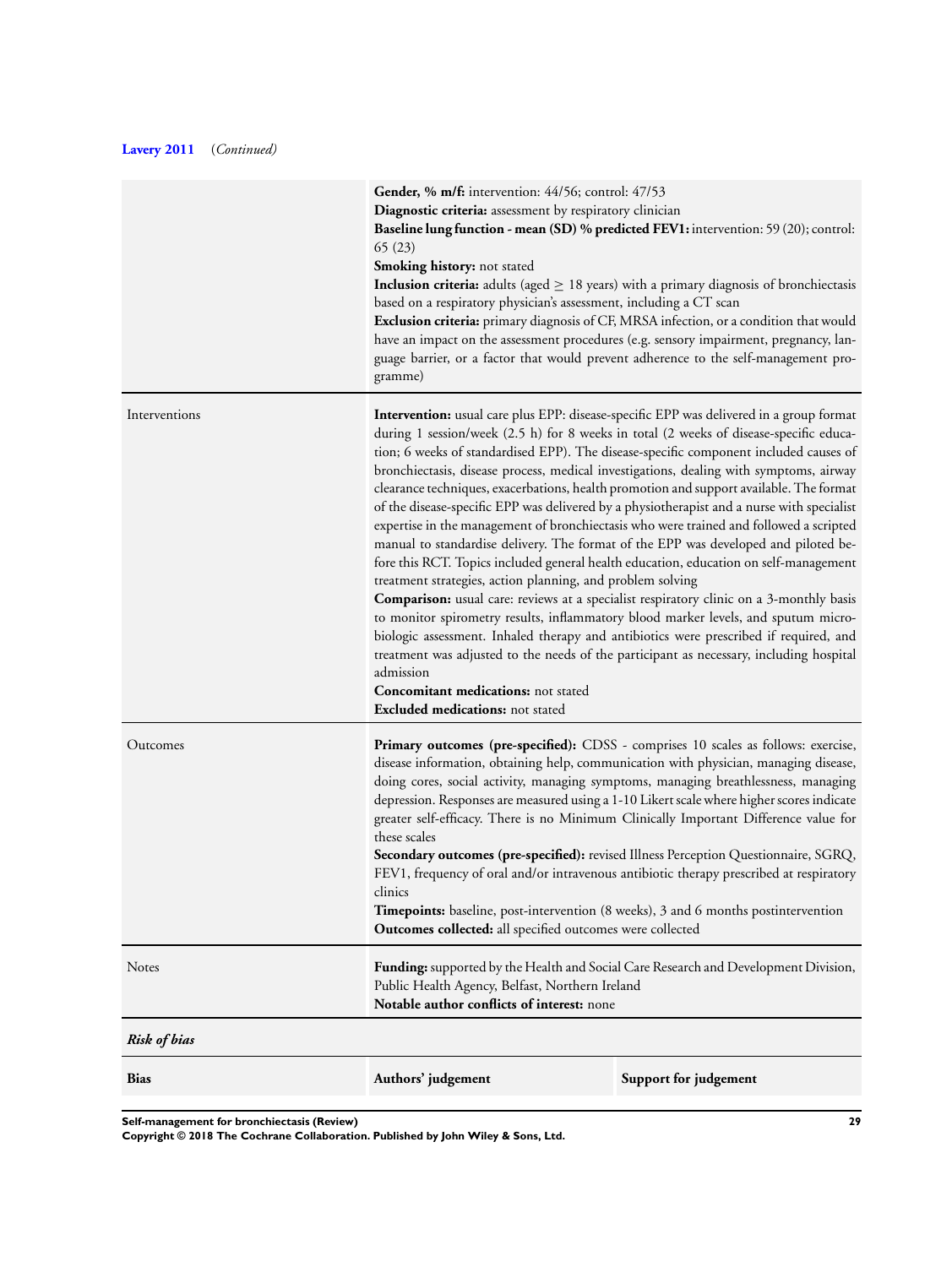## **[Lavery 2011](#page-22-0)** (*Continued)*

| Random sequence generation (selection Low risk<br>bias)                                       |           | Quote: "computer generated concealed<br>randomisation process conducted by an in-<br>dependent person"                                                                                                                                             |
|-----------------------------------------------------------------------------------------------|-----------|----------------------------------------------------------------------------------------------------------------------------------------------------------------------------------------------------------------------------------------------------|
| Allocation concealment (selection bias)                                                       | Low risk  | Quote "an envelope corresponding to the<br>patient's number was opened to reveal if<br>they were assigned to the intervention or<br>control group."                                                                                                |
| Blinding of participants and personnel High risk<br>(performance bias)<br>Subjective outcomes |           | Not blinded and lack of blinding may<br>have influenced outcome (1 withdrew who<br>'wanted intervention')                                                                                                                                          |
| Blinding of participants and personnel Low risk<br>(performance bias)<br>Objective outcomes   |           | It is not feasible to blind participants or<br>personnel to the intervention. However,<br>knowledge of treatment group would be<br>unlikely to influence objective outcomes                                                                        |
| Blinding of outcome assessment (detection Low risk<br>bias)<br>All outcomes                   |           | Quote: "Data were collected by trained<br>health professionals who were blinded to<br>participants' groups and had no other con-<br>tact with the participants. Study partici-<br>pants were requested not to disclose their<br>group assignment." |
| Incomplete outcome data (attrition bias)<br>All outcomes                                      | Low risk  | 6 months: 2/32 missing from intervention<br>group (1 illness, 1 did not complete out-<br>come measures); 2/32 missing from con-<br>trol group (1 wanted intervention, 1 dis-<br>liked questionnaire). Even balance between<br>groups               |
| Selective reporting (reporting bias)                                                          | Low risk  | All planned outcomes were reported. Sub-<br>jective outcomes were well-reported but<br>objective outcomes poorly reported                                                                                                                          |
| Other bias                                                                                    | High risk | This was a proof-of-concept study so there<br>was no power calculation. There is there-<br>fore a risk that negative findings were in-<br>fluenced by an inadequate sample size                                                                    |

**CDSS:** Chronic Disease Self-Efficacy Scale; **CF**: cystic fibrosis; **COPD**: chronic obstructive pulmonary disease; **CT**: computed tomographic; **EPP**: expert patient programme; **FEV1**: forced expiratory volume in one second; **HRQoL**: health-related quality of life; **MRC**: medical research council; **MRSA**: methicillin-resistant *Staphylococcus aureus ;* **NA**: not applicable; **RCT**: randomised controlled trial; **SGRQ**: St Georges Respiratory Questionnaire; **SD**: standard deviation.

**Self-management for bronchiectasis (Review) 30**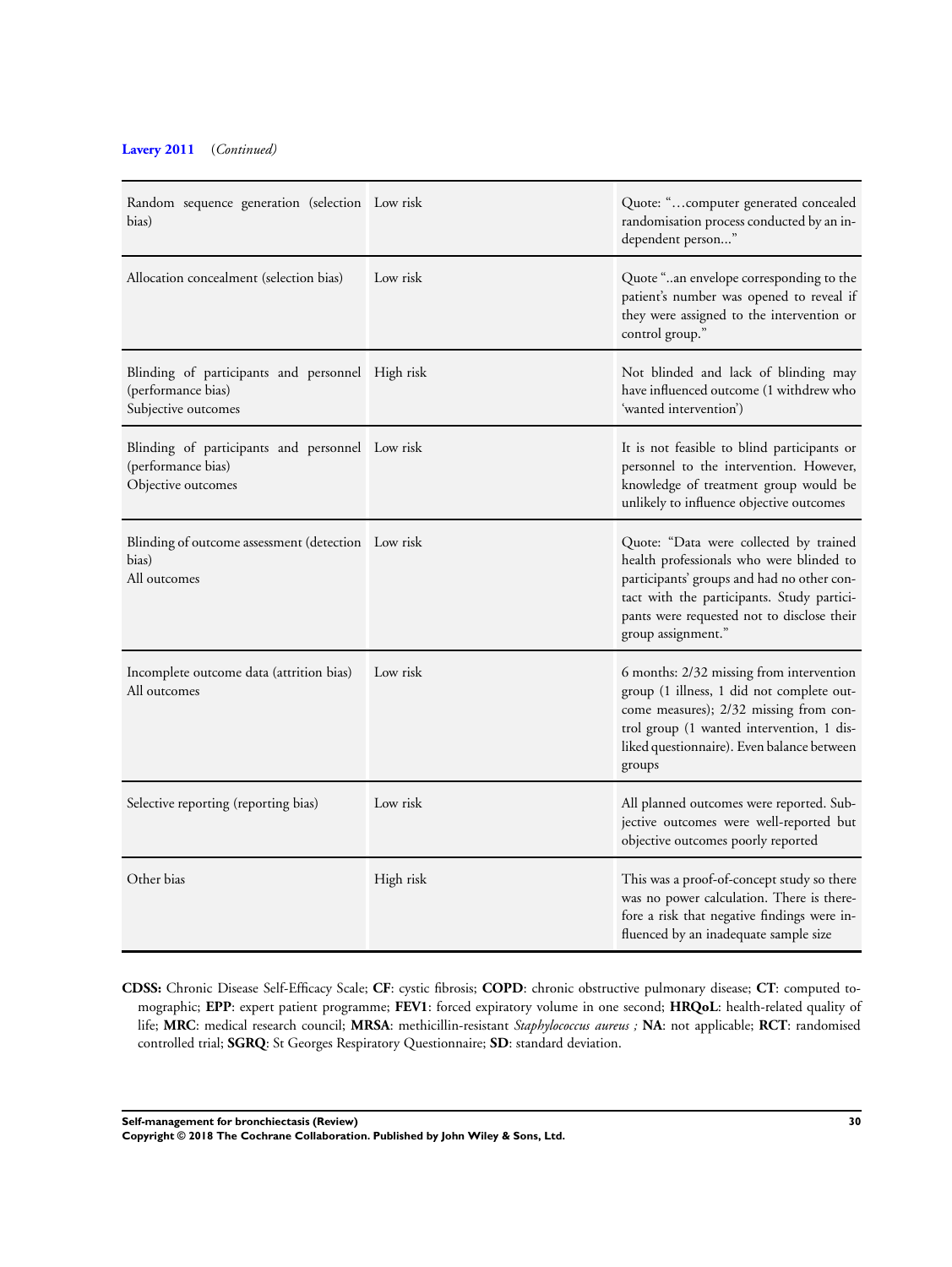## <span id="page-32-0"></span>**Characteristics of excluded studies** *[ordered by study ID]*

| Study            | Reason for exclusion                                                                                                                                                                                                                                                                                                                                 |
|------------------|------------------------------------------------------------------------------------------------------------------------------------------------------------------------------------------------------------------------------------------------------------------------------------------------------------------------------------------------------|
| Aksamit 2017     | The intervention was not self-management                                                                                                                                                                                                                                                                                                             |
| Gurses 2013      | Inspiratory muscle training was the sole intervention                                                                                                                                                                                                                                                                                                |
| Hester 2016      | Information resource was the sole intervention                                                                                                                                                                                                                                                                                                       |
| Lee 2014         | Exercise programme plus airway clearance therapy (ACT) advice at baseline versus ACT advice at baseline alone.<br>Therefore, the only intervention component was exercise and does not meet our criteria of at least 2 components<br>in the intervention group alone                                                                                 |
| <b>Liaw 2011</b> | Inspiratory muscle training was the sole intervention                                                                                                                                                                                                                                                                                                |
| Mandal 2012      | Pulmonary rehabilitation plus chest physiotherapy plus education plus self-management plan versus chest physio-<br>therapy plus education plus self-management. Therefore, the only component in the intervention group alone is<br>pulmonary rehabilitation and does not meet our criteria of at least 2 components in the intervention group alone |
| Mazzoleni 2014   | The study included 40 participants with a range of respiratory conditions, including 2 with bronchiectasis. We<br>contacted the study authors for data on the bronchiectasis participants alone but did not receive a reply                                                                                                                          |
| Newall 2005      | Inspiratory muscle training plus pulmonary rehabilitation plus education versus pulmonary rehabilitation plus<br>education. Therefore, the only component in the intervention group alone is inspiratory muscle training and does<br>not meet our criteria of at least 2 components in the intervention group alone                                  |

## **Characteristics of ongoing studies** *[ordered by study ID]*

## **[NCT02179983](#page-22-0)**

| Trial name or title | Tayside Rehabilitation in Bronchiectasis Exacerbations (TRIBE) : a randomized controlled trial (TRIBE)                                                                                                                                                                                                                                                                                                                                                                                                                                                                                                                         |
|---------------------|--------------------------------------------------------------------------------------------------------------------------------------------------------------------------------------------------------------------------------------------------------------------------------------------------------------------------------------------------------------------------------------------------------------------------------------------------------------------------------------------------------------------------------------------------------------------------------------------------------------------------------|
| Methods             | RCT of pulmonary rehabilitation after exacerbations of bronchiectasis                                                                                                                                                                                                                                                                                                                                                                                                                                                                                                                                                          |
| Participants        | Inclusion Criteria<br>1. Bronchiectasis confirmed on High Resolution CT scan<br>2. Clinical bronchiectasis confirmed by a respiratory physician. Documented exacerbation within the last<br>year<br>3. Independently mobile - i.e. able to undertake pulmonary rehabilitation<br><b>Exclusion Criteria</b><br>1. Inability to give informed consent to participate<br>2. Age $<$ 18 years<br>3. Primary diagnosis of COPD<br>4. Significant comorbidity that would limit the ability to undertake pulmonary rehabilitation - i.e.<br>cerebrovascular, cardiovascular or musculoskeletal disease<br>5. CF<br>6. Aortic aneurysm |

**Self-management for bronchiectasis (Review) 31**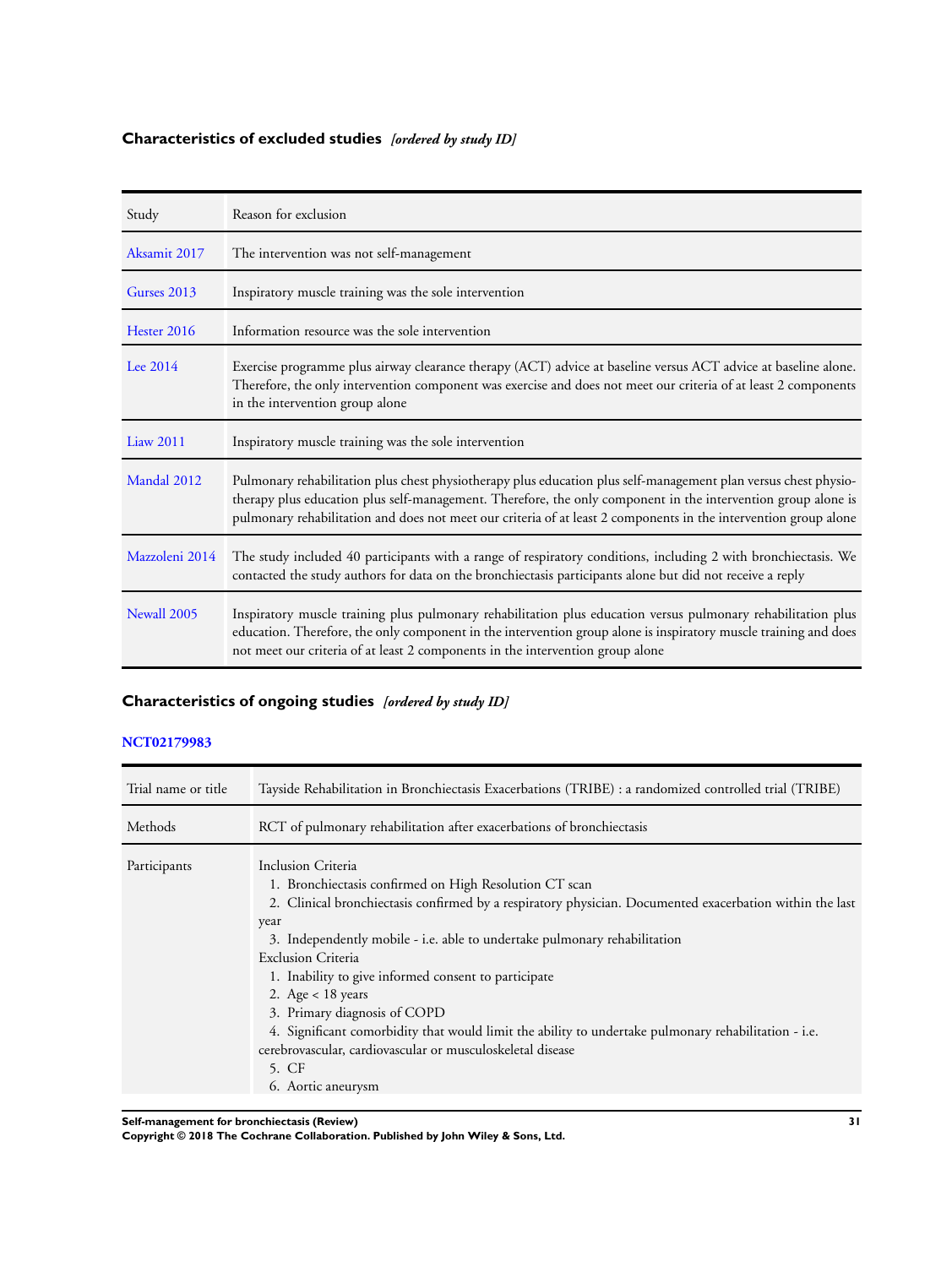## **[NCT02179983](#page-22-0)** (*Continued)*

|               | 7. Recent myocardial infarction (within previous year) or unstable angina                                                                                                                                                                                                                                                                                          |
|---------------|--------------------------------------------------------------------------------------------------------------------------------------------------------------------------------------------------------------------------------------------------------------------------------------------------------------------------------------------------------------------|
| Interventions | 1. No Intervention: standard care for exacerbation and follow-up without rehabilitation<br>2. Experimental: pulmonary rehabilitation (6 weeks of exercise and patient education after exacerbation)                                                                                                                                                                |
| Outcomes      | Primary Outcome Measures<br>1. 6 minute walk distance<br>Secondary Outcome Measures<br>1. Time to next exacerbation<br>2. Quality of life - St Georges respiratory questionnaire COPD assessment test<br>3. Pulmonary function tests (FEV1, FVC, FEF25-75)<br>4. Respiratory symptoms - patient diary cards<br>5. Sputum microbiology<br>6. 6 minute walk distance |
| Starting date | June $2014$                                                                                                                                                                                                                                                                                                                                                        |
|               | Contact information James D Chalmers, University of Dundee                                                                                                                                                                                                                                                                                                         |
| <b>Notes</b>  |                                                                                                                                                                                                                                                                                                                                                                    |

**CF**: cystic fibrosis; **COPD**: chronic obstructive pulmonary disorder; **CT**: computed tomographic; **RCT**: randomised controlled trial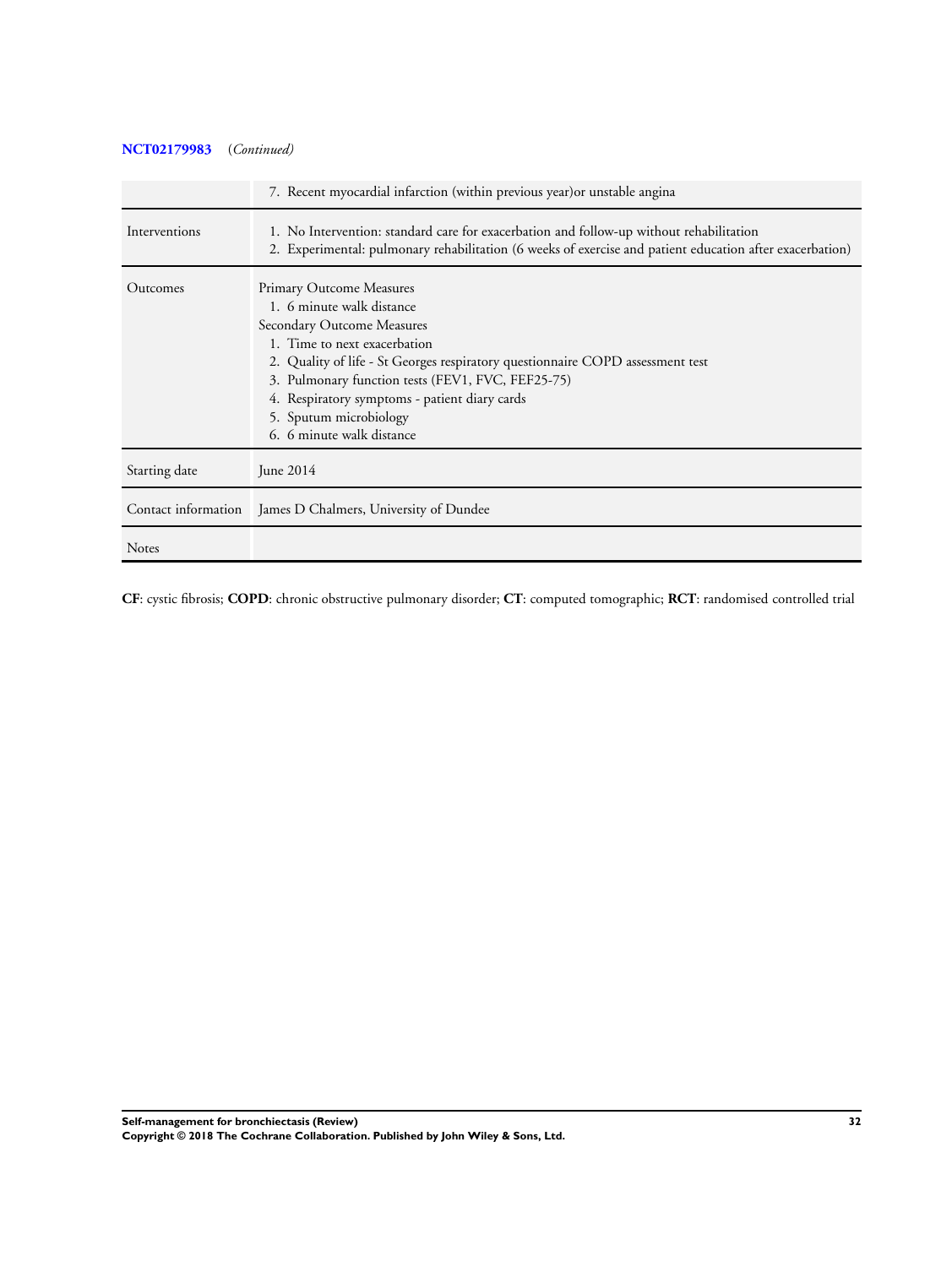## **D A T A A N D A N A L Y S E S**

| No. of<br>Outcome or subgroup title<br>studies |  | No. of<br>participants | <b>Statistical method</b>           | <b>Effect</b> size               |
|------------------------------------------------|--|------------------------|-------------------------------------|----------------------------------|
| 1 SGRQ Total: mean difference                  |  |                        | Mean Difference (IV, Fixed, 95% CI) | Subtotals only                   |
| $1.16$ weeks                                   |  | 13                     | Mean Difference (IV, Fixed, 95% CI) | $-12.70$ [ $-30.39, 4$ ]<br>99]  |
| $1.2.3$ months                                 |  | 12                     | Mean Difference (IV, Fixed, 95% CI) | $-9.15$ [ $-28.08, 9.78$ ]       |
| $1.312$ months                                 |  | 7                      | Mean Difference (IV, Fixed, 95% CI) | $-10.27$ $[-45.15, 24]$ .<br>61] |
| 2 FEV1 L: mean difference                      |  |                        | Mean Difference (IV, Fixed, 95% CI) | Subtotals only                   |
| 2.1 Discharge                                  |  | 17                     | Mean Difference (IV, Fixed, 95% CI) | $-0.13$ $[-0.60, 0.34]$          |
| 2.2 6 weeks                                    |  | 14                     | Mean Difference (IV, Fixed, 95% CI) | $0.07$ [ $-0.55$ , $0.69$ ]      |
| $2.3 \text{ 3 months}$                         |  | 13                     | Mean Difference (IV, Fixed, 95% CI) | $0.15$ [-0.55, 0.85]             |
| 2.4 12 months                                  |  | 8                      | Mean Difference (IV, Fixed, 95% CI) | $0.30$ [-1.11, 1.71]             |
| 3 Mortality                                    |  | 20                     | Odds Ratio (M-H, Fixed, 95% CI)     | 5.0 [0.64, 39.06]                |

## **Comparison 1. Early rehab versus usual care**

## **Comparison 2. Expert patient programme versus usual care**

| Outcome or subgroup title       | No. of<br>studies | No. of<br>participants | <b>Statistical method</b>           | <b>Effect</b> size         |
|---------------------------------|-------------------|------------------------|-------------------------------------|----------------------------|
| 1 SGRQ Total: mean difference   | 1                 |                        | Mean Difference (IV, Fixed, 95% CI) | Subtotals only             |
| 1.1 Post-intervention           |                   | 62                     | Mean Difference (IV, Fixed, 95% CI) | $-6.5$ [ $-16.59, 3.59$ ]  |
| $1.23$ months                   | 1                 | 60                     | Mean Difference (IV, Fixed, 95% CI) | $-2.60$ [ $-12.97, 7.77$ ] |
| $1.36$ months                   | 1                 | 60                     | Mean Difference (IV, Fixed, 95% CI) | 3.20 [-6.64, 13.04]        |
| 2 Self-efficacy: Exercise       | 1                 |                        | Mean Difference (IV, Fixed, 95% CI) | Subtotals only             |
| 2.1 Postintervention            |                   | 62                     | Mean Difference (IV, Fixed, 95% CI) | 2.10 [0.89, 3.31]          |
| $2.2.3$ months                  | 1                 | 60                     | Mean Difference (IV, Fixed, 95% CI) | $1.40$ [0.14, 2.66]        |
| 2.3 6 months                    | 1                 | 60                     | Mean Difference (IV, Fixed, 95% CI) | $0.80$ [-0.46, 2.06]       |
| 3 Self-efficacy: Disease info   | 1                 |                        | Mean Difference (IV, Fixed, 95% CI) | Subtotals only             |
| 3.1 Postintervention            | 1                 | 62                     | Mean Difference (IV, Fixed, 95% CI) | $1.5$ [0.07, 2.93]         |
| 3.2 3 months                    | 1                 | 60                     | Mean Difference (IV, Fixed, 95% CI) | 1.75 [0.38, 3.12]          |
| 3.3 6 months                    | 1                 | 60                     | Mean Difference (IV, Fixed, 95% CI) | $1.30$ [-0.13, 2.73]       |
| 4 Self-efficacy: Obtain help    | 1                 |                        | Mean Difference (IV, Fixed, 95% CI) | Subtotals only             |
| 4.1 Postintervention            |                   | 62                     | Mean Difference (IV, Fixed, 95% CI) | $1.10$ [0.05, 2.15]        |
| 4.2 3 months                    | 1                 | 60                     | Mean Difference (IV, Fixed, 95% CI) | $0.80$ [ $-0.34$ , 1.94]   |
| 4.3 6 months                    | 1                 | 60                     | Mean Difference (IV, Fixed, 95% CI) | $1.0$ [-0.19, 2.19]        |
| 5 Self-efficacy: Communication  | 1                 |                        | Mean Difference (IV, Fixed, 95% CI) | Subtotals only             |
| 5.1 Postintervention            | 1                 | 62                     | Mean Difference (IV, Fixed, 95% CI) | $1.10$ [0.14, 2.06]        |
| 5.2 3 months                    | 1                 | 60                     | Mean Difference (IV, Fixed, 95% CI) | $0.90$ [0.04, 1.76]        |
| 5.3 6 months                    |                   | 60                     | Mean Difference (IV, Fixed, 95% CI) | $0.90$ [-0.07, 1.87]       |
| 6 Self-efficacy: Manage disease | 1                 |                        | Mean Difference (IV, Fixed, 95% CI) | Subtotals only             |
| 6.1 Postintervention            | 1                 | 62                     | Mean Difference (IV, Fixed, 95% CI) | $1.10$ [0.17, 2.03]        |

**Self-management for bronchiectasis (Review) 33**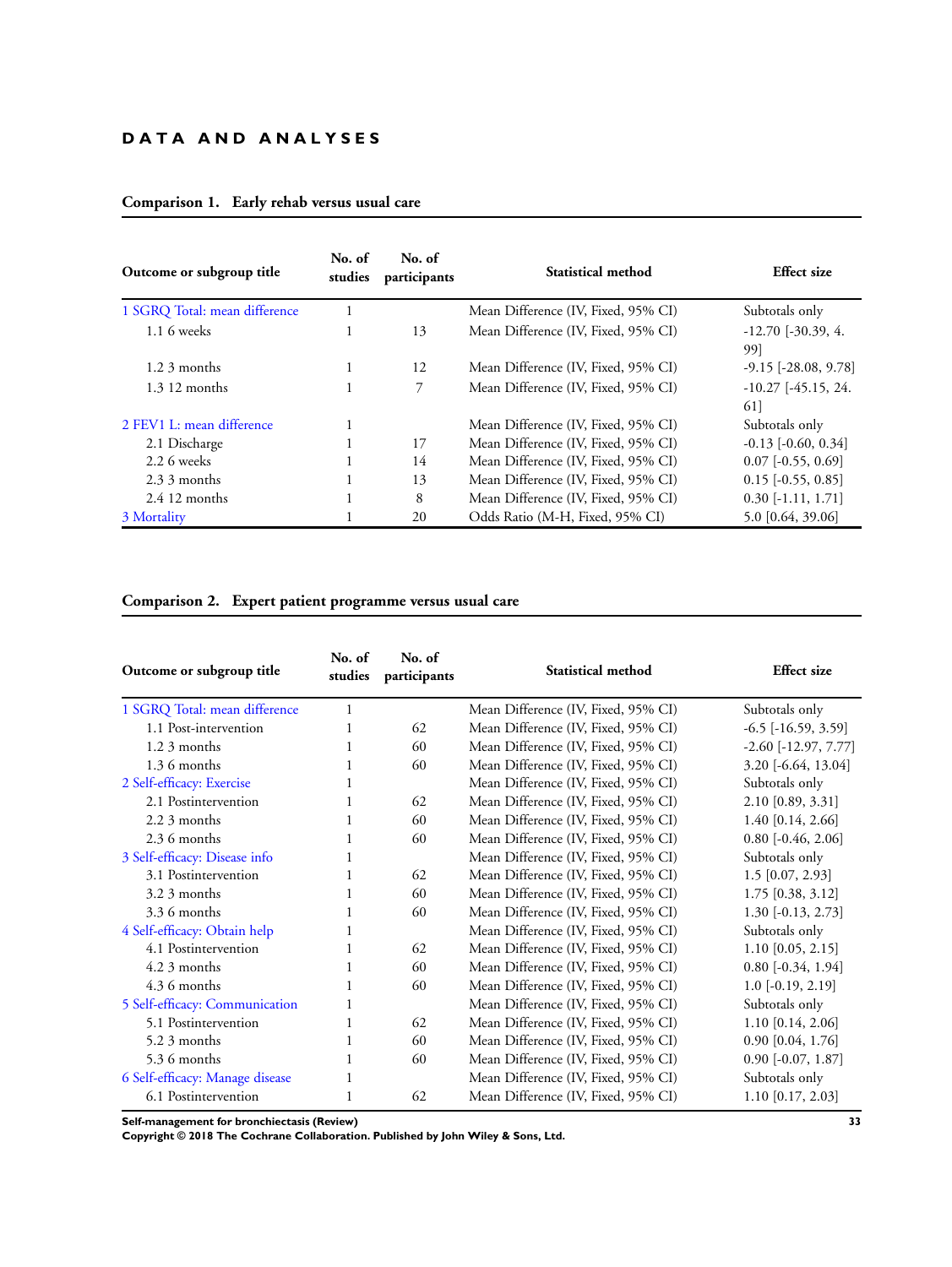| $6.2\beta$ months                |              | 60 | Mean Difference (IV, Fixed, 95% CI) | $1.10$ [0.27, 1.93]         |
|----------------------------------|--------------|----|-------------------------------------|-----------------------------|
| 6.3 6 months                     |              | 60 | Mean Difference (IV, Fixed, 95% CI) | $0.70$ [-0.27, 1.67]        |
| 7 Self-efficacy: Do chores       | 1            |    | Mean Difference (IV, Fixed, 95% CI) | Subtotals only              |
| 7.1 Postintervention             | 1            | 62 | Mean Difference (IV, Fixed, 95% CI) | 2.0 [0.78, 3.22]            |
| 7.2 3 months                     |              | 60 | Mean Difference (IV, Fixed, 95% CI) | $1.20$ [-0.14, 2.54]        |
| 7.3 6 months                     |              | 60 | Mean Difference (IV, Fixed, 95% CI) | $1.20$ [-0.01, 2.41]        |
| 8 Self-efficacy: Social activity |              |    | Mean Difference (IV, Fixed, 95% CI) | Subtotals only              |
| 8.1 Postintervention             |              | 62 | Mean Difference (IV, Fixed, 95% CI) | $2.0$ [0.84, 3.16]          |
| 8.2 3 months                     |              | 60 | Mean Difference (IV, Fixed, 95% CI) | $0.90$ [-0.42, 2.22]        |
| 8.3 6 months                     |              | 60 | Mean Difference (IV, Fixed, 95% CI) | $0.40$ [-0.88, 1.68]        |
| 9 Self-efficacy: Manage symptoms | 1            |    | Mean Difference (IV, Fixed, 95% CI) | Subtotals only              |
| 9.1 Postintervention             | 1            | 62 | Mean Difference (IV, Fixed, 95% CI) | 1.90 [0.78, 3.02]           |
| 9.2 3 months                     |              | 60 | Mean Difference (IV, Fixed, 95% CI) | $1.20$ [0.13, 2.27]         |
| 9.3 6 months                     | 1            | 60 | Mean Difference (IV, Fixed, 95% CI) | $0.70$ [-0.41, 1.81]        |
| 10 Self-efficacy: Manage         |              |    | Mean Difference (IV, Fixed, 95% CI) | Subtotals only              |
| breathlessness                   |              |    |                                     |                             |
| 10.1 Postintervention            | 1            | 62 | Mean Difference (IV, Fixed, 95% CI) | $1.5$ [0.32, 2.68]          |
| $10.23$ months                   | $\mathbf{1}$ | 60 | Mean Difference (IV, Fixed, 95% CI) | $0.90$ [ $-0.31$ , $2.11$ ] |
| 10.3 6 months                    | 1            | 60 | Mean Difference (IV, Fixed, 95% CI) | $0.90$ [ $-0.36$ , 2.16]    |
| 11 Self-efficacy: Manage         | 1            |    | Mean Difference (IV, Fixed, 95% CI) | Subtotals only              |
| depression                       |              |    |                                     |                             |
| 11.1 Postintervention            |              | 62 | Mean Difference (IV, Fixed, 95% CI) | $2.0$ [0.91, 3.09]          |
| 11.2 3 months                    |              | 60 | Mean Difference (IV, Fixed, 95% CI) | $1.40$ [0.19, 2.61]         |
| 11.3 6 months                    |              | 60 | Mean Difference (IV, Fixed, 95% CI) | $1.30$ [0.09, 2.51]         |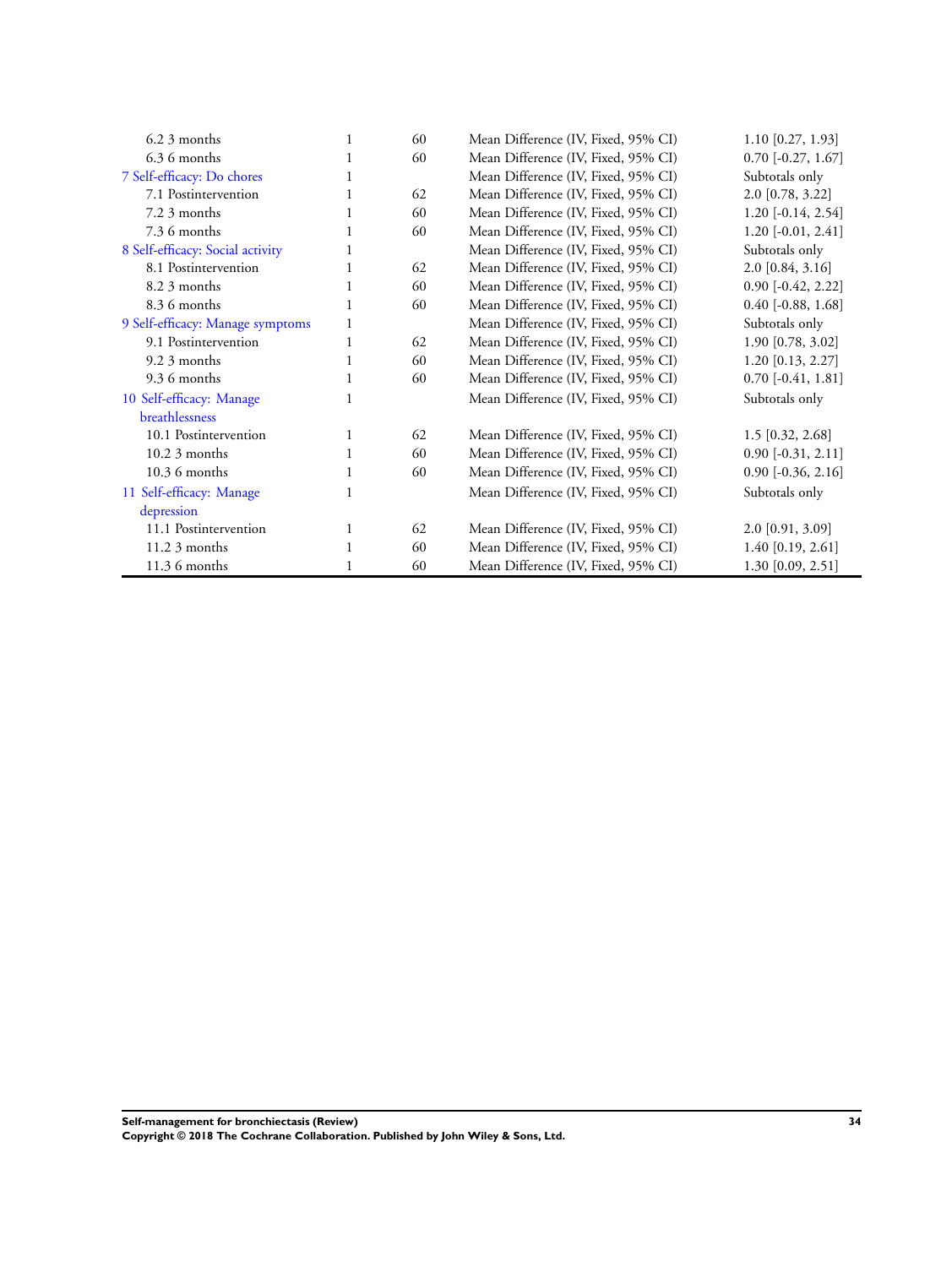## <span id="page-36-0"></span>**Analysis 1.1. Comparison 1 Early rehab versus usual care, Outcome 1 SGRQ Total: mean difference.**

Review: Self-management for bronchiectasis

Comparison: 1 Early rehab versus usual care

Outcome: 1 SGRQ Total: mean difference

| Study or subgroup                              | Early rehab |                     | Usual care  |               | Mean<br>Difference        | Weight             | Mean<br>Difference               |
|------------------------------------------------|-------------|---------------------|-------------|---------------|---------------------------|--------------------|----------------------------------|
|                                                | N           | Mean(SD)            | $\mathbb N$ | Mean(SD)      | IV, Fixed, 95% CI         |                    | IV, Fixed, 95% CI                |
| 6 weeks                                        |             |                     |             |               |                           |                    |                                  |
| Greening 2014                                  |             | $5$ $51.98$ (18.41) | 8           | 64.68 (10.46) |                           | 100.0 %            | $-12.70$ [ $-30.39$ , 4.99 ]     |
| Subtotal (95% CI)                              | 5           |                     | 8           |               |                           | 100.0%             | $-12.70$ [ $-30.39, 4.99$ ]      |
| Heterogeneity: not applicable                  |             |                     |             |               |                           |                    |                                  |
| Test for overall effect: $Z = 1.41$ (P = 0.16) |             |                     |             |               |                           |                    |                                  |
| 2 3 months                                     |             |                     |             |               |                           |                    |                                  |
| Greening 2014                                  |             | 4 57.48 (14.65)     | 8           | 66.63 (17.81) |                           | 100.0 %            | $-9.15$ [ $-28.08$ , $9.78$ ]    |
| Subtotal (95% CI)                              | 4           |                     | 8           |               |                           | 100.0%             | $-9.15$ [ $-28.08, 9.78$ ]       |
| Heterogeneity: not applicable                  |             |                     |             |               |                           |                    |                                  |
| Test for overall effect: $Z = 0.95$ (P = 0.34) |             |                     |             |               |                           |                    |                                  |
| 3 12 months                                    |             |                     |             |               |                           |                    |                                  |
| Greening 2014                                  |             | 3 45.75 (27.47)     | 4           | 56.02(16.15)  |                           | 100.0 %            | $-10.27$ [ $-45.15$ , 24.61 ]    |
| Subtotal (95% CI)                              | 3           |                     | 4           |               |                           |                    | $100.0\%$ -10.27 [-45.15, 24.61] |
| Heterogeneity: not applicable                  |             |                     |             |               |                           |                    |                                  |
| Test for overall effect: $Z = 0.58$ (P = 0.56) |             |                     |             |               |                           |                    |                                  |
|                                                |             |                     |             |               |                           |                    |                                  |
|                                                |             |                     |             |               | $-50$<br>$-25$<br>25<br>0 | 50                 |                                  |
|                                                |             |                     |             |               | Favours early rehab       | Favours usual care |                                  |
|                                                |             |                     |             |               |                           |                    |                                  |

**Self-management for bronchiectasis (Review) 35**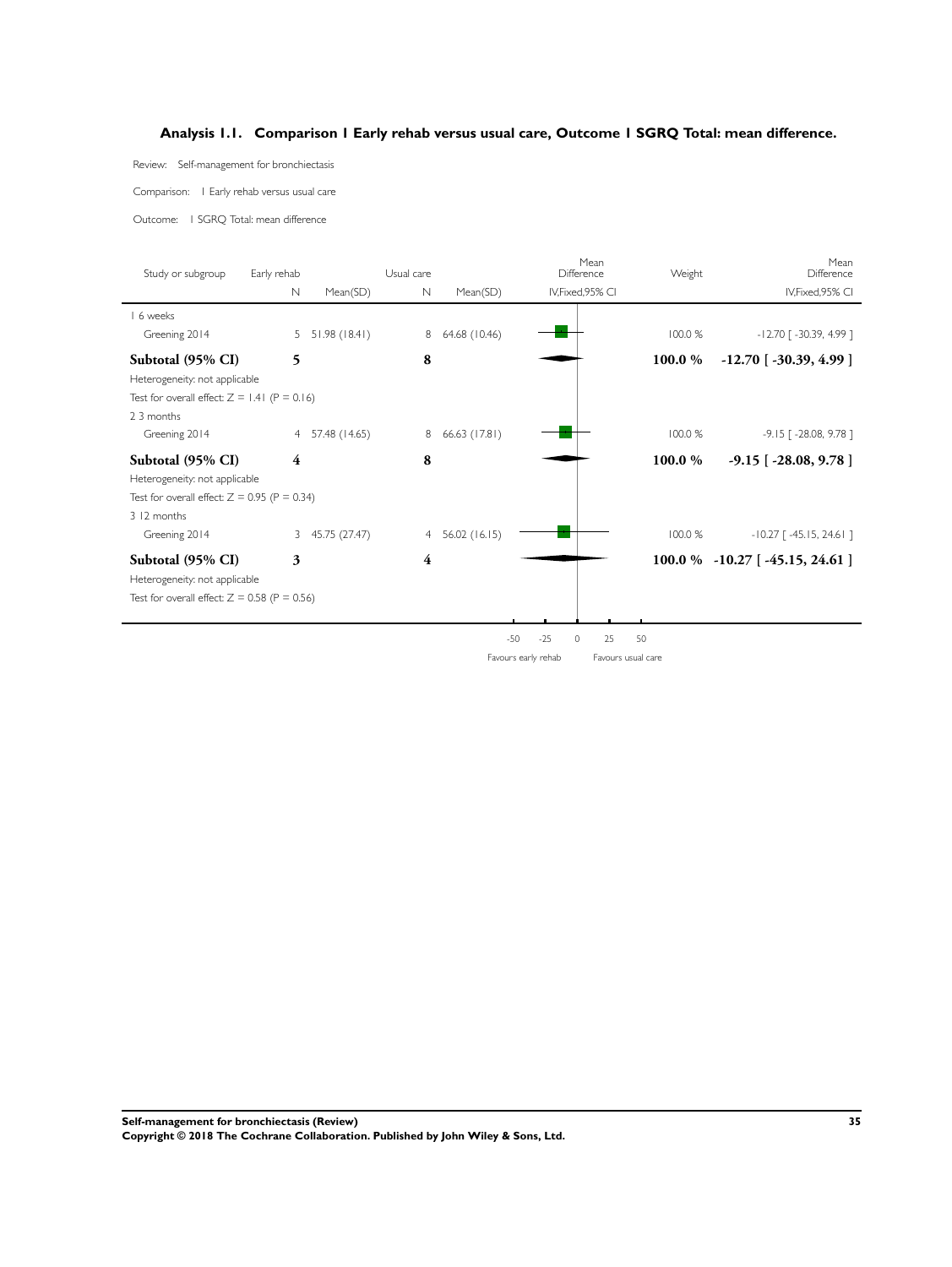## **Analysis 1.2. Comparison 1 Early rehab versus usual care, Outcome 2 FEV1 L: mean difference.**

<span id="page-37-0"></span>Review: Self-management for bronchiectasis

Comparison: 1 Early rehab versus usual care

Outcome: 2 FEV1 L: mean difference

| Early rehab<br>$\mathsf{N}$ | Mean(SD)                                                                                                                                                                                                                                                                                                                                                | Usual Care<br>$\mathbb N$ | Mean(SD)    | Mean<br>Difference<br>IV, Fixed, 95% CI | Weight                                | Mean<br>Difference<br>IV, Fixed, 95% CI        |
|-----------------------------|---------------------------------------------------------------------------------------------------------------------------------------------------------------------------------------------------------------------------------------------------------------------------------------------------------------------------------------------------------|---------------------------|-------------|-----------------------------------------|---------------------------------------|------------------------------------------------|
|                             |                                                                                                                                                                                                                                                                                                                                                         |                           |             |                                         |                                       |                                                |
| 8                           | 0.88(0.48)                                                                                                                                                                                                                                                                                                                                              | 9                         | 1.01(0.5)   |                                         | 100.0 %                               | $-0.13$ [ $-0.60$ , 0.34 ]                     |
| 8                           |                                                                                                                                                                                                                                                                                                                                                         | 9                         |             |                                         | 100.0 %                               | $-0.13$ [ $-0.60, 0.34$ ]                      |
|                             |                                                                                                                                                                                                                                                                                                                                                         |                           |             |                                         |                                       |                                                |
|                             |                                                                                                                                                                                                                                                                                                                                                         |                           |             |                                         |                                       | $0.07$ $[ -0.55, 0.69 ]$                       |
| 5                           |                                                                                                                                                                                                                                                                                                                                                         | 9                         |             |                                         | 100.0%                                | $0.07$ [ -0.55, 0.69 ]                         |
| $\overline{4}$              | 1.18(0.64)                                                                                                                                                                                                                                                                                                                                              | 9                         | 1.03(0.47)  |                                         | 100.0 %                               | $0.15$ $[-0.55, 0.85]$                         |
| 4                           |                                                                                                                                                                                                                                                                                                                                                         | 9                         |             |                                         | 100.0%                                | $0.15$ [ -0.55, 0.85 ]                         |
|                             |                                                                                                                                                                                                                                                                                                                                                         |                           |             |                                         |                                       |                                                |
|                             |                                                                                                                                                                                                                                                                                                                                                         |                           |             |                                         |                                       | $0.30$ [-1.11, 1.71]                           |
|                             |                                                                                                                                                                                                                                                                                                                                                         |                           |             |                                         |                                       | $0.30$ [ -1.11, 1.71 ]                         |
|                             | Heterogeneity: not applicable<br>Test for overall effect: $Z = 0.55$ (P = 0.58)<br>5<br>Heterogeneity: not applicable<br>Test for overall effect: $Z = 0.22$ (P = 0.83)<br>Heterogeneity: not applicable<br>Test for overall effect: $Z = 0.42$ (P = 0.67)<br>3<br>3<br>Heterogeneity: not applicable<br>Test for overall effect: $Z = 0.42$ (P = 0.68) | 1.08(0.63)<br>1.33(1.24)  | 9<br>5<br>5 | 1.01(0.44)<br>1.03(0.19)                | $-2$<br>$\overline{\phantom{a}}$<br>0 | 100.0 %<br>100.0 %<br>100.0%<br>$\overline{2}$ |

Favours usual care Favours early rehab

**Self-management for bronchiectasis (Review) 36**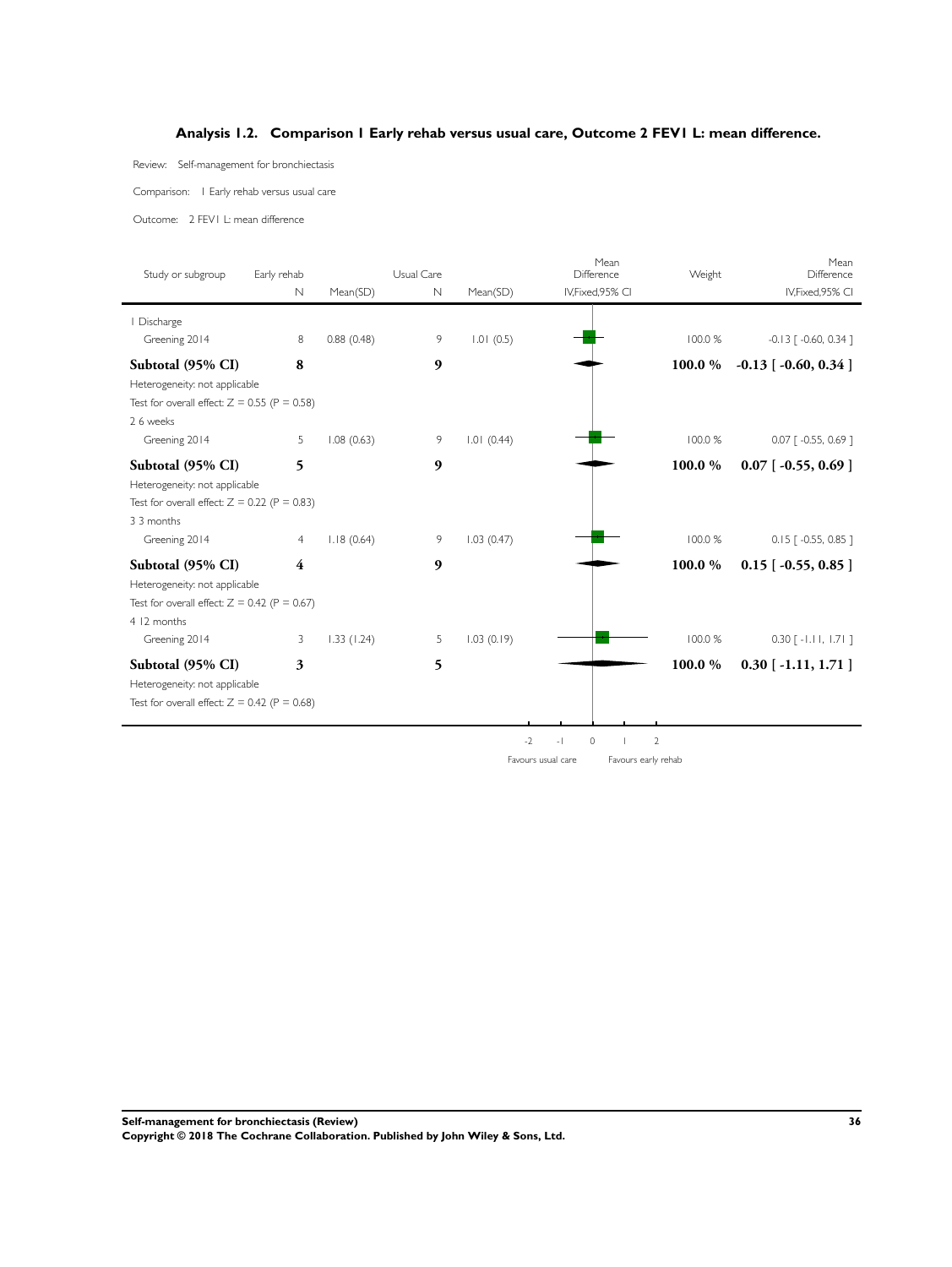## **Analysis 1.3. Comparison 1 Early rehab versus usual care, Outcome 3 Mortality.**

<span id="page-38-0"></span>Review: Self-management for bronchiectasis

Comparison: 1 Early rehab versus usual care

Outcome: 3 Mortality

| Study or subgroup                                                                                                                                                                                       | Early rehab<br>$n/N$ | Control<br>$n/N$ |                                       | Odds Ratio<br>M-H,Fixed,95% CI                | Weight     | Odds Ratio<br>M-H,Fixed,95% Cl |
|---------------------------------------------------------------------------------------------------------------------------------------------------------------------------------------------------------|----------------------|------------------|---------------------------------------|-----------------------------------------------|------------|--------------------------------|
| Greening 2014                                                                                                                                                                                           | $4/8$                | 2/12             |                                       |                                               | 100.0%     | 5.00 [ 0.64, 39.06 ]           |
| <b>Total (95% CI)</b><br>Total events: 4 (Early rehab), 2 (Control)<br>Heterogeneity: not applicable<br>Test for overall effect: $Z = 1.53$ (P = 0.12)<br>Test for subgroup differences: Not applicable | ${\bf 8}$            | 12               |                                       |                                               | $100.0~\%$ | 5.00 [0.64, 39.06]             |
|                                                                                                                                                                                                         |                      |                  |                                       |                                               |            |                                |
|                                                                                                                                                                                                         |                      |                  | $0.5\,$<br>0.7<br>Favours early rehab | $\perp 5$<br>$\sqrt{2}$<br>Favours usual care |            |                                |
|                                                                                                                                                                                                         |                      |                  |                                       |                                               |            |                                |
|                                                                                                                                                                                                         |                      |                  |                                       |                                               |            |                                |
|                                                                                                                                                                                                         |                      |                  |                                       |                                               |            |                                |
|                                                                                                                                                                                                         |                      |                  |                                       |                                               |            |                                |
|                                                                                                                                                                                                         |                      |                  |                                       |                                               |            |                                |
|                                                                                                                                                                                                         |                      |                  |                                       |                                               |            |                                |
|                                                                                                                                                                                                         |                      |                  |                                       |                                               |            |                                |
|                                                                                                                                                                                                         |                      |                  |                                       |                                               |            |                                |
|                                                                                                                                                                                                         |                      |                  |                                       |                                               |            |                                |
|                                                                                                                                                                                                         |                      |                  |                                       |                                               |            |                                |

**Self-management for bronchiectasis (Review) 37 Copyright © 2018 The Cochrane Collaboration. Published by John Wiley & Sons, Ltd.**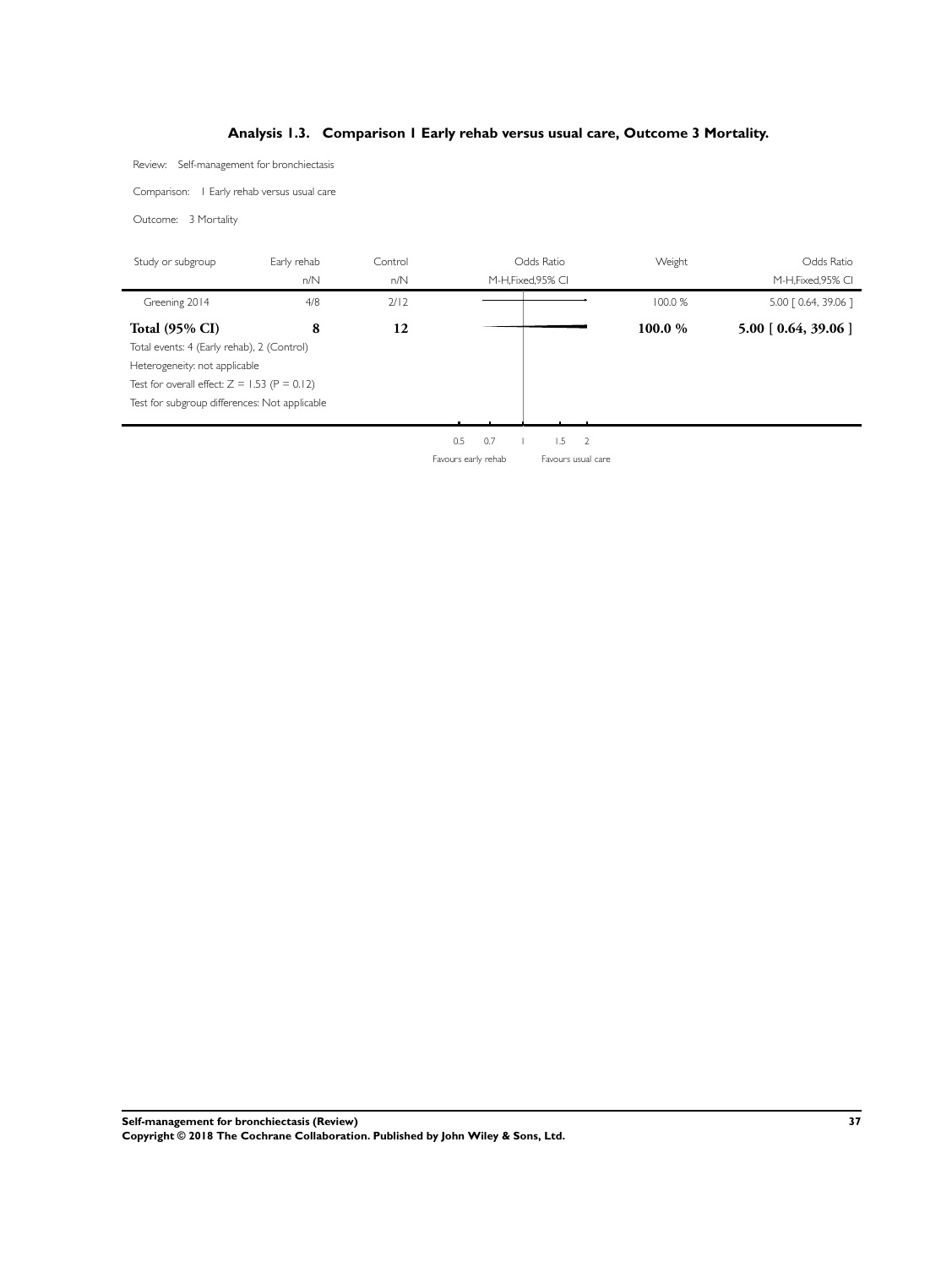## <span id="page-39-0"></span>**Analysis 2.1. Comparison 2 Expert patient programme versus usual care, Outcome 1 SGRQ Total: mean difference.**

Review: Self-management for bronchiectasis

Comparison: 2 Expert patient programme versus usual care

Outcome: 1 SGRQ Total: mean difference

| Study or subgroup                                                                                                                 | Expert patient prog<br>$\mathbb N$ | Mean(SD)          | Usual care<br>$\hbox{N}$ | Mean(SD)          | Mean<br>Difference<br>IV,Fixed,95% CI          | Weight                   | Mean<br>Difference<br>IV, Fixed, 95% CI                    |
|-----------------------------------------------------------------------------------------------------------------------------------|------------------------------------|-------------------|--------------------------|-------------------|------------------------------------------------|--------------------------|------------------------------------------------------------|
| I Post-intervention                                                                                                               |                                    |                   |                          |                   |                                                |                          |                                                            |
| Lavery 2011                                                                                                                       |                                    | 31 45.3 (20.4337) |                          | 31 51.8 (20.0996) |                                                | 100.0 %                  | $-6.50$ [ $-16.59$ , 3.59]                                 |
| Subtotal (95% CI)<br>Heterogeneity: not applicable<br>Test for overall effect: $Z = 1.26$ (P = 0.21)<br>2 3 months<br>Lavery 2011 | 31                                 | 30 45.5 (20.6491) | 31                       | 30 48.1 (20.3205) |                                                | 100.0 %                  | 100.0 % -6.50 [-16.59, 3.59]<br>$-2.60$ [ $-12.97, 7.77$ ] |
| Subtotal (95% CI)<br>Heterogeneity: not applicable<br>Test for overall effect: $Z = 0.49$ (P = 0.62)<br>36 months                 | 30                                 |                   | 30                       |                   |                                                |                          | 100.0 % -2.60 [ -12.97, 7.77 ]                             |
| Lavery 2011                                                                                                                       |                                    | 30 47.9 (19.6085) |                          | 30 44.7 (19.2798) |                                                | 100.0 %                  | 3.20 [-6.64, 13.04]                                        |
| Subtotal (95% CI)<br>Heterogeneity: not applicable<br>Test for overall effect: $Z = 0.64$ (P = 0.52)                              | 30                                 |                   | 30                       |                   |                                                |                          | 100.0 % 3.20 [-6.64, 13.04]                                |
|                                                                                                                                   |                                    |                   |                          |                   | $-25$<br>$\circ$<br>$-50$<br>25<br>Favours EPP | 50<br>Favours usual care |                                                            |

**Self-management for bronchiectasis (Review) 38**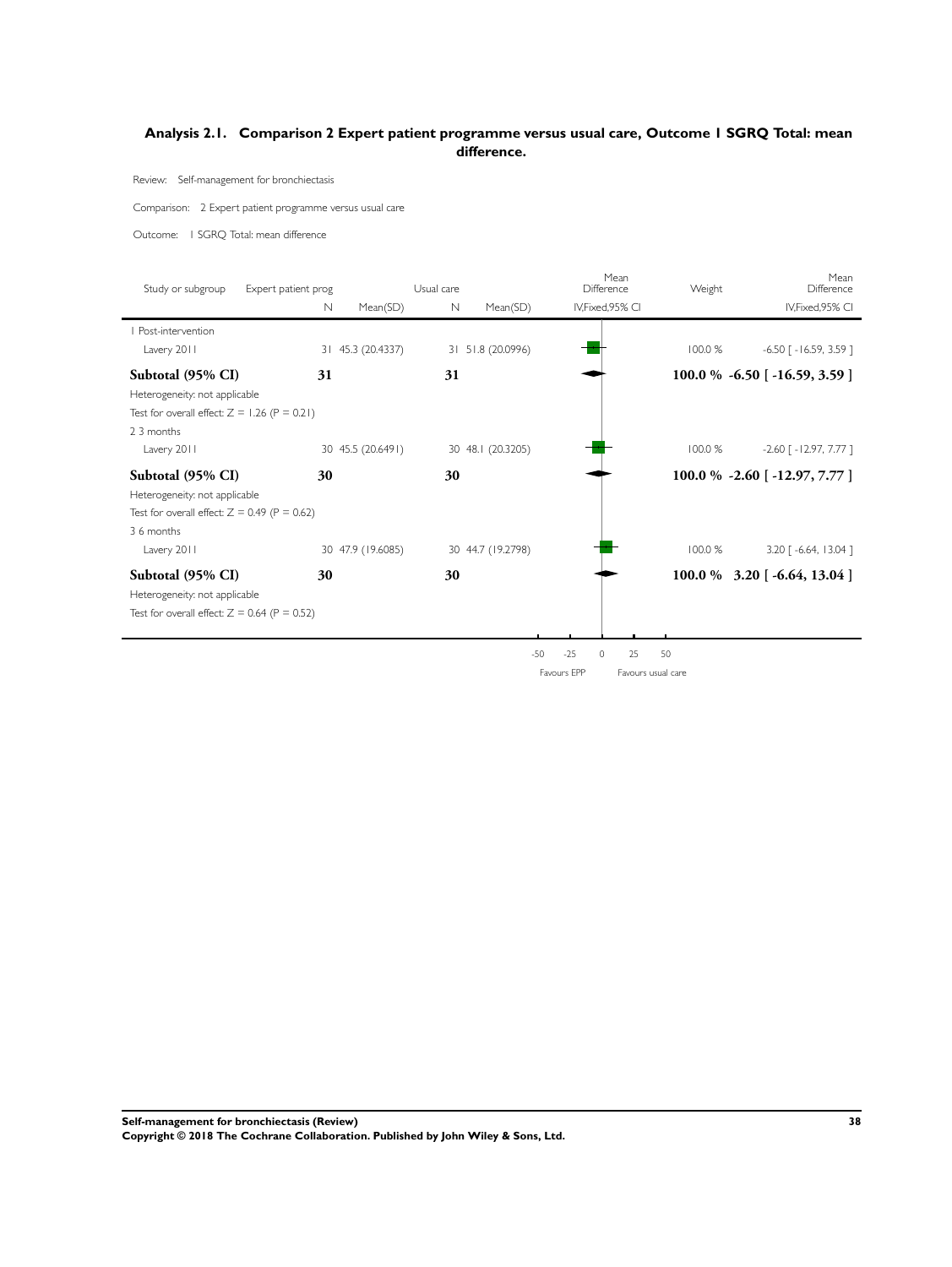## <span id="page-40-0"></span>**Analysis 2.2. Comparison 2 Expert patient programme versus usual care, Outcome 2 Self-efficacy: Exercise.**

Review: Self-management for bronchiectasis

Comparison: 2 Expert patient programme versus usual care

Outcome: 2 Self-efficacy: Exercise

| Study or subgroup                                 | Expert patient prog<br>$\mathbb N$ | Mean(SD)     | Usual care<br>$\mathbb N$ | Mean(SD)    |              | Mean<br>Difference<br>IV, Fixed, 95% CI | Weight         | Mean<br>Difference<br>IV, Fixed, 95% CI |
|---------------------------------------------------|------------------------------------|--------------|---------------------------|-------------|--------------|-----------------------------------------|----------------|-----------------------------------------|
| Postintervention                                  |                                    |              |                           |             |              |                                         |                |                                         |
| Lavery 2011                                       | 31                                 | 7.1 (2.4498) | 31                        | 5(2.3941)   |              |                                         | 100.0 %        | 2.10 [ 0.89, 3.31 ]                     |
| Subtotal (95% CI)                                 | 31                                 |              | 31                        |             |              |                                         | 100.0 %        | $2.10$ [ 0.89, 3.31 ]                   |
| Heterogeneity: not applicable                     |                                    |              |                           |             |              |                                         |                |                                         |
| Test for overall effect: $Z = 3.41$ (P = 0.00064) |                                    |              |                           |             |              |                                         |                |                                         |
| 2.3 months                                        |                                    |              |                           |             |              |                                         |                |                                         |
| Lavery 2011                                       | 30                                 | 6.4(2.5195)  | 30                        | 5(2.4648)   |              |                                         | 100.0 %        | $1.40$ $[0.14, 2.66]$                   |
| Subtotal (95% CI)                                 | 30                                 |              | 30                        |             |              |                                         | 100.0 %        | $1.40$ [ 0.14, 2.66 ]                   |
| Heterogeneity: not applicable                     |                                    |              |                           |             |              |                                         |                |                                         |
| Test for overall effect: $Z = 2.18$ (P = 0.030)   |                                    |              |                           |             |              |                                         |                |                                         |
| 3.6 months                                        |                                    |              |                           |             |              |                                         |                |                                         |
| Lavery 2011                                       | 30                                 | 6.3(2.5195)  | 30                        | 5.5(2.4648) |              |                                         | 100.0%         | $0.80$ $\lceil -0.46, 2.06 \rceil$      |
| Subtotal (95% CI)                                 | 30                                 |              | 30                        |             |              |                                         |                | $100.0\%$ 0.80 [-0.46, 2.06]            |
| Heterogeneity: not applicable                     |                                    |              |                           |             |              |                                         |                |                                         |
| Test for overall effect: $Z = 1.24$ (P = 0.21)    |                                    |              |                           |             |              |                                         |                |                                         |
|                                                   |                                    |              |                           |             |              |                                         |                |                                         |
|                                                   |                                    |              |                           |             | $-2$<br>$-4$ | $\overline{2}$<br>0                     | $\overline{4}$ |                                         |

Favours usual care Favours EPP

**Self-management for bronchiectasis (Review) 39**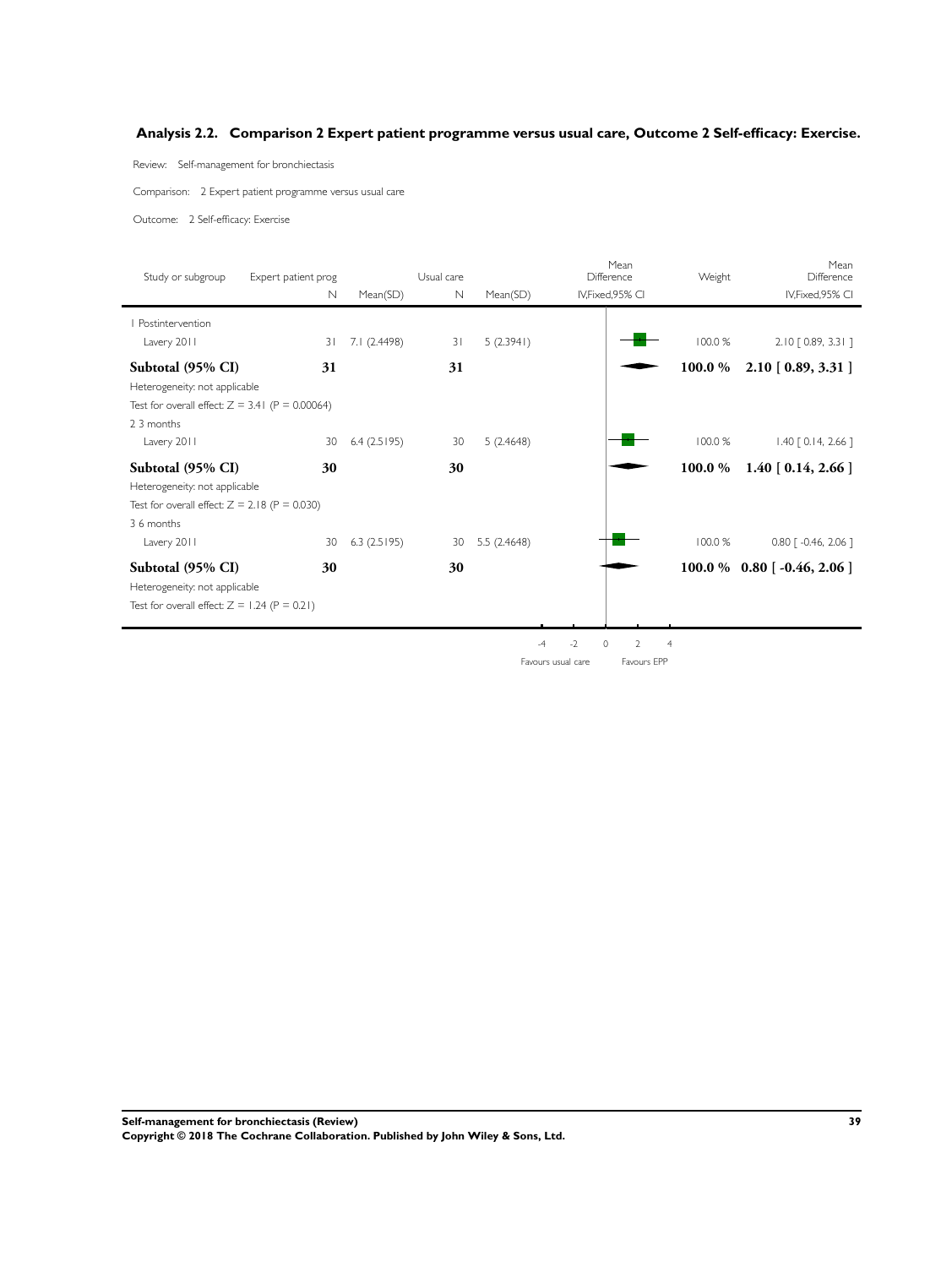## <span id="page-41-0"></span>**Analysis 2.3. Comparison 2 Expert patient programme versus usual care, Outcome 3 Self-efficacy: Disease info.**

Review: Self-management for bronchiectasis

Comparison: 2 Expert patient programme versus usual care

Outcome: 3 Self-efficacy: Disease info

| Study or subgroup                               | Expert patient prog |               | Usual care  |              |                    | Mean<br>Difference        | Weight         | Mean<br>Difference                 |
|-------------------------------------------------|---------------------|---------------|-------------|--------------|--------------------|---------------------------|----------------|------------------------------------|
|                                                 | N                   | Mean(SD)      | $\mathbb N$ | Mean(SD)     |                    | IV, Fixed, 95% CI         |                | IV, Fixed, 95% CI                  |
| Postintervention                                |                     |               |             |              |                    |                           |                |                                    |
| Lavery 2011                                     | 31                  | 7.2 (2.8952)  | 31          | 5.7 (2.8396) |                    |                           | 100.0 %        | $1.50$ $[0.07, 2.93]$              |
| Subtotal (95% CI)                               | 31                  |               | 31          |              |                    |                           | 100.0 %        | $1.50$ [ 0.07, 2.93 ]              |
| Heterogeneity: not applicable                   |                     |               |             |              |                    |                           |                |                                    |
| Test for overall effect: $Z = 2.06$ (P = 0.039) |                     |               |             |              |                    |                           |                |                                    |
| 2.3 months                                      |                     |               |             |              |                    |                           |                |                                    |
| Lavery 2011                                     | 30                  | 7.45 (2.7386) | 30          | 5.7(2.6838)  |                    |                           | 100.0 %        | $1.75$ $[0.38, 3.12]$              |
| Subtotal (95% CI)                               | 30                  |               | 30          |              |                    |                           | 100.0 %        | $1.75$ [ 0.38, 3.12 ]              |
| Heterogeneity: not applicable                   |                     |               |             |              |                    |                           |                |                                    |
| Test for overall effect: $Z = 2.50$ (P = 0.012) |                     |               |             |              |                    |                           |                |                                    |
| 3.6 months                                      |                     |               |             |              |                    |                           |                |                                    |
| Lavery 2011                                     | 30                  | 7.7 (2.8482)  | 30          | 6.4(2.7934)  |                    |                           | 100.0 %        | $1.30$ $\lceil -0.13, 2.73 \rceil$ |
| Subtotal (95% CI)                               | 30                  |               | 30          |              |                    |                           |                | $100.0\%$ 1.30 [-0.13, 2.73]       |
| Heterogeneity: not applicable                   |                     |               |             |              |                    |                           |                |                                    |
| Test for overall effect: $Z = 1.78$ (P = 0.074) |                     |               |             |              |                    |                           |                |                                    |
|                                                 |                     |               |             |              |                    |                           |                |                                    |
|                                                 |                     |               |             |              | $-2$<br>$-4$       | $\mathcal{D}$<br>$\Omega$ | $\overline{4}$ |                                    |
|                                                 |                     |               |             |              | Favours usual care | Favours EPP               |                |                                    |

**Self-management for bronchiectasis (Review) 40**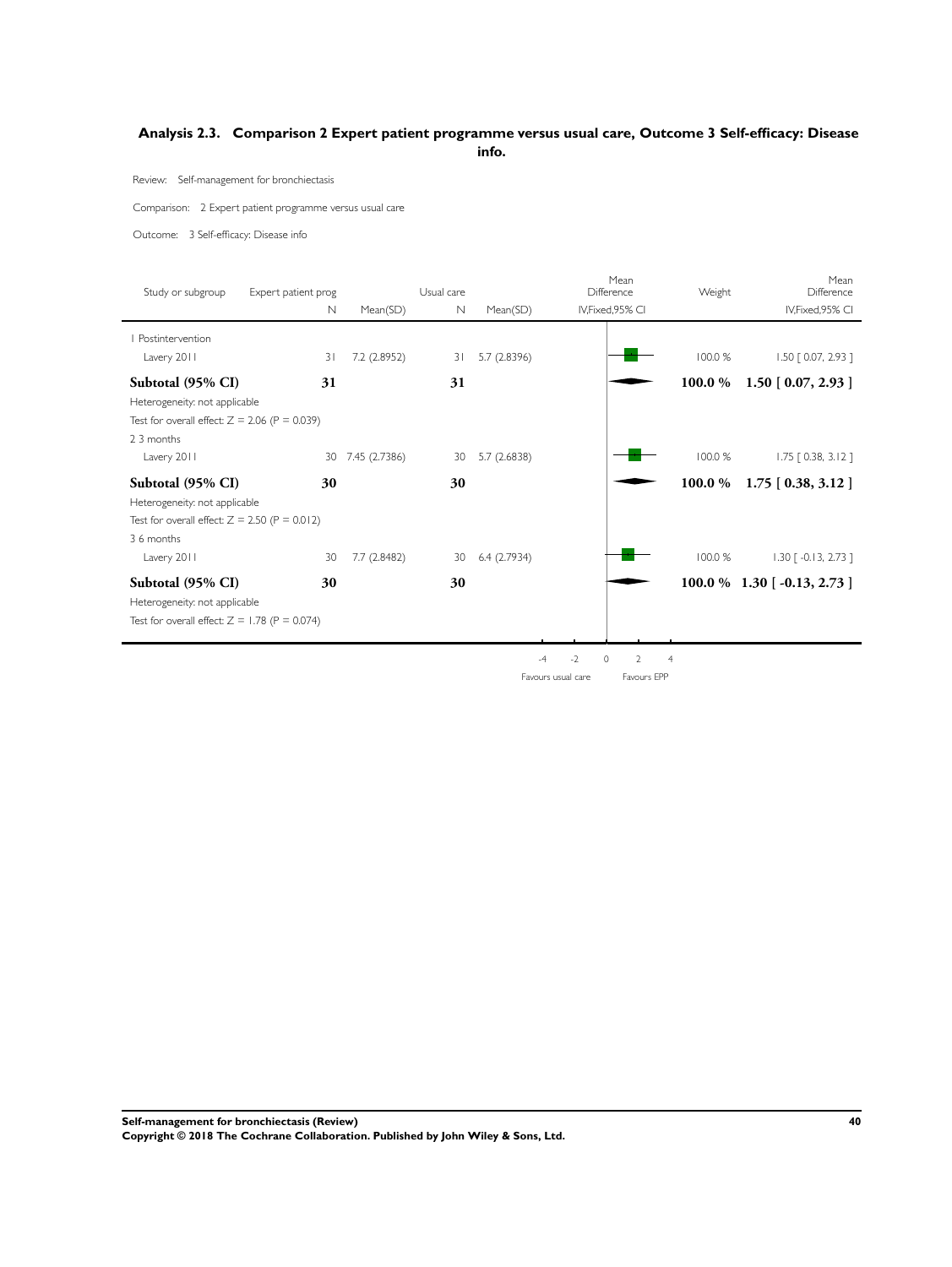## <span id="page-42-0"></span>**Analysis 2.4. Comparison 2 Expert patient programme versus usual care, Outcome 4 Self-efficacy: Obtain help.**

Review: Self-management for bronchiectasis

Comparison: 2 Expert patient programme versus usual care

Outcome: 4 Self-efficacy: Obtain help

| Study or subgroup                               | Expert patient prog |              | Usual care  |                | Mean<br>Difference | Weight  | Mean<br>Difference                 |
|-------------------------------------------------|---------------------|--------------|-------------|----------------|--------------------|---------|------------------------------------|
|                                                 | $\mathbb N$         | Mean(SD)     | $\mathbb N$ | Mean(SD)       | IV, Fixed, 95% CI  |         | IV, Fixed, 95% CI                  |
| Postintervention                                |                     |              |             |                |                    |         |                                    |
| Lavery 2011                                     | 31                  | 7.3(2.1158)  | 31          | $6.2$ (2.1158) |                    | 100.0 % | $1.10$ $[0.05, 2.15]$              |
| Subtotal (95% CI)                               | 31                  |              | 31          |                |                    | 100.0 % | $1.10$ [ 0.05, 2.15 ]              |
| Heterogeneity: not applicable                   |                     |              |             |                |                    |         |                                    |
| Test for overall effect: $Z = 2.05$ (P = 0.041) |                     |              |             |                |                    |         |                                    |
| 2 3 months                                      |                     |              |             |                |                    |         |                                    |
| Lavery 2011                                     | 30                  | 6.9(2.2457)  | 30          | 6.1(2.2457)    |                    | 100.0 % | $0.80$ $\lceil -0.34, 1.94 \rceil$ |
| Subtotal (95% CI)                               | 30                  |              | 30          |                |                    |         | $100.0\%$ 0.80 [-0.34, 1.94]       |
| Heterogeneity: not applicable                   |                     |              |             |                |                    |         |                                    |
| Test for overall effect: $Z = 1.38$ (P = 0.17)  |                     |              |             |                |                    |         |                                    |
| 3.6 months                                      |                     |              |             |                |                    |         |                                    |
| Lavery 2011                                     | 30                  | 7.3 (2.3552) | 30          | 6.3(2.3552)    |                    | 100.0 % | $1.00$ $[ -0.19, 2.19]$            |
| Subtotal (95% CI)                               | 30                  |              | 30          |                |                    |         | $100.0\%$ 1.00 [-0.19, 2.19]       |
| Heterogeneity: not applicable                   |                     |              |             |                |                    |         |                                    |
| Test for overall effect: $Z = 1.64$ (P = 0.10)  |                     |              |             |                |                    |         |                                    |
|                                                 |                     |              |             |                |                    |         |                                    |

 $-4$   $-2$  0 2 4

Favours usual care Favours EPP

**Self-management for bronchiectasis (Review) 41**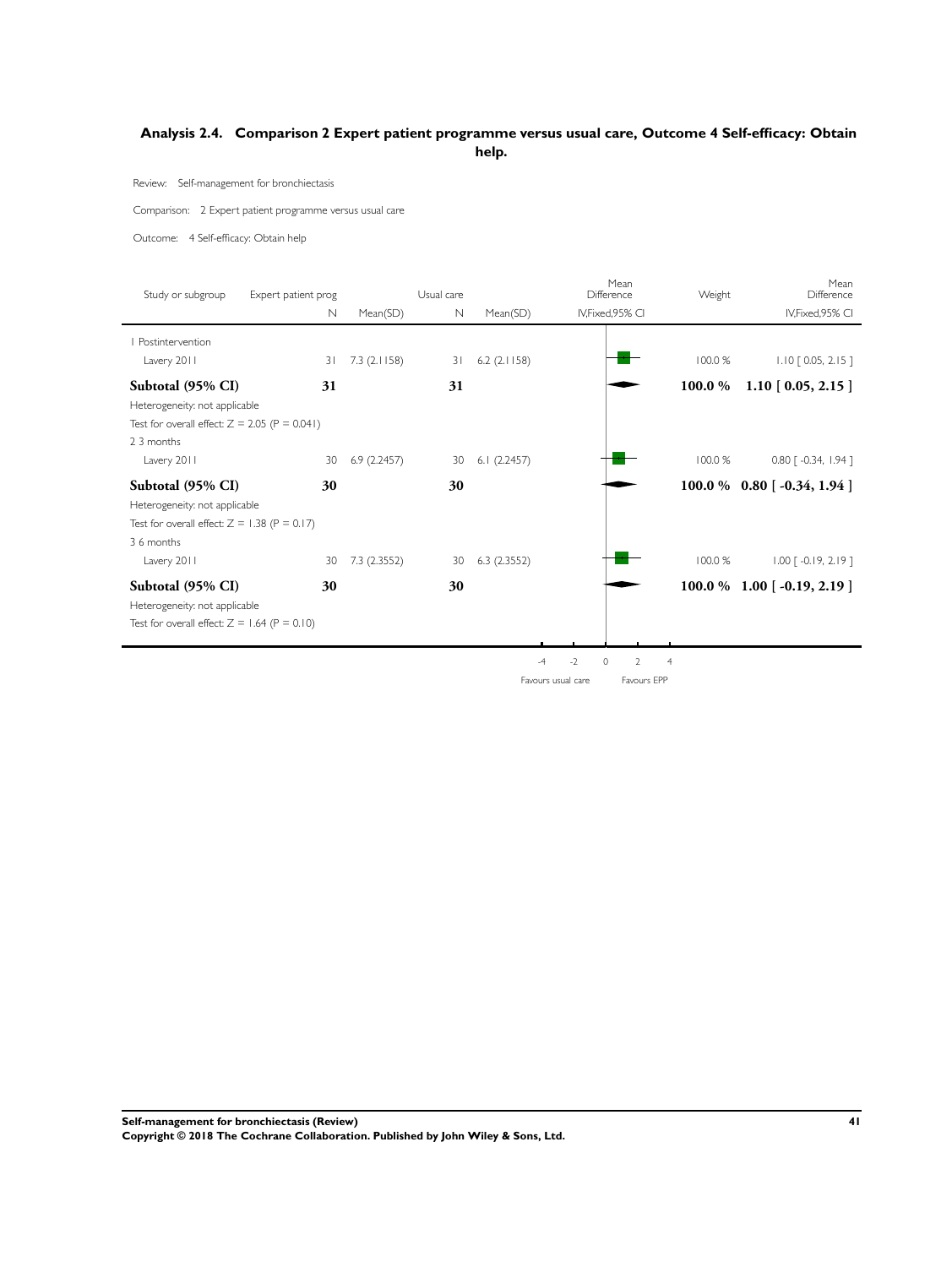## <span id="page-43-0"></span>**Analysis 2.5. Comparison 2 Expert patient programme versus usual care, Outcome 5 Self-efficacy: Communication.**

Review: Self-management for bronchiectasis

Comparison: 2 Expert patient programme versus usual care

Outcome: 5 Self-efficacy: Communication

| Study or subgroup                               | Expert patient prog |               | Usual care  |             |              | Mean<br>Difference | Weight         | Mean<br>Difference                 |
|-------------------------------------------------|---------------------|---------------|-------------|-------------|--------------|--------------------|----------------|------------------------------------|
|                                                 | $\mathbb N$         | Mean(SD)      | $\mathbb N$ | Mean(SD)    |              | IV, Fixed, 95% CI  |                | IV, Fixed, 95% CI                  |
| Postintervention                                |                     |               |             |             |              |                    |                |                                    |
| Lavery 2011                                     | 31                  | 8.9 (1.9487)  | 31          | 7.8 (1.893) |              |                    | 100.0%         | $1.10$ $[0.14, 2.06]$              |
| Subtotal (95% CI)                               | 31                  |               | 31          |             |              |                    | 100.0 %        | $1.10$ [ 0.14, 2.06 ]              |
| Heterogeneity: not applicable                   |                     |               |             |             |              |                    |                |                                    |
| Test for overall effect: $Z = 2.25$ (P = 0.024) |                     |               |             |             |              |                    |                |                                    |
| 2.3 months                                      |                     |               |             |             |              |                    |                |                                    |
| Lavery 2011                                     | 30                  | 8.9 (1.6979)  | 30          | 8 (1.6979)  |              |                    | 100.0%         | $0.90$ $[0.04, 1.76]$              |
| Subtotal (95% CI)                               | 30                  |               | 30          |             |              |                    | 100.0 %        | $0.90$ [ 0.04, 1.76 ]              |
| Heterogeneity: not applicable                   |                     |               |             |             |              |                    |                |                                    |
| Test for overall effect: $Z = 2.05$ (P = 0.040) |                     |               |             |             |              |                    |                |                                    |
| 3.6 months                                      |                     |               |             |             |              |                    |                |                                    |
| Lavery 2011                                     | 30                  | $8.8$ (1.917) | 30          | 7.9 (1.917) |              |                    | 100.0%         | $0.90$ $\lceil -0.07, 1.87 \rceil$ |
| Subtotal (95% CI)                               | 30                  |               | 30          |             |              |                    |                | $100.0\%$ 0.90 [-0.07, 1.87]       |
| Heterogeneity: not applicable                   |                     |               |             |             |              |                    |                |                                    |
| Test for overall effect: $Z = 1.82$ (P = 0.069) |                     |               |             |             |              |                    |                |                                    |
|                                                 |                     |               |             |             |              |                    |                |                                    |
|                                                 |                     |               |             |             | $-2$<br>$-4$ | $\overline{2}$     | $\overline{4}$ |                                    |

Favours usual care Favours EPP

**Self-management for bronchiectasis (Review) 42**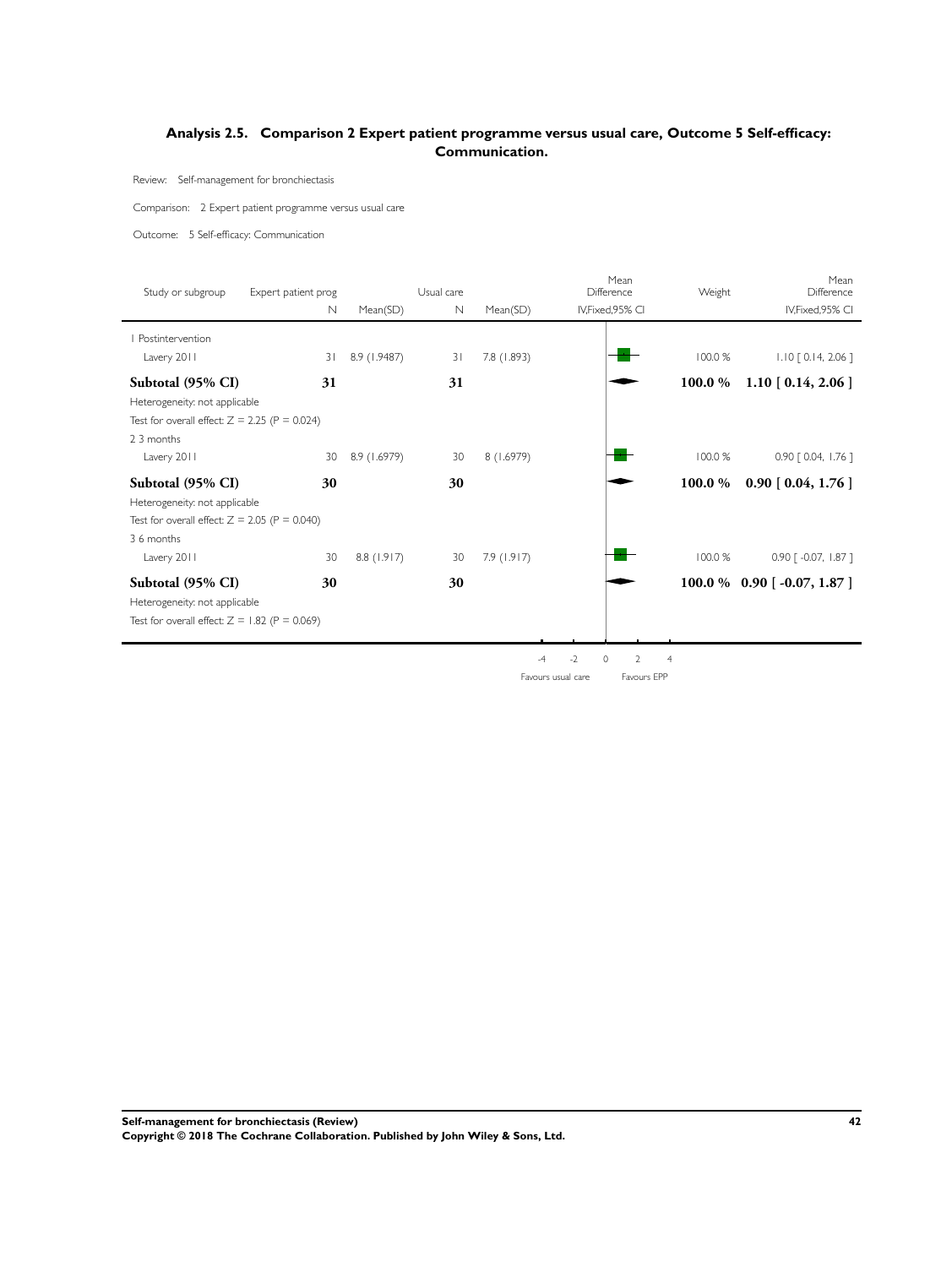## <span id="page-44-0"></span>**Analysis 2.6. Comparison 2 Expert patient programme versus usual care, Outcome 6 Self-efficacy: Manage disease.**

Review: Self-management for bronchiectasis

Comparison: 2 Expert patient programme versus usual care

Outcome: 6 Self-efficacy: Manage disease

| Study or subgroup                                | Expert patient prog |              | Usual care  |                | Mean<br>Difference | Weight         | Mean<br>Difference                 |
|--------------------------------------------------|---------------------|--------------|-------------|----------------|--------------------|----------------|------------------------------------|
|                                                  | $\mathbb N$         | Mean(SD)     | $\mathbb N$ | Mean(SD)       | IV, Fixed, 95% CI  |                | IV, Fixed, 95% CI                  |
| Postintervention                                 |                     |              |             |                |                    |                |                                    |
| Lavery 2011                                      | 31                  | 8(1.893)     | 31          | $6.9$ (1.8374) |                    | 100.0 %        | $1.10$ $[0.17, 2.03]$              |
| Subtotal (95% CI)                                | 31                  |              | 31          |                |                    | 100.0 %        | $1.10$ [ 0.17, 2.03 ]              |
| Heterogeneity: not applicable                    |                     |              |             |                |                    |                |                                    |
| Test for overall effect: $Z = 2.32$ (P = 0.020)  |                     |              |             |                |                    |                |                                    |
| 2.3 months                                       |                     |              |             |                |                    |                |                                    |
| Lavery 2011                                      | 30                  | 7.9 (1.6432) | 30          | $6.8$ (1.6432) |                    | 100.0 %        | $1.10$ $[0.27, 1.93]$              |
| Subtotal (95% CI)                                | 30                  |              | 30          |                |                    | 100.0 %        | $1.10$ [ 0.27, 1.93 ]              |
| Heterogeneity: not applicable                    |                     |              |             |                |                    |                |                                    |
| Test for overall effect: $Z = 2.59$ (P = 0.0095) |                     |              |             |                |                    |                |                                    |
| 3.6 months                                       |                     |              |             |                |                    |                |                                    |
| Lavery 2011                                      | 30                  | 7.7(1.917)   | 30          | 7(1.917)       |                    | 100.0%         | $0.70$ $\lceil -0.27, 1.67 \rceil$ |
| Subtotal (95% CI)                                | 30                  |              | 30          |                |                    |                | 100.0 % 0.70 [ $-0.27, 1.67$ ]     |
| Heterogeneity: not applicable                    |                     |              |             |                |                    |                |                                    |
| Test for overall effect: $Z = 1.41$ (P = 0.16)   |                     |              |             |                |                    |                |                                    |
|                                                  |                     |              |             |                |                    |                |                                    |
|                                                  |                     |              |             |                | $-2$<br>2<br>$-4$  | $\overline{4}$ |                                    |

Favours usual care Favours EPP

**Self-management for bronchiectasis (Review) 43**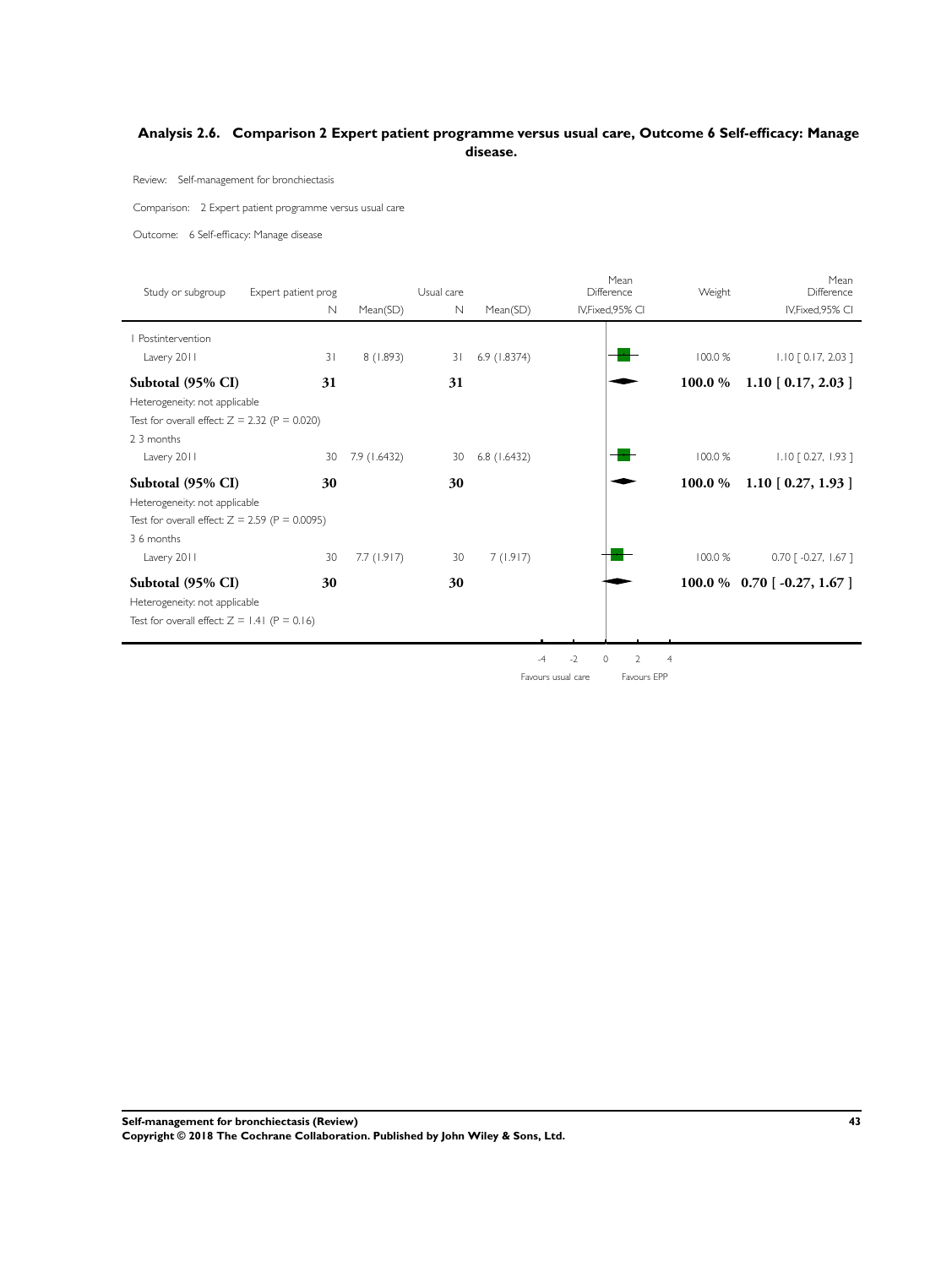## <span id="page-45-0"></span>**Analysis 2.7. Comparison 2 Expert patient programme versus usual care, Outcome 7 Self-efficacy: Do chores.**

Review: Self-management for bronchiectasis

Comparison: 2 Expert patient programme versus usual care

Outcome: 7 Self-efficacy: Do chores

| Study or subgroup                                | Expert patient prog |              | Usual care  |              | Mean<br>Difference | Weight                           | Mean<br>Difference                 |
|--------------------------------------------------|---------------------|--------------|-------------|--------------|--------------------|----------------------------------|------------------------------------|
|                                                  | $\mathbb N$         | Mean(SD)     | $\mathbb N$ | Mean(SD)     | IV, Fixed, 95% CI  |                                  | IV, Fixed, 95% CI                  |
| Postintervention                                 |                     |              |             |              |                    |                                  |                                    |
| Lavery 2011                                      | 31                  | 7.5 (2.4498) | 31          | 5.5 (2.4498) |                    | 100.0 %                          | 2.00 [ 0.78, 3.22 ]                |
| Subtotal (95% CI)                                | 31                  |              | 31          |              |                    | 100.0 %                          | 2.00 [0.78, 3.22]                  |
| Heterogeneity: not applicable                    |                     |              |             |              |                    |                                  |                                    |
| Test for overall effect: $Z = 3.21$ (P = 0.0013) |                     |              |             |              |                    |                                  |                                    |
| 2 3 months                                       |                     |              |             |              |                    |                                  |                                    |
| Lavery 2011                                      | 30                  | 7.1(2.6838)  | 30          | 5.9(2.6291)  |                    | 100.0 %                          | $1.20$ $\lceil -0.14, 2.54 \rceil$ |
| Subtotal (95% CI)                                | 30                  |              | 30          |              |                    |                                  | 100.0 % 1.20 [-0.14, 2.54]         |
| Heterogeneity: not applicable                    |                     |              |             |              |                    |                                  |                                    |
| Test for overall effect: $Z = 1.75$ (P = 0.080)  |                     |              |             |              |                    |                                  |                                    |
| 36 months                                        |                     |              |             |              |                    |                                  |                                    |
| Lavery 2011                                      | 30                  | 7.1(2.41)    | 30          | 5.9(2.3552)  |                    | 100.0 %                          | $1.20$ $\lceil -0.01, 2.41 \rceil$ |
| Subtotal (95% CI)                                | 30                  |              | 30          |              |                    |                                  | $100.0\%$ 1.20 [-0.01, 2.41]       |
| Heterogeneity: not applicable                    |                     |              |             |              |                    |                                  |                                    |
| Test for overall effect: $Z = 1.95$ (P = 0.051)  |                     |              |             |              |                    |                                  |                                    |
|                                                  |                     |              |             |              |                    |                                  |                                    |
|                                                  |                     |              |             |              | $-2$<br>$-4$<br>0  | $\overline{2}$<br>$\overline{4}$ |                                    |

Favours usual care Favours EPP

**Self-management for bronchiectasis (Review) 44**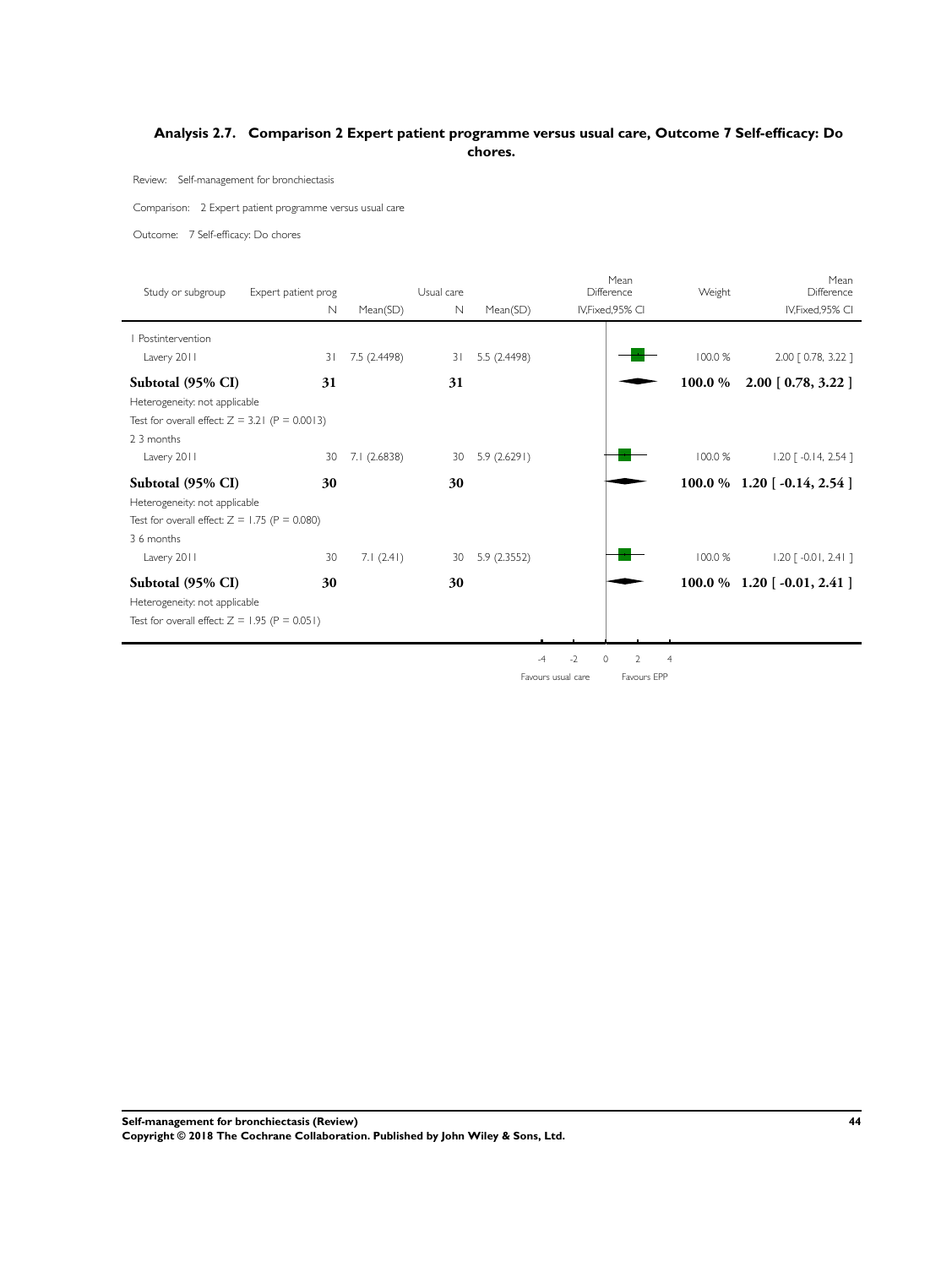## <span id="page-46-0"></span>**Analysis 2.8. Comparison 2 Expert patient programme versus usual care, Outcome 8 Self-efficacy: Social activity.**

Review: Self-management for bronchiectasis

Comparison: 2 Expert patient programme versus usual care

Outcome: 8 Self-efficacy: Social activity

| Study or subgroup                                 | Expert patient prog |             | Usual care  |             | Mean<br>Difference | Weight  | Mean<br>Difference                 |
|---------------------------------------------------|---------------------|-------------|-------------|-------------|--------------------|---------|------------------------------------|
|                                                   | $\mathbb N$         | Mean(SD)    | $\mathbb N$ | Mean(SD)    | IV, Fixed, 95% CI  |         | IV, Fixed, 95% CI                  |
| Postintervention                                  |                     |             |             |             |                    |         |                                    |
| Lavery 2011                                       | 31                  | 7.7(2.3385) | 31          | 5.7(2.3385) |                    | 100.0%  | $2.00$ $[0.84, 3.16]$              |
| Subtotal (95% CI)                                 | 31                  |             | 31          |             |                    | 100.0 % | $2.00 \; [ \; 0.84, \; 3.16 \; ]$  |
| Heterogeneity: not applicable                     |                     |             |             |             |                    |         |                                    |
| Test for overall effect: $Z = 3.37$ (P = 0.00076) |                     |             |             |             |                    |         |                                    |
| 2 3 months                                        |                     |             |             |             |                    |         |                                    |
| Lavery 2011                                       | 30                  | 7(2.6291)   | 30          | 6.1(2.5743) |                    | 100.0 % | $0.90$ $\lceil -0.42, 2.22 \rceil$ |
| Subtotal (95% CI)                                 | 30                  |             | 30          |             |                    |         | $100.0\%$ 0.90 [-0.42, 2.22 ]      |
| Heterogeneity: not applicable                     |                     |             |             |             |                    |         |                                    |
| Test for overall effect: $Z = 1.34$ (P = 0.18)    |                     |             |             |             |                    |         |                                    |
| 36 months                                         |                     |             |             |             |                    |         |                                    |
| Lavery 2011                                       | 30                  | 6.7(2.5195) | 30          | 6.3(2.5195) |                    | 100.0 % | $0.40$ $\lceil -0.88, 1.68 \rceil$ |
| Subtotal (95% CI)                                 | 30                  |             | 30          |             |                    |         | $100.0\%$ 0.40 [ -0.88, 1.68 ]     |
| Heterogeneity: not applicable                     |                     |             |             |             |                    |         |                                    |
| Test for overall effect: $Z = 0.61$ (P = 0.54)    |                     |             |             |             |                    |         |                                    |
|                                                   |                     |             |             |             |                    |         |                                    |

 $-4$   $-2$  0 2 4

Favours usual care Favours EPP

**Self-management for bronchiectasis (Review) 45**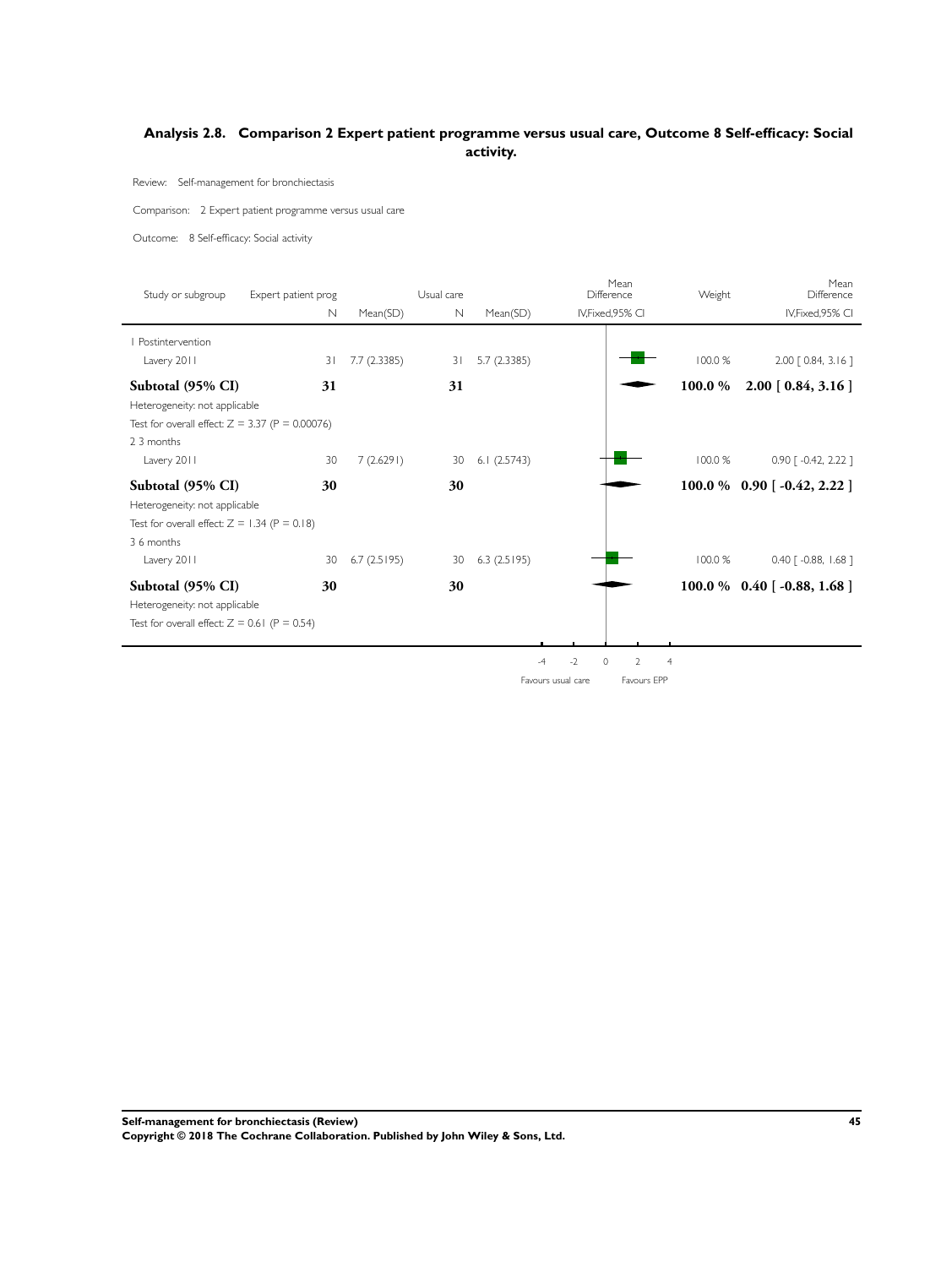## <span id="page-47-0"></span>**Analysis 2.9. Comparison 2 Expert patient programme versus usual care, Outcome 9 Self-efficacy: Manage symptoms.**

Review: Self-management for bronchiectasis

Comparison: 2 Expert patient programme versus usual care

Outcome: 9 Self-efficacy: Manage symptoms

| Study or subgroup                                 | Expert patient prog |             | Usual care  |              | Mean<br>Difference | Weight  | Mean<br>Difference            |
|---------------------------------------------------|---------------------|-------------|-------------|--------------|--------------------|---------|-------------------------------|
|                                                   | $\mathbb N$         | Mean(SD)    | $\mathbb N$ | Mean(SD)     | IV, Fixed, 95% CI  |         | IV, Fixed, 95% CI             |
| Postintervention                                  |                     |             |             |              |                    |         |                               |
| Lavery 2011                                       | 31                  | 7(2.2828)   | 31          | 5.1(2.2271)  |                    | 100.0 % | 1.90 [ 0.78, 3.02 ]           |
| Subtotal (95% CI)                                 | 31                  |             | 31          |              |                    | 100.0 % | $1.90 \mid 0.78, 3.02 \mid$   |
| Heterogeneity: not applicable                     |                     |             |             |              |                    |         |                               |
| Test for overall effect: $Z = 3.32$ (P = 0.00091) |                     |             |             |              |                    |         |                               |
| 2 3 months                                        |                     |             |             |              |                    |         |                               |
| Lavery 2011                                       | 30                  | 6.6(2.1361) | 30          | 5.4(2.0813)  |                    | 100.0 % | $1.20$ $[0.13, 2.27]$         |
| Subtotal (95% CI)                                 | 30                  |             | 30          |              |                    | 100.0 % | $1.20$ [ 0.13, 2.27 ]         |
| Heterogeneity: not applicable                     |                     |             |             |              |                    |         |                               |
| Test for overall effect: $Z = 2.20$ (P = 0.028)   |                     |             |             |              |                    |         |                               |
| 36 months                                         |                     |             |             |              |                    |         |                               |
| Lavery 2011                                       | 30                  | 6.3(2.1909) | 30          | 5.6 (2.1909) |                    | 100.0 % | $0.70$ [ -0.41, 1.81 ]        |
| Subtotal (95% CI)                                 | 30                  |             | 30          |              |                    |         | $100.0\%$ 0.70 [-0.41, 1.81 ] |
| Heterogeneity: not applicable                     |                     |             |             |              |                    |         |                               |
| Test for overall effect: $Z = 1.24$ (P = 0.22)    |                     |             |             |              |                    |         |                               |
|                                                   |                     |             |             |              |                    |         |                               |

 $-4$   $-2$  0 2 4

Favours usual care Favours EPP

**Self-management for bronchiectasis (Review) 46**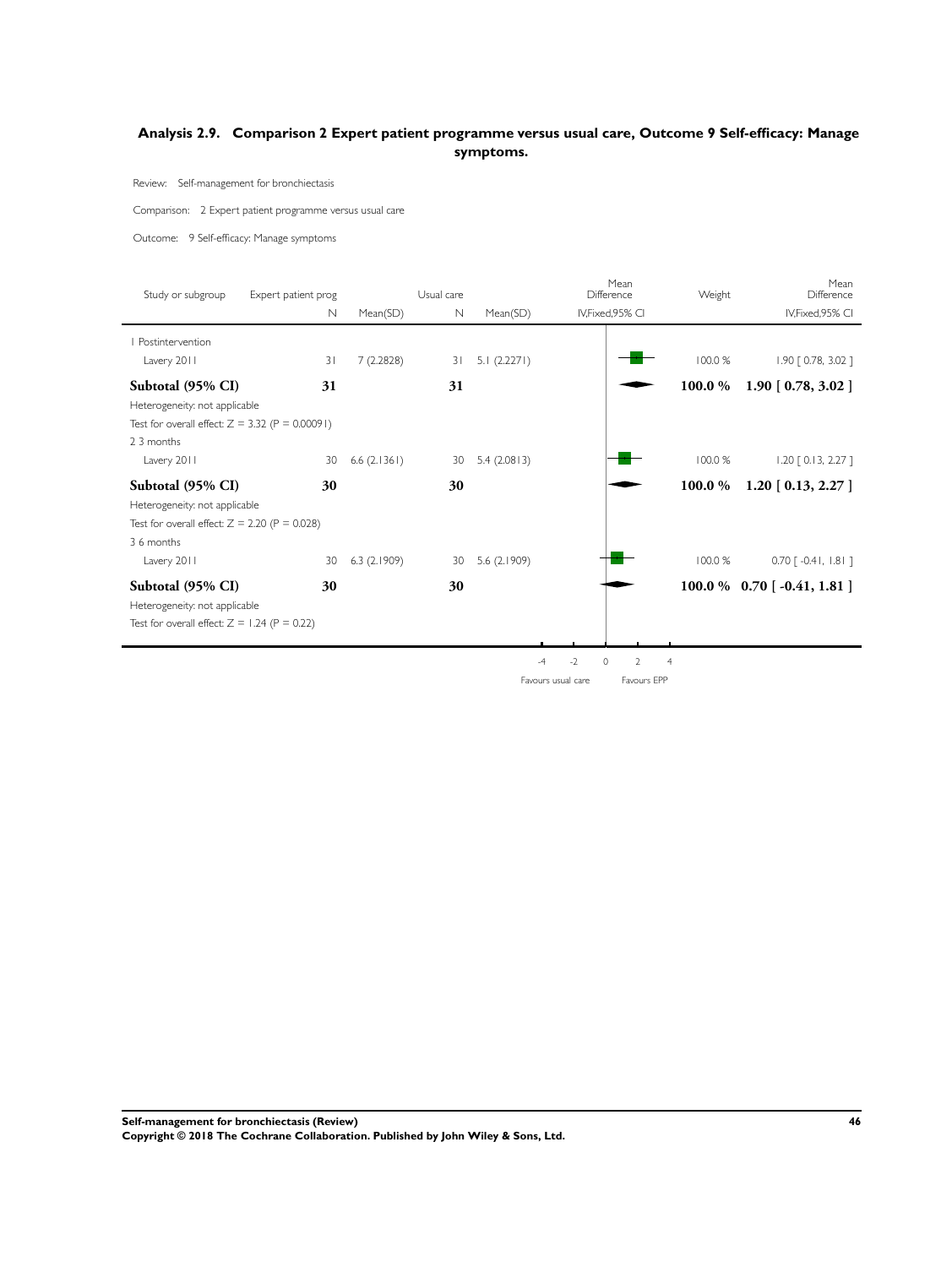## <span id="page-48-0"></span>**Analysis 2.10. Comparison 2 Expert patient programme versus usual care, Outcome 10 Self-efficacy: Manage breathlessness.**

Review: Self-management for bronchiectasis

Comparison: 2 Expert patient programme versus usual care

Outcome: 10 Self-efficacy: Manage breathlessness

| Study or subgroup                               | Expert patient prog |              | Usual care  |              | Mean<br>Difference | Weight  | Mean<br>Difference           |
|-------------------------------------------------|---------------------|--------------|-------------|--------------|--------------------|---------|------------------------------|
|                                                 | $\mathbb N$         | Mean(SD)     | $\mathbb N$ | Mean(SD)     | IV, Fixed, 95% CI  |         | IV, Fixed, 95% CI            |
| Postintervention                                |                     |              |             |              |                    |         |                              |
| Lavery 2011                                     | 31                  | 6.5(2.3941)  | 31          | 5(2.3385)    |                    | 100.0 % | $1.50$ $[0.32, 2.68]$        |
| Subtotal (95% CI)                               | 31                  |              | 31          |              |                    | 100.0 % | $1.50$ [ 0.32, 2.68 ]        |
| Heterogeneity: not applicable                   |                     |              |             |              |                    |         |                              |
| Test for overall effect: $Z = 2.50$ (P = 0.013) |                     |              |             |              |                    |         |                              |
| 2 3 months                                      |                     |              |             |              |                    |         |                              |
| Lavery 2011                                     | 30                  | 6.1 $(2.41)$ | 30          | 5.2 (2.3552) |                    | 100.0 % | $0.90$ [ -0.31, 2.11]        |
| Subtotal (95% CI)                               | 30                  |              | 30          |              |                    |         | $100.0\%$ 0.90 [-0.31, 2.11] |
| Heterogeneity: not applicable                   |                     |              |             |              |                    |         |                              |
| Test for overall effect: $Z = 1.46$ (P = 0.14)  |                     |              |             |              |                    |         |                              |
| 3.6 months                                      |                     |              |             |              |                    |         |                              |
| Lavery 2011                                     | 30                  | 6.1(2.5195)  | 30          | 5.2(2.4648)  |                    | 100.0 % | $0.90$ $[ -0.36, 2.16]$      |
| Subtotal (95% CI)                               | 30                  |              | 30          |              |                    |         | $100.0\%$ 0.90 [-0.36, 2.16] |
| Heterogeneity: not applicable                   |                     |              |             |              |                    |         |                              |
| Test for overall effect: $Z = 1.40$ (P = 0.16)  |                     |              |             |              |                    |         |                              |
|                                                 |                     |              |             |              |                    |         |                              |

 $-4$   $-2$  0 2 4

Favours usual care Favours EPP

**Self-management for bronchiectasis (Review) 47**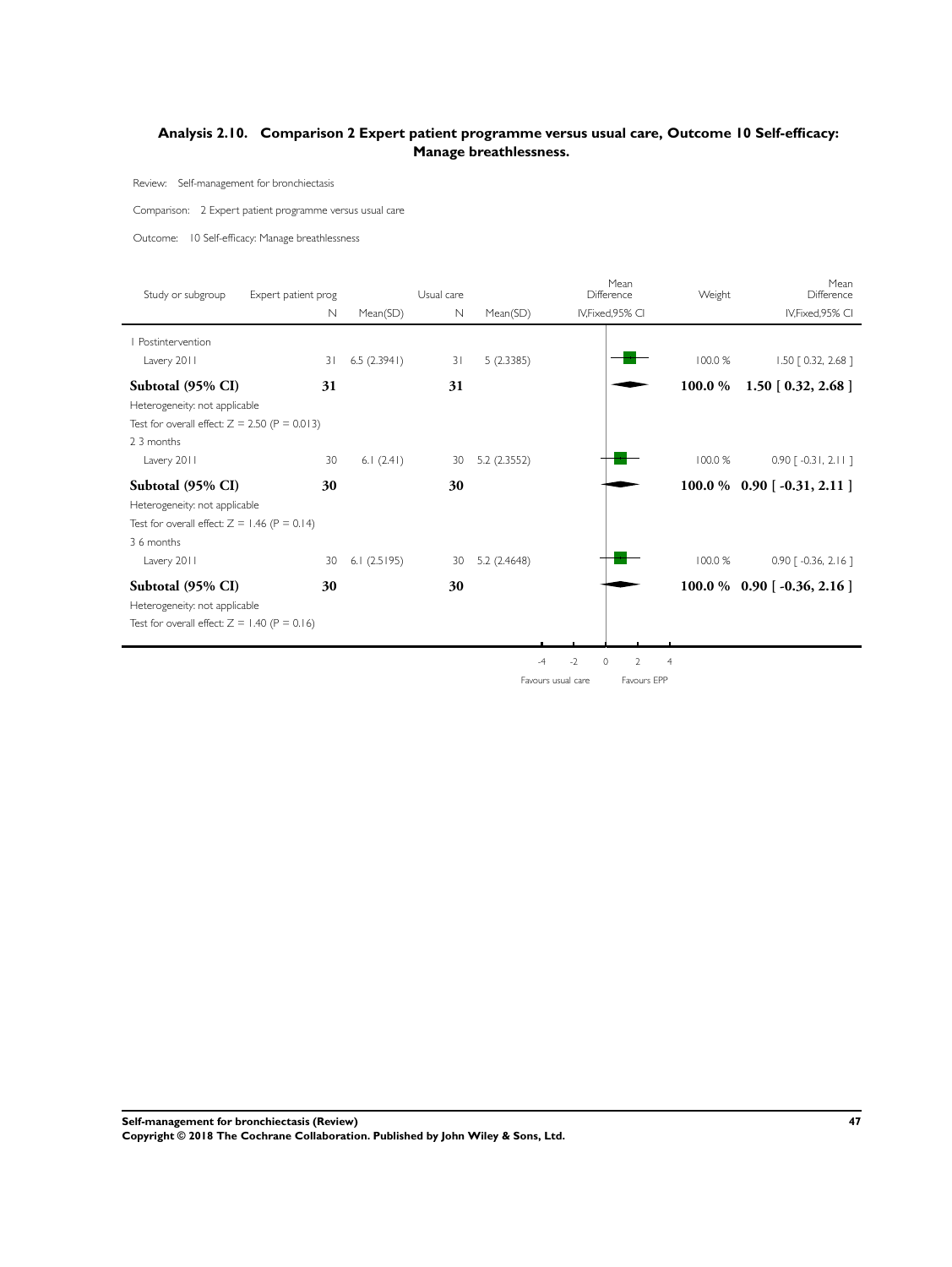## <span id="page-49-0"></span>**Analysis 2.11. Comparison 2 Expert patient programme versus usual care, Outcome 11 Self-efficacy: Manage depression.**

Review: Self-management for bronchiectasis

Comparison: 2 Expert patient programme versus usual care

Outcome: 11 Self-efficacy: Manage depression

| Study or subgroup                                                                                     | Expert patient prog |             | Usual care  |              | Mean<br>Difference | Weight  | Mean<br>Difference           |
|-------------------------------------------------------------------------------------------------------|---------------------|-------------|-------------|--------------|--------------------|---------|------------------------------|
|                                                                                                       | N                   | Mean(SD)    | $\mathbb N$ | Mean(SD)     | IV, Fixed, 95% CI  |         | IV, Fixed, 95% CI            |
| Postintervention                                                                                      |                     |             |             |              |                    |         |                              |
| Lavery 2011                                                                                           | 31                  | 7.7(2.2271) | 31          | 5.7(2.1714)  |                    | 100.0 % | 2.00 [ 0.91, 3.09 ]          |
| Subtotal (95% CI)<br>Heterogeneity: not applicable                                                    | 31                  |             | 31          |              |                    |         | $100.0 \%$ 2.00 [0.91, 3.09] |
| Test for overall effect: $Z = 3.58$ (P = 0.00034)<br>2.3 months                                       |                     |             |             |              |                    |         |                              |
| Lavery 2011                                                                                           | 30                  | 7.3(2.41)   | 30          | 5.9 (2.3552) |                    | 100.0 % | $1.40$ $[0.19, 2.61]$        |
| Subtotal (95% CI)<br>Heterogeneity: not applicable<br>Test for overall effect: $Z = 2.28$ (P = 0.023) | 30                  |             | 30          |              |                    |         | $100.0\%$ 1.40 [0.19, 2.61 ] |
| 36 months                                                                                             |                     |             |             |              |                    |         |                              |
| Lavery 2011                                                                                           | 30                  | 7.3(2.41)   | 30          | 6(2.3552)    |                    | 100.0 % | $1.30$ $[0.09, 2.51]$        |
| Subtotal (95% CI)<br>Heterogeneity: not applicable<br>Test for overall effect: $Z = 2.11$ (P = 0.035) | 30                  |             | 30          |              |                    |         | $100.0\%$ 1.30 [0.09, 2.51]  |

 $-4$   $-2$  0 2 4

Favours usual care Favours EPP

## **A P P E N D I C E S**

**Appendix 1. Sources and search methods for the Cochrane Airways Group's Specialised Register (CAGR)**

**Electronic searches: core databases**

**Self-management for bronchiectasis (Review) 48**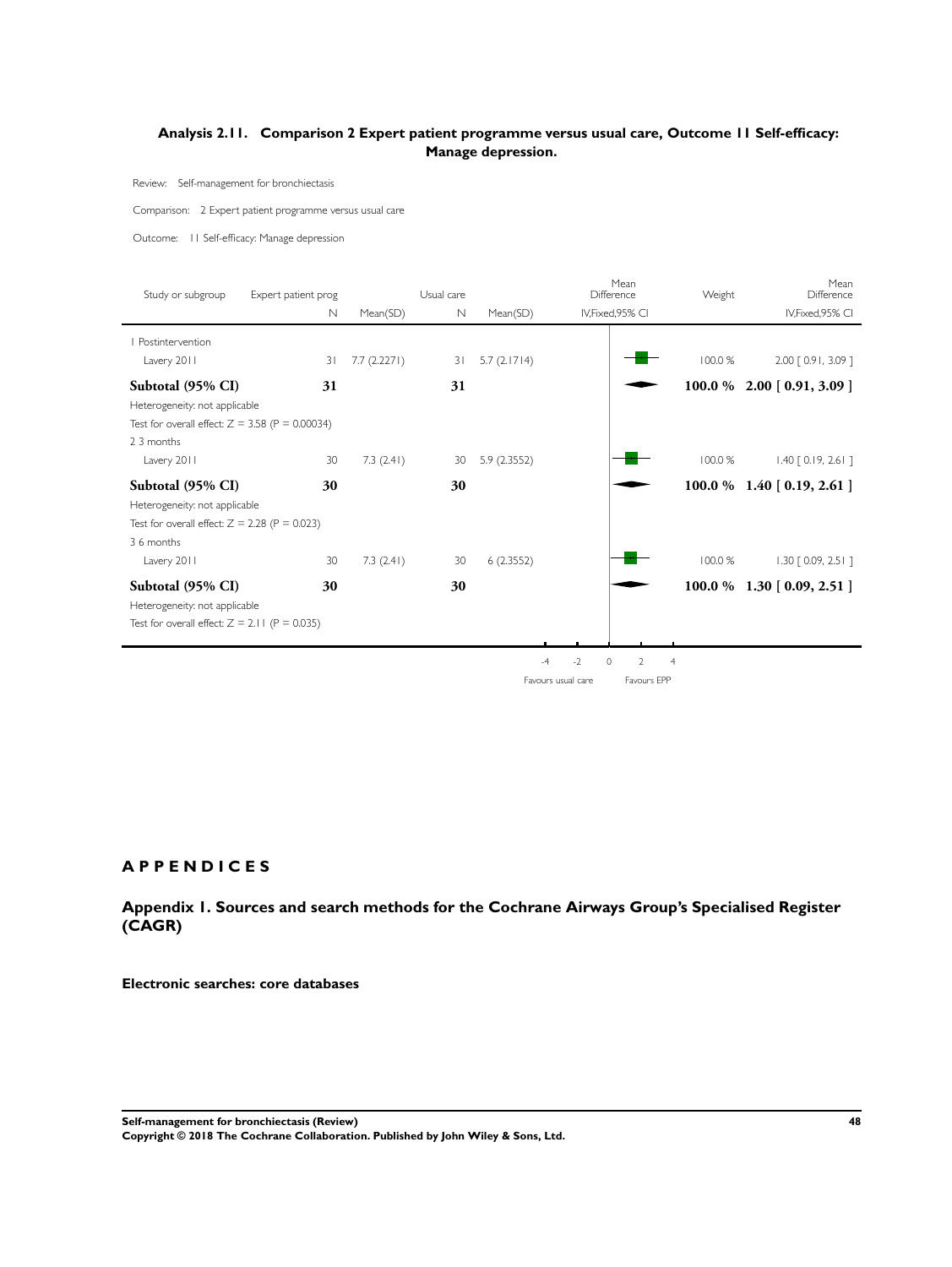| Database                    | Frequency of search |
|-----------------------------|---------------------|
| MEDLINE (Ovid)              | Weekly              |
| Embase (Ovid)               | Weekly              |
| CENTRAL (crso.cochrane.org) | Monthly             |
| PsycINFO (Ovid)             | Monthly             |
| CINAHL (EBSCO)              | Monthly             |
| AMED (EBSCO)                | Monthly             |

## **Handsearches: core respiratory conference abstracts**

| Conference                                                              | Years searched           |
|-------------------------------------------------------------------------|--------------------------|
| American Academy of Allergy, Asthma and Immunology (AAAAI) 2001 onwards |                          |
| American Thoracic Society (ATS)                                         | 2001 onwards             |
| Asia Pacific Society of Respirology (APSR)                              | 2004 onwards             |
| British Thoracic Society Winter Meeting (BTS)                           | 2000 onwards             |
| <b>Chest Meeting</b>                                                    | 2003 onwards             |
| European Respiratory Society (ERS)                                      | 1992, 1994, 2000 onwards |
| International Primary Care Respiratory Group Congress (IPCRG)           | 2002 onwards             |
| Thoracic Society of Australia and New Zealand (TSANZ)                   | 1999 onwards             |

## **MEDLINE search strategy used to identify trials for the CAGR**

## **Bronchiectasis topic search**

- 1. exp Bronchiectasis/
- 2. bronchiect\$.mp.
- 3. bronchoect\$.mp.
- 4. kartagener\$.mp.
- 5. (bronchial\$ adj3 dilat\$).mp.

**Self-management for bronchiectasis (Review) 49**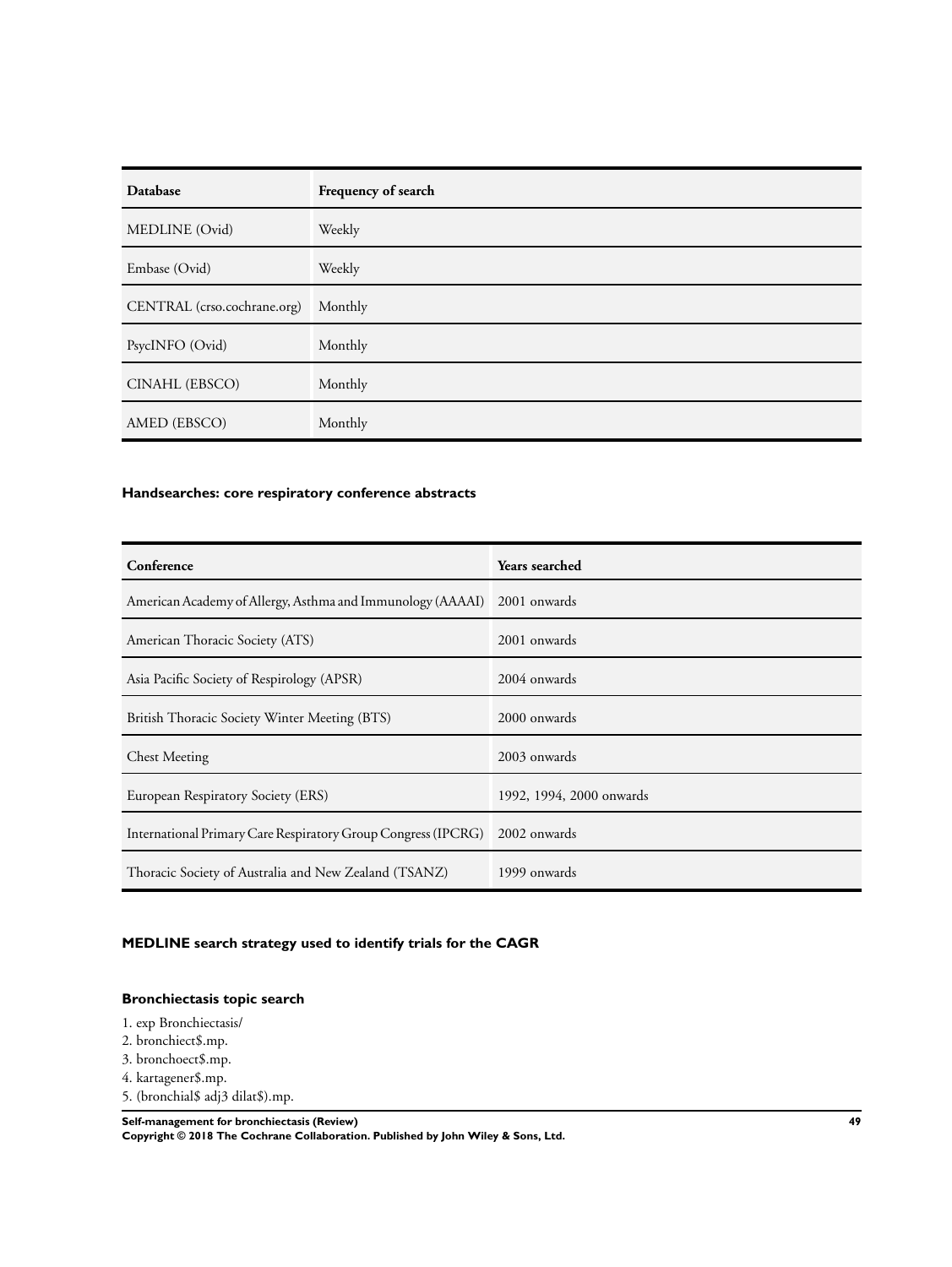<span id="page-51-0"></span>6. or/1-5

## **Filter to identify RCTs**

1. exp "clinical trial [publication type]"/ 2. (randomised or randomised).ab,ti. 3. placebo.ab,ti. 4. dt.fs. 5. randomly.ab,ti. 6. trial.ab,ti. 7. groups.ab,ti. 8. or/1-7 9. Animals/ 10. Humans/ 11. 9 not (9 and 10) 12. 8 not 11 The MEDLINE strategy and RCT filter ([Lefebvre 2011\)](#page-22-0) are adapted to identify trials in other electronic databases.

## **Appendix 2. Search strategy to identify relevant trials from the CAGR**

#1 BRONCH:MISC1 #2 MeSH DESCRIPTOR Bronchiectasis Explode All #3 bronchiect\* #4 #1 or #2 or #3 #5 MeSH DESCRIPTOR Self Care Explode All #6 MeSH DESCRIPTOR Education #7 MeSH DESCRIPTOR Patient Education as Topic #8 educat\* #9 self-manag\* #10 "self manag\*" #11 self-car\* or "self car\*" #12 train\* or instruct\* #13 "patient cent\*" or patient-cent\* #14 patient-focus\* or "patient focus\*" #15 patient-education or "patient education" #16 "management plan" or management-plan #17 management\* NEAR1 program\* #18 behavior\* or behaviour\* #19 disease\* NEAR2 management\* #20 self-efficac\* #21 empower\* #22 #5 or #6 or #7 or #8 or #9 or #10 or #11 or #12 or #13 or #14 or #15 or #16 or #17 or #18 or #19 or #20 or #21 #23 #4 AND #22 *[In search line #1, MISC1 denotes the field in the record where the reference has been coded for condition, in this case, bronchiectasis]*